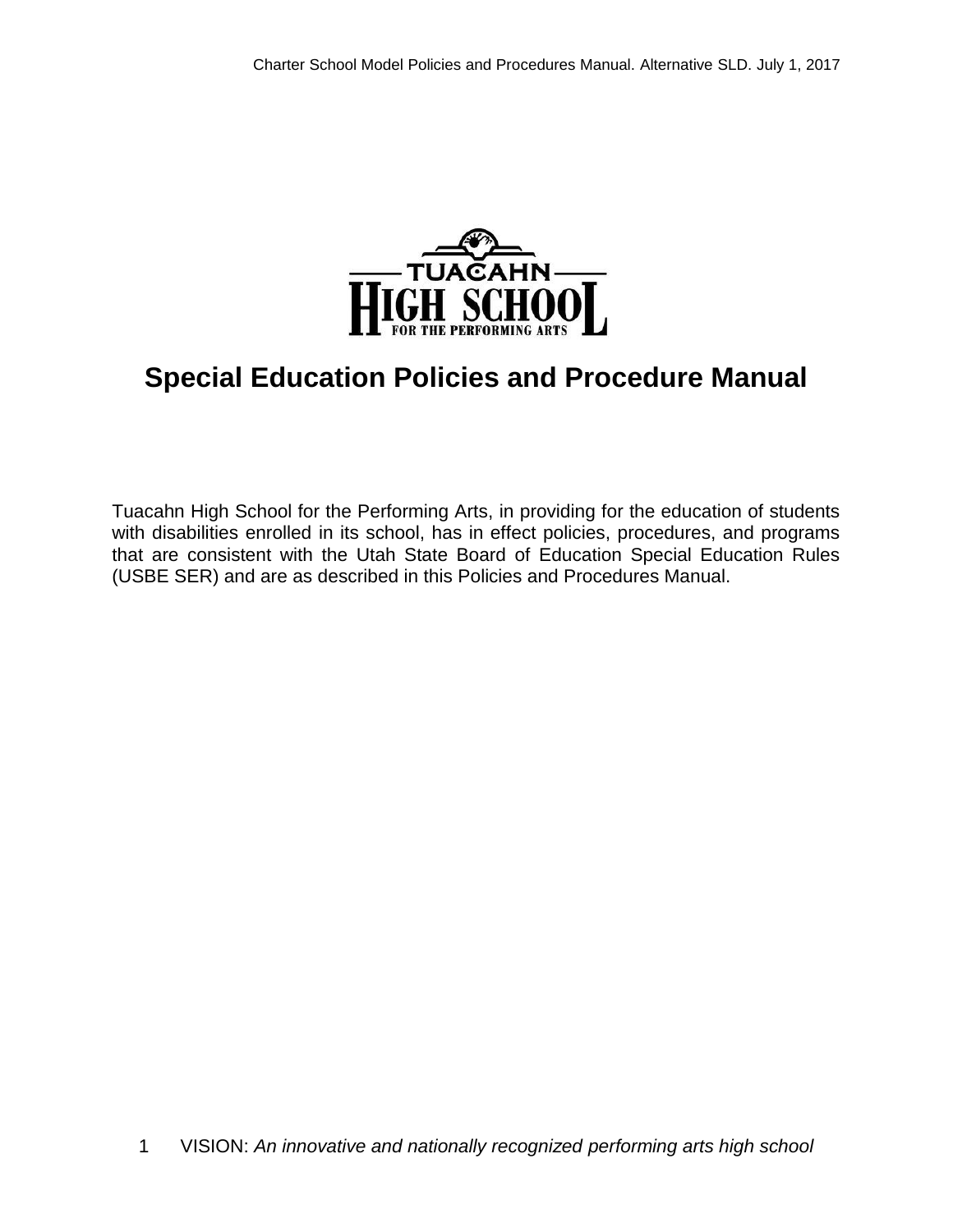#### **I. GENERAL PROVISIONS.**

#### **A. POLICIES AND PROCEDURES. They about to.**

Tuacahn High School for the Performing Arts, in providing for the education of students with disabilities enrolled in its school, has in effect policies, procedures, and programs that are consistent with the Utah State Board of Education Special Education Rules (USBE SER) and are as described in this Policies and Procedures Manual.

# **B. DEFINITIONS.**

- 1. Charter School. ESEA/ESSA Section 4310; UCA 53A-1a-507. The term "charter school" means a public school that functions as a Local Education Agency (LEA) in accordance with a specific State statute authorizing the granting of charters to schools and:
	- a. Is exempt from significant State or local rules that inhibit the flexible operation and management of public schools, but not from any rules relating to the other requirements of the ESEA/ESSA;
	- b. Is created by a developer as a public school, or is adapted by a developer from an existing public school, and is operated under public supervision and direction;
	- c. Operates in pursuit of a specific set of educational objectives determined by the school's developer and agreed to by the authorized public chartering agency;
	- d. Provides a program of elementary or secondary education, or both;
	- e. Is nonsectarian in its programs, admissions policies, employment practices, and all other operations, and is not affiliated with a sectarian school or religious institution;
	- f. Does not charge tuition;
	- g. Complies with the Age Discrimination Act of 1975, Title VI of the Civil Rights Act of 1964, Title IX of the Education Amendments of 1972, Section 504 of the Rehabilitation Act of 1973, the Americans with Disabilities Act of 1990 (U.S.C. 12101 et seq.), Section 444 of the General Education Provisions Act (U.S.C. 1232g) (commonly referred to as the "Family Educational Rights and Privacy Act of 1974"), and Part B of the Individuals with Disabilities Education Act (IDEA);
	- h. Is a school to which parent(s) choose to send their students, and that admits students on the basis of a lottery consistent with Section 4310(2)(G), if more students apply for admission than can be
- 2 VISION: *An innovative and nationally recognized performing arts high school*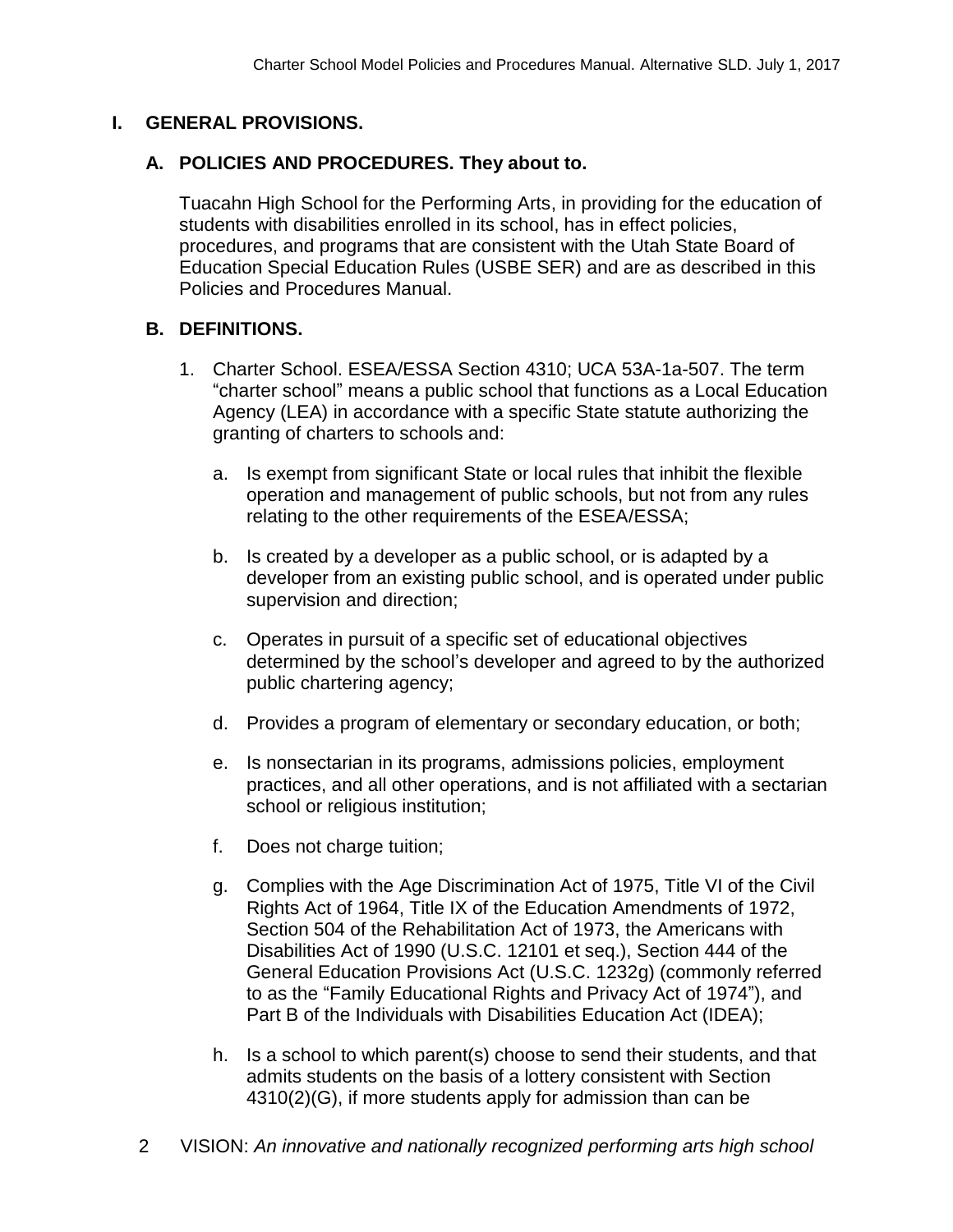accommodated or in the case of a school that has an affiliated charter school (such as a school that is part of the same network of schools), automatically enrolls students who are enrolled in the immediate prior grade level of the affiliated charter school and, for any additional student openings or student openings created through regular attrition in student enrollment in the affiliated charter school and the enrolling school, admits students on the basis of a lottery as described above;

- i. Agrees to comply with the same Federal and State audit requirements as do other elementary schools and secondary schools in the State, unless such requirements are specifically waived for the purpose of this program;
- j. Meets all applicable Federal, State, and local health and safety requirements;
- k. Operates in accordance with State law; and
- l. Has a written performance contract with the authorized public chartering agency in the State that includes a description of how student performance will be measured in charter schools pursuant to State assessments that are required of other schools and pursuant to any other assessments mutually agreeable to the authorized public chartering agency and the charter school.
- 2. Tuacahn High School for the Performing Arts has adopted all of the other applicable definitions as found in USBE SER I.E.1–49.

# **C. BUDGET INFORMATION AND CATEGORIES.**

Tuacahn High School for the Performing Arts provides detailed budget information and budget categories in its annual application for IDEA Part B funding submitted to the Utah State Board of Education (USBE). 34 CFR §300.301-376; USBE SER IX.A.

#### **D. ASSURANCES.**

Students are admitted to Tuacahn High School for the Performing Arts based solely on the lottery and other requirements under the Utah Code and the USBE Administrative Rules for Charter Schools, and without restrictions due to race, color, gender, national origin, disability status, or religion. Assurances with regard to compliance with IDEA Part A and Part B, as well as the National Instructional Materials Accessibility Standard, and compliance with other Federal laws including "New Restrictions on Lobbying, "Debarment, Suspension, and Other Responsibility Matters," and the Drug-Free Workplace Act of 1988 are submitted to the USBE annually with the application for IDEA Part B funding.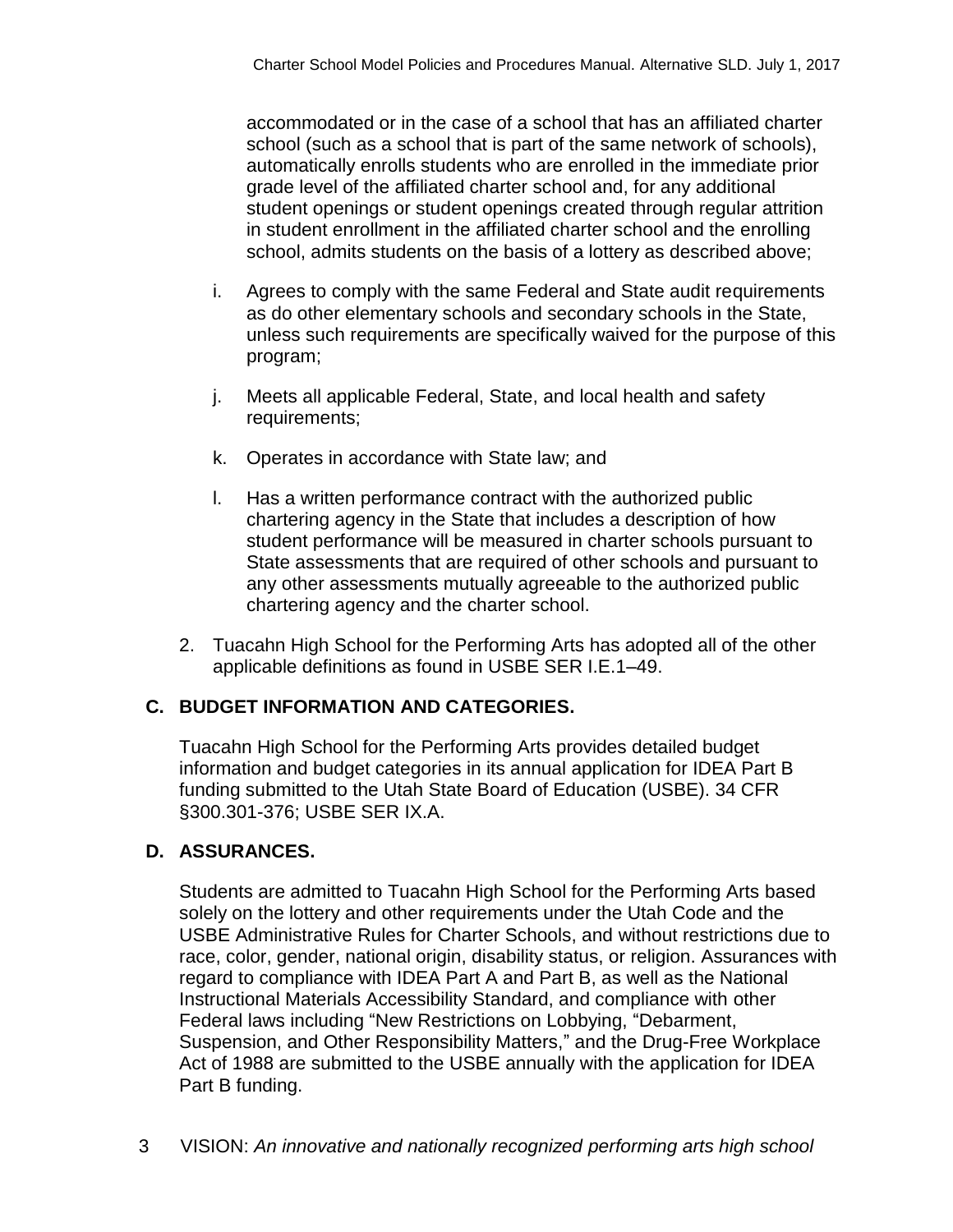# **E. GENERAL PROGRAM DESCRIPTION.**

Tuacahn High School for the Performing Arts is located at 1100 Tuacahn Dr. in Ivins Utah. The school is connected to Tuacahn Center for the Arts, a professional regional theatre and shares a large campus which includes several professional spaces for students to use, including: 3 dance studios, indoor theatre, 2100 seat outdoor amphitheater, black box, orchestra studio, choir room and art studio. Additionally, the school has a college prep core class structure with 15 classrooms, utilizing all Utah Core Curriculum material. The school houses approximately 400 students and 35 staff members.

Tuacahn Center for the Arts (TCA) opened the doors in 1995, with a privately funded 23-million-dollar facility. The application for charter school status, as part of TCA, was written in 1998, with doors opening in 1999. It was founded by several prominent Utah business men and women, who wanted to provide a unique experience for students interested in the arts, particularly in collaboration with the professional casts and technical aspects of theatre.

The school was designed to bring arts to the forefront of student learning, hiring the most capable arts teachers to provide a rich array of opportunities. All Utah State curriculum guidelines for graduation are followed, with opportunities academically for Honors coursework and AP classes.

In 2016-17, a team of 15 teachers worked together to update the vision and mission of the school. Through the help of parents and students, a simple, yet powerful, vision was established along with three core values. These are:

Vision: An innovative and nationally recognized performing arts school

Collaborative Design: Tuacahn High School for the Performing Arts faculty and staff will collaborate to design instruction, projects, and performances, while continually seeking student input and voice. As a design partner, teachers will provide/receive candid feedback throughout the design and assessment process, constantly striving to grow and learn alongside colleagues and students. We recognize that our "first ideas are often the most conventional the closest to the default that already exists;" (Originals, pg. 38) therefore, we will seek feedback in order to rule out the obvious. All aspects of learning should use collaborative design with multiple colleagues and stakeholders from lesson and test creation to performances and direction to event planning and trips.

*Candid Feedback:* Tuacahn High School for the Performing Arts faculty and staff will consistently seek candid feedback from colleagues and students, ensuring fidelity to our vision and core values. "All, no matter how talented,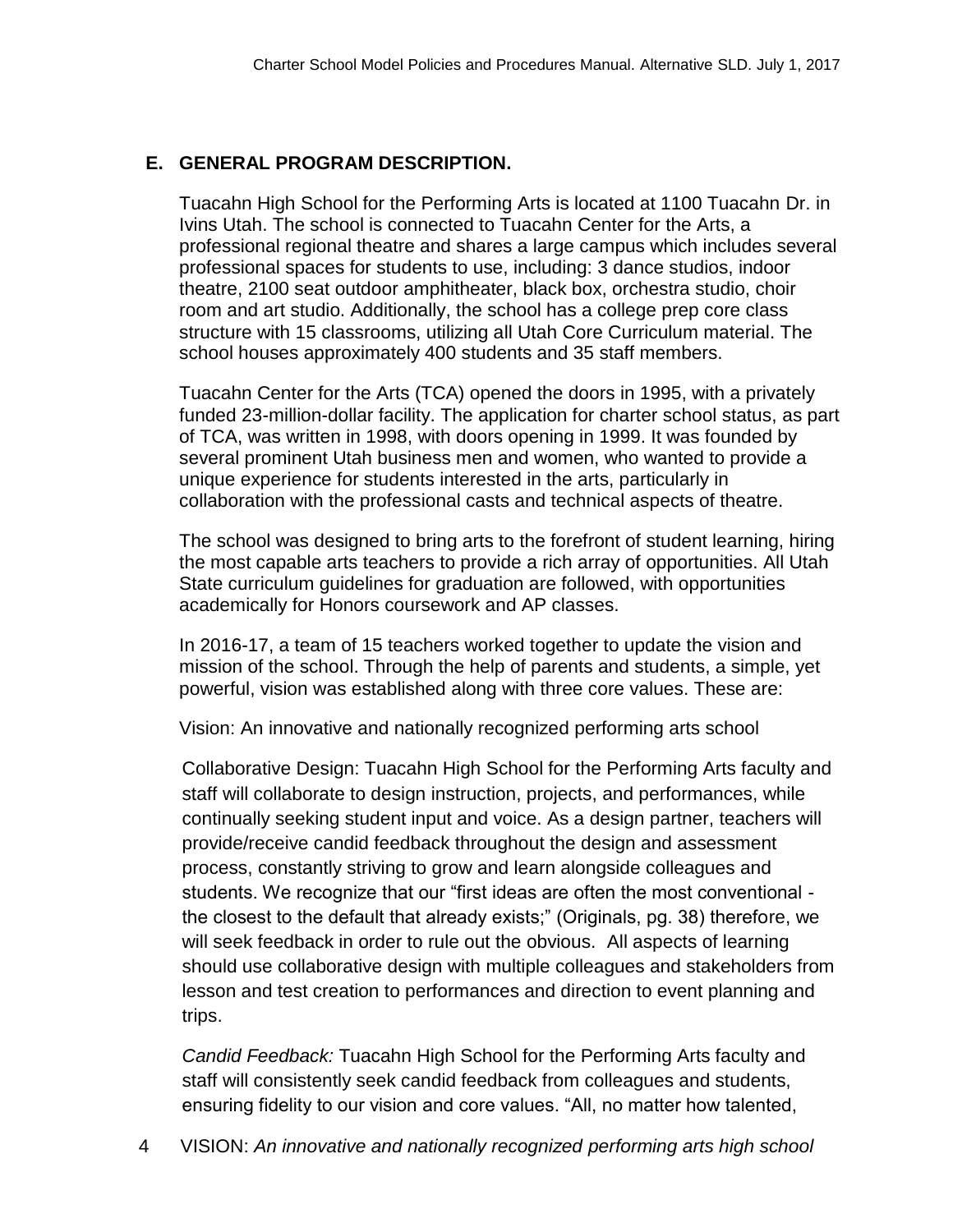organized, or clear of vision, become lost somewhere along the way;" (Creativity Inc. pg. 91) therefore, we will rely on systematic feedback, from all stakeholders, to keep us centered and grounded. Students and staff will ask questions to learn, and expect others to probe the quality of the reasoning. Students will engage in candid feedback throughout the learning process each day, holding each of us to a higher standard. No one has the right to harbor critical opinion without sharing their concern. We will identify obstacles, provide feedback, and implement change.

Original Work: Tuacahn High School for the Performing Arts faculty and staff will celebrate the diverse work and creativity of students – collaboratively designing inquiry-based opportunities that drive meaningful and beautiful work, both from students and faculty. Students will engage, (as co-learners), in work that matters to them and to their instructors, impacting our school community in a positive way. We strive to create collaborative workplaces where student ideas, prototypes, and completed projects/performances are celebrated. Creating original work involves risk, both for the student and the teacher. We understand that "…quantity is the most predictable path to quality," (Originals, pg. 37) and that perfection is not the end goal, but rather original and innovative thought and output from students and faculty.

# **F. FREE APPROPRIATE PUBLIC EDUCATION (FAPE). 34 CFR §300.101; USBE SER I.E.17.**

- 1. Tuacahn High School for the Performing Arts follows the requirements of *Charter Schools and Their Students*. USBE SER III.O.
	- a. Students with disabilities ages five through 21 who attend public charter schools and their parent(s)s retain all rights under Part B of the IDEA and the USBE SER.
	- b. Tuacahn High School for the Performing Arts is an LEA that receives funding under Part B, and is responsible for ensuring that all of the requirements of Part B of the IDEA and these Rules are met.
	- c. Tuacahn High School for the Performing Arts, a public charter school, provides a Free Appropriate Public Education (FAPE) to all eligible students with disabilities in conformity with the requirements of the Utah State Board of Education Special Education Rules (USBE SER) and the United States Department of Education Final Regulations for the Individuals with Disabilities Education Act of 2004 (IDEA) August 2006 and its revisions of December 2008.
- 5 VISION: *An innovative and nationally recognized performing arts high school*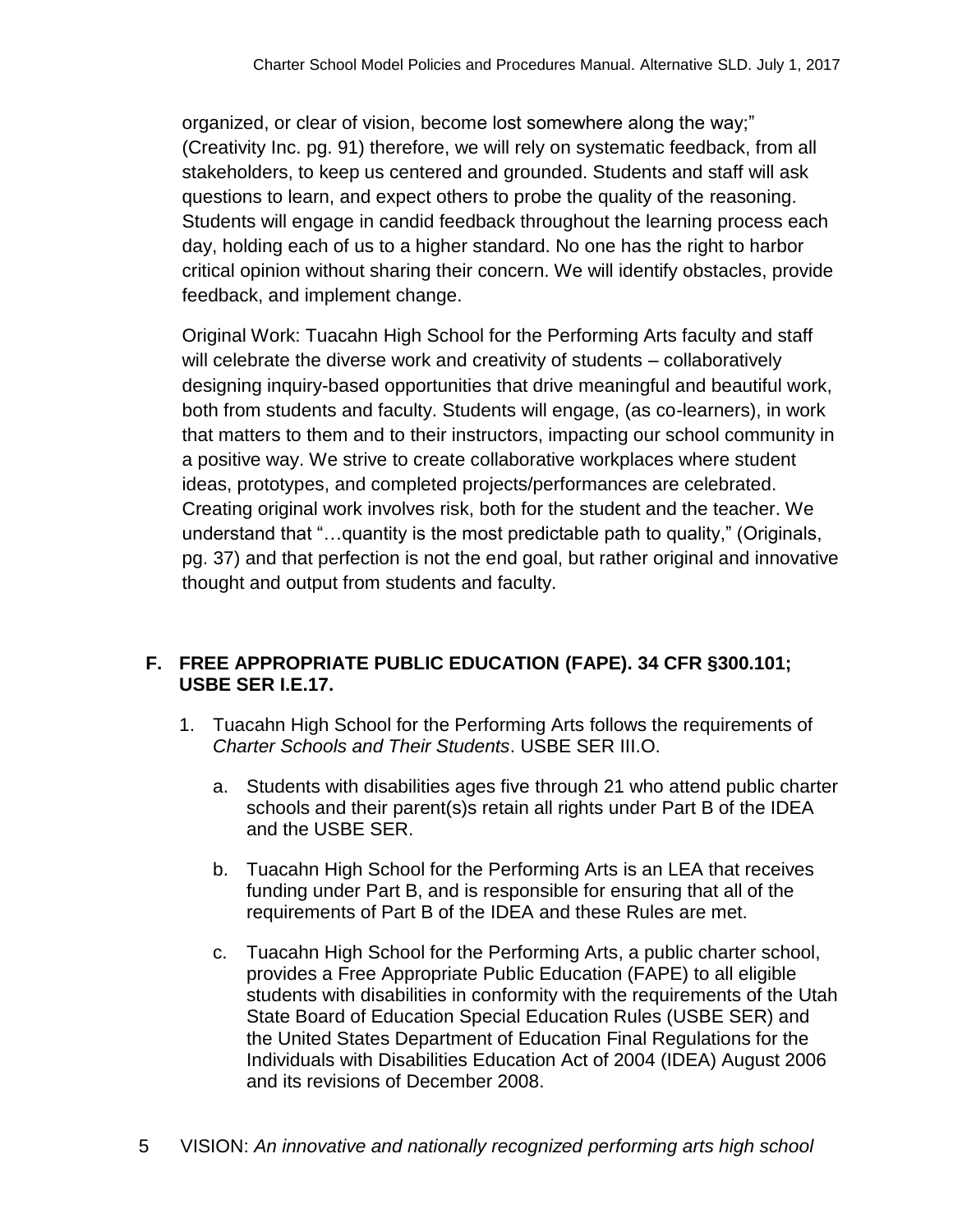- 2. Free appropriate public education (FAPE) means special education or special education and related services that:
	- a. Are provided at public expense, under public supervision and direction, and without charge;
	- b. Meet the standards of the USBE and Part B of the IDEA;
	- c. Include elementary school and secondary school education in charter schools in Utah; and
	- d. Are provided in conformity with an Individualized Education Program (IEP) that meets the requirements of Part B of the IDEA and these Rules.

# **G. FULL EDUCATIONAL OPPORTUNITY GOAL (FEOG). 34 CFR §300.109; USBE SER IX.A.2.d.(2)(c).**

Tuacahn High School for the Performing Arts hereby affirms the goal of providing a full educational opportunity to all students with disabilities determined eligible for special education or special education and related services under the IDEA and the USBE SER, of the ages served by the Charter School between five and 22, and in accordance with all of the timeline requirements of the IDEA with respect to the identification, location, evaluation, and provision of a FAPE.

# **II. IDENTIFICATION, LOCATION, AND EVALUATION OF STUDENTS SUSPECTED OF HAVING DISABILITIES.**

# **A. CHILD FIND. 34 CFR §§300.101, 111; USBE SER II.A.**

Tuacahn High School for the Performing Arts has policies and procedures to ensure that all students with disabilities enrolled in the school, including students who are highly mobile, students who have been suspended or expelled from school, students who have not graduated from high school with a regular high school diploma, and those who are suspected of being a student with a disability and who are in need of special education or special education and related services even though they are advancing from grade to grade, students in State custody/care, students in nursing homes, and regardless of the severity of the disability, are identified, located, and evaluated. This includes a practical method for determining which students are currently receiving needed special education or special education and related services.

# **B. CHILD FIND PROCEDURES. 34 CFR §§300.131; USBE SER II.A.4.**

Tuacahn High School for the Performing Arts conducts the following procedures to ensure that students suspected of having a disability are identified and located: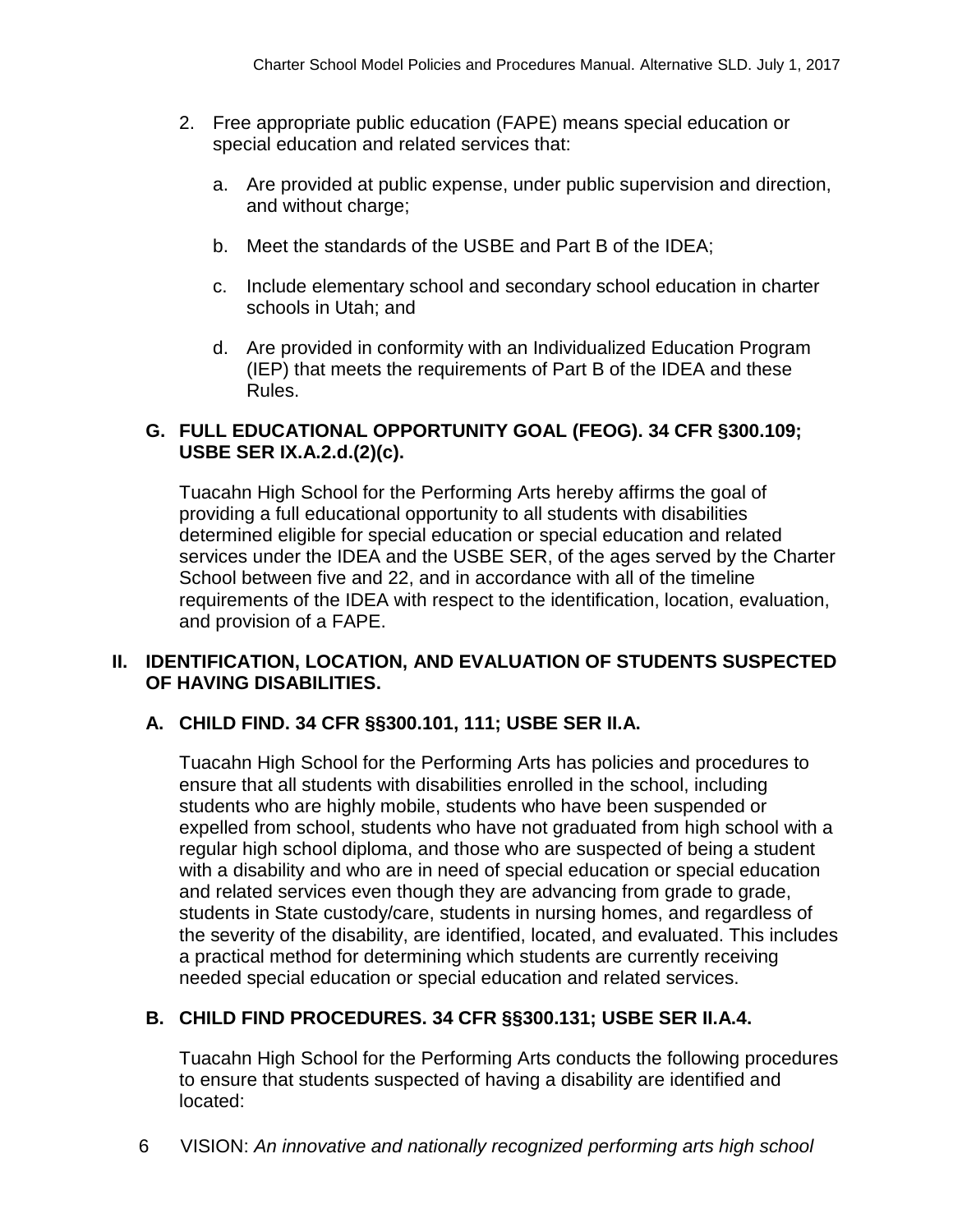- 1. Finding students who have been receiving needed special education or special education and related services.
	- a. The enrollment application includes questions about whether a student has received special education or special education and related services in the previous school or educational program.
	- b. Parents are asked during registration if the students received any services beyond the regular program in the previous school, and if parents respond in the affirmative, a phone contact is made with the previous school to locate the special education records.
	- c. Tuacahn High School for the Performing Arts follows all the procedures detailed on the In-State and Out-of-State Transfer Student Checklists on the USBE website. USBE SER III.C.
- 2. In identifying and locating students who are suspected of having a disability and have not been previously identified or determined eligible for special education or special education and related services, Tuacahn High School for the Performing Arts implements the following procedures:
	- a. Annual training of all staff to identify, using the Response To Intervention methodology, a student is persistently struggling or suspected to have a disability. The SPED director is notified immediately for observation.
	- b. Notice in a student or parent handbook and on Tuacahn High School for the Performing Arts website of the referral procedures and of the availability of services for eligible students with disabilities.
- 3. Tuacahn High School for the Performing Arts has no responsibility for Child Find for homeschooled or private school students.
- 4. Tuacahn High School for the Performing Arts does not refer its own students to the local school district for Child Find.

# **C. REFERRAL. 34 CFR §300.301; USBE SER II.B.**

1. Procedure.

When parent(s), adult student, or school staff member suspects a student may have a disability, the following referral procedure is implemented:

- a. Teachers document results of classroom instruction and intervention and submit to SPED Director and teacher team which includes a general education teacher.
- 7 VISION: *An innovative and nationally recognized performing arts high school*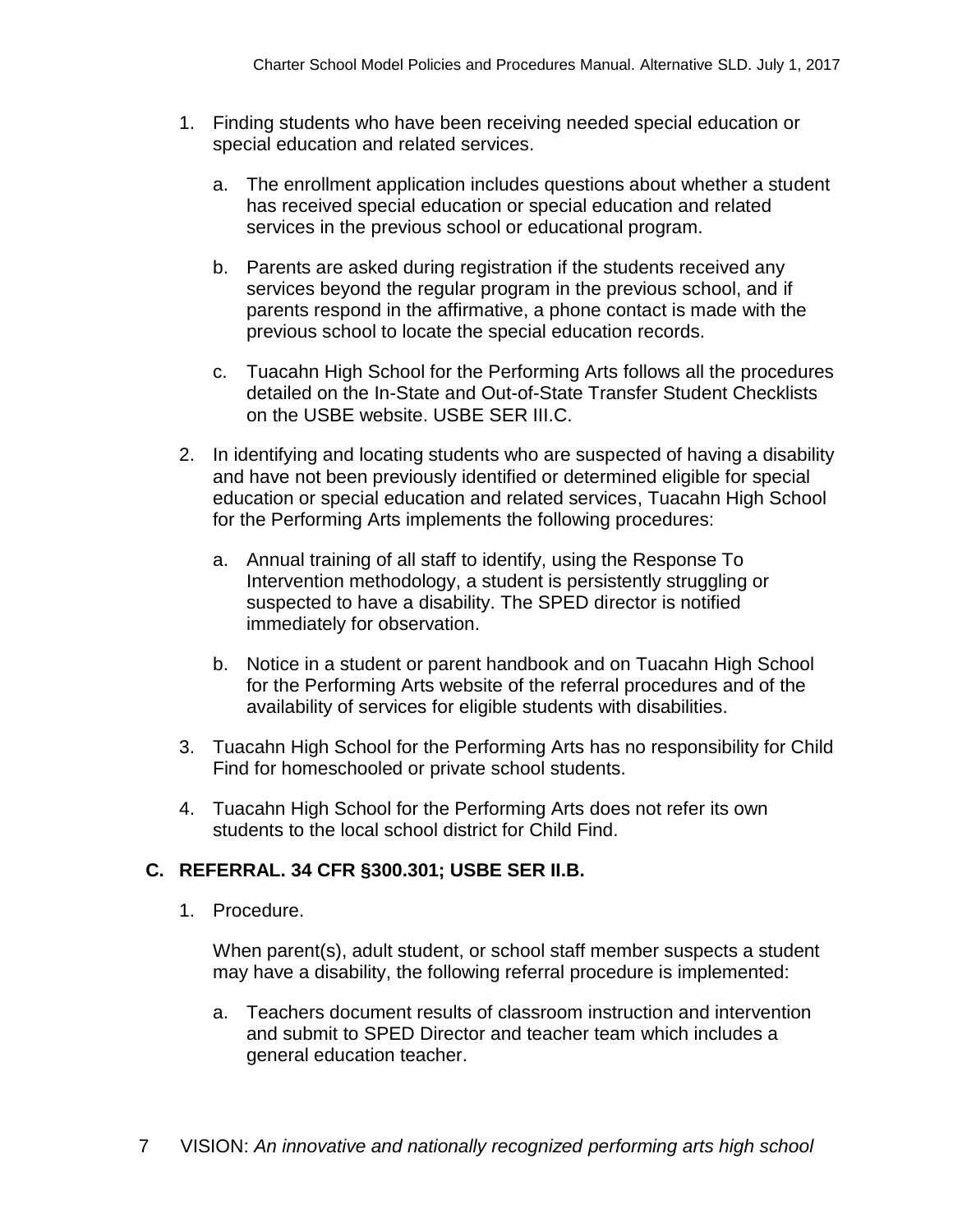Note: Pre-referral interventions or a Response to Intervention system are not used to delay an evaluation for eligibility when a staff member or parent(s) or adult student requests an evaluation.

- b. The person making the referral/request for initial evaluation completes and signs a referral form. If school personnel are making the referral, documentation of contacts with the parents about the concerns regarding the student's educational performance is attached.
- c. The referral form is given to the Special Education Director, who reviews existing data (including results of any interventions attempted and the team's recommendations) on the student and determines if the referral should go forward for a full evaluation.
	- (1) If it is decided that the evaluation should take place, the Special Education Director assigns a staff member to oversee/conduct the evaluation, including obtaining the parental or adult student consent.
	- (2) If the referral is not going to result in a full evaluation, the Special Education Director sends the parent a Written Prior Notice of Refusal to take the action of conducting an evaluation.
- d. Tuacahn High School for the Performing Arts responds to each request for evaluation within a reasonable timeframe.

Note: Each school district and charter school shall provide an initial special education assessment for children who enter the custody of the Division of Child and Family Services (DCFS), upon request by that division, for students whose school records indicate that they may have disabilities requiring special education services. This assessment shall be conducted within 30 calendar days of the request by DCFS. 53A-15- 304.5.

# **D. EVALUATION.**

1. Parental/Adult Student Consent. 34 CFR §300.300; USBE SER II.C.

Prior to initiating a full and complete individual evaluation, Written Prior Notice (WPN) and consent from the parent(s) of the student or the adult student is required and obtained.

- a. The consent informs the parent(s) or adult student that the evaluation is being proposed because the student is suspected of having a disability that adversely affects the student's educational performance and that the student may be eligible for special education or special education and related services.
- 8 VISION: *An innovative and nationally recognized performing arts high school*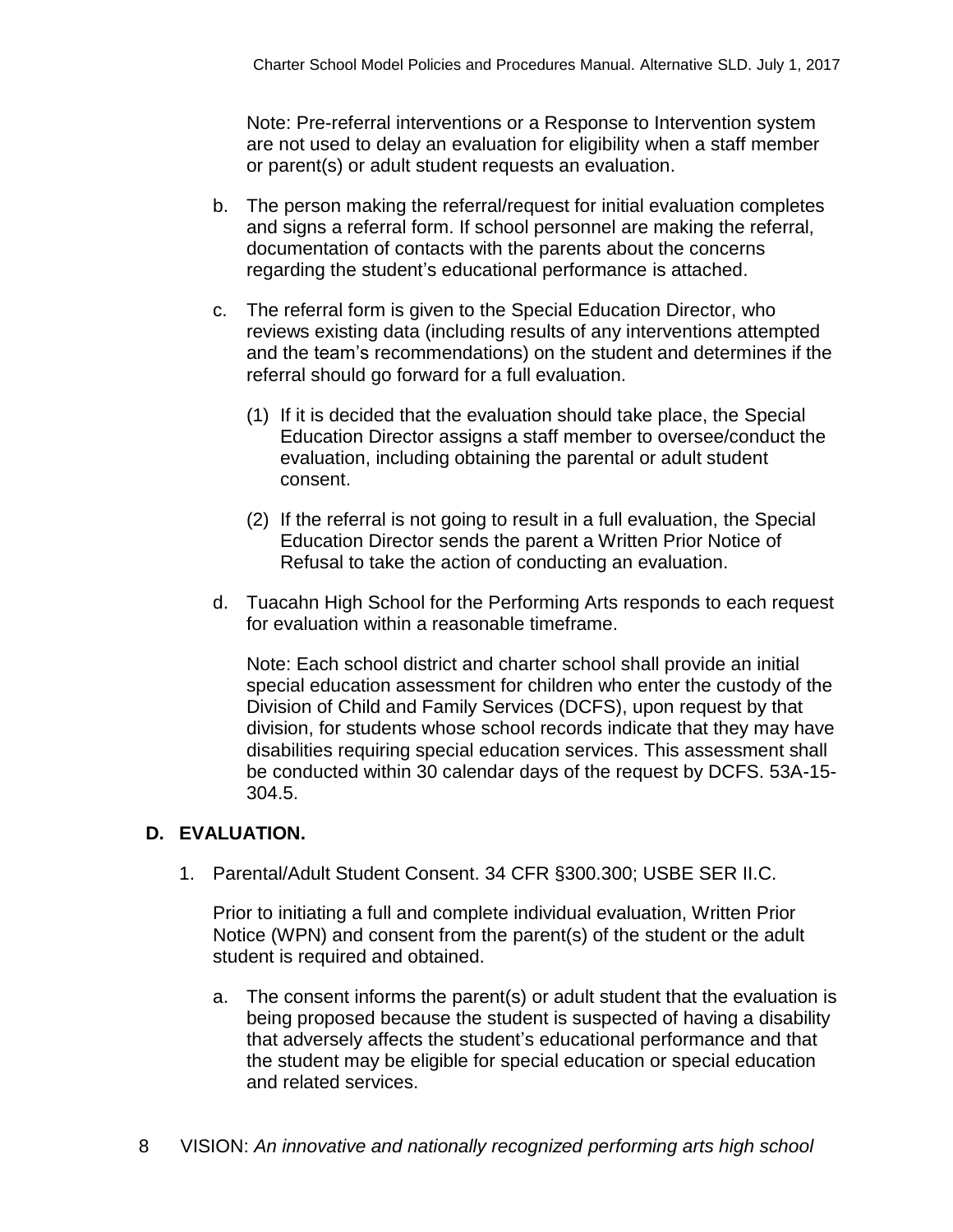- b. The consent indicates the areas in which the evaluation team will conduct tests or utilize other assessment tools or methods with the student.
- c. Reasonable efforts to obtain parental or adult student consent are made and documented by the Charter School.
- d. For initial evaluations only, if the student is a ward of the State and is not residing with the student's parent(s), the Charter School is not required to obtain informed consent from the parent if, despite reasonable efforts to do so, the Charter School cannot discover the whereabouts of the parent(s); the rights of the parent(s) of the student have been terminated in accordance with State law; or the rights of the parents to make educational decisions have been subrogated by a judge in accordance with State law and consent for an initial evaluation has been given by an individual appointed to represent the student.
- e. If the parent(s) of a student or an adult student enrolled in public school or seeking to be enrolled in public school does not provide consent for initial evaluation, or fails to respond to a request to provide consent, the Charter School may, but is not required to, pursue the initial evaluation of the student by utilizing the Procedural Safeguards or the due process procedures in the USBE SER IV.I-P. The Charter School does not violate its obligation under Child Find provisions of USBE SER IV if it declines to pursue the evaluation by utilizing the Procedural Safeguards or the due process procedures.
- 2. When conducting psychological evaluations, Tuacahn High School for the Performing Arts implements the parental or adult student consent requirements of UCA 53A-13-302 (Utah FERPA).
- 3. Parental or adult student consent is not required before administering a test or other evaluation that is given to all students (unless consent is required for all students) or before conducting a review of existing data.
- 4. Written Prior Notice. 34 CFR §300.503; USBE SER IV.D.

The parent(s) of the student or adult student is given Written Prior Notice (WPN) that the evaluation will be conducted. (See Section IV.C of this Policy and Procedures Manual for required components of Written Prior Notice.) Written Prior Notice is embedded in Tuacahn High School for the Performing Arts Consent for Evaluation form.

- 5. Parental or adult student consent for evaluation is not construed as consent to provide special education or special education and related services.
- 6. Tuacahn High School for the Performing Arts does not use parent(s)'s or adult student's refusal to consent to one service or activity to deny the
- 9 VISION: *An innovative and nationally recognized performing arts high school*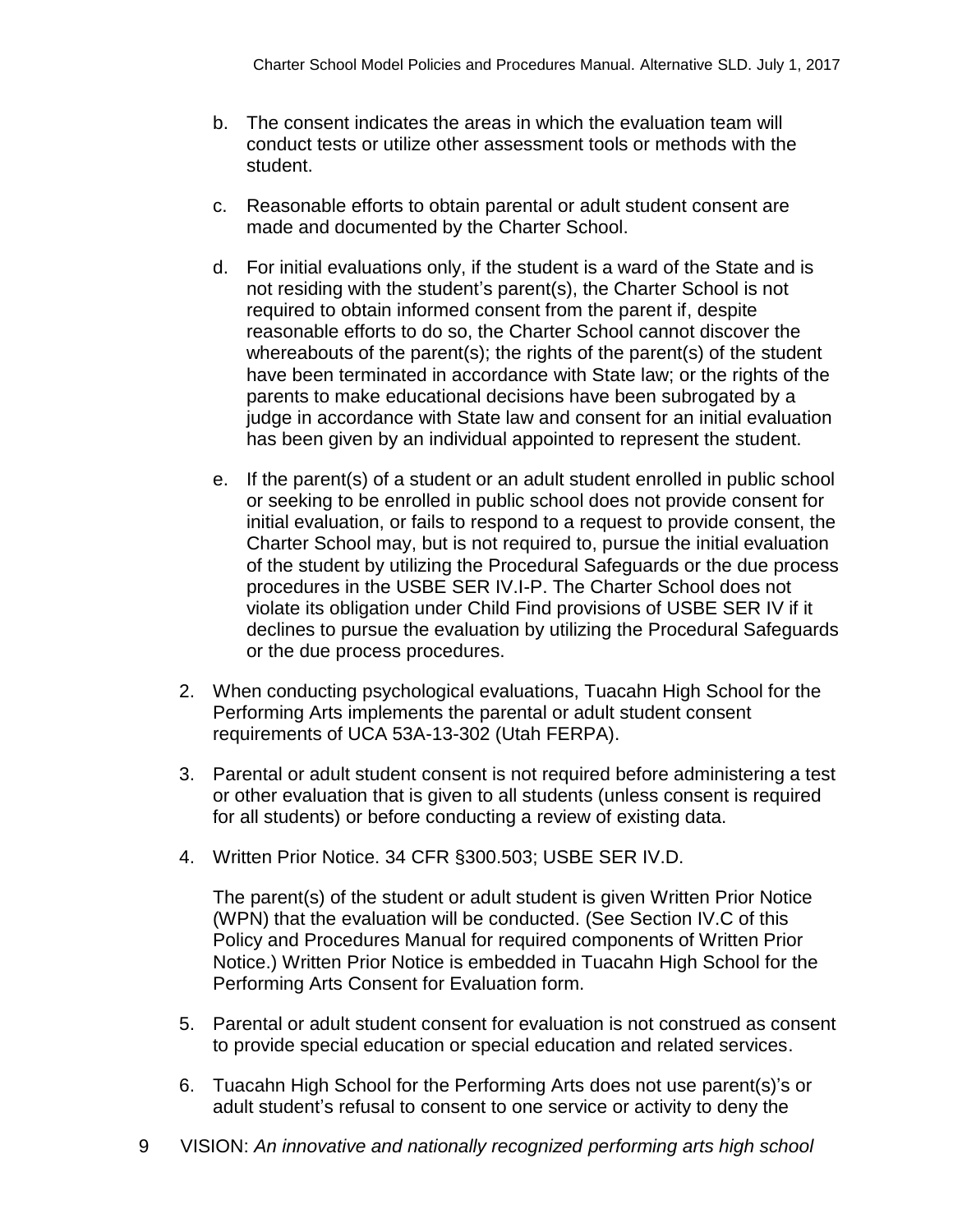parent(s) or student any other service, benefit, or activity of the Charter School.

- 7. Initial Evaluation. 34 CFR §300.301; USBE SER II.D.
	- a. When the signed parental or adult student consent or refusal of consent for evaluation is received at the school, the school secretary or special education teacher writes the date it was received on the form. If parental or adult student consent is obtained, this date documents the beginning of the timeline for the evaluation.
	- b. The Charter School completes all initial evaluations within 45 school days of receiving the consent, unless the initial evaluation was requested by DCFS, in which case it is conducted within 30 calendar days. UCA 53A-15.304.5. The 45 school day timeline does not apply if the parent(s) fails to produce the student for the evaluation or the adult student repeatedly fails or refuses to participate in evaluation activities.
	- c. If the student enrolls in the Charter School after the timeframe has started in a previous LEA, the Charter School must make sufficient progress to ensure prompt compliance in accordance with a written agreement with the parent(s) or adult student as to when the evaluation will be completed.
- 8. Evaluation Process. 34 CFR §300.304; USBE SER II.F.
	- a. Review of Existing Data.

When conducting an initial evaluation (when appropriate), the assigned case manager gathers existing data about the student's educational performance for the evaluation team to consider. This may include student records of grades, courses completed, statewide test results, school-wide test results, classroom assessments, teacher interviews, parent(s) input, observations, notes in the student's cumulative file, and other available information.

b. Administration of Additional Assessments.

Tuacahn High School for the Performing Arts uses a variety of assessment tools to gather relevant functional, developmental, and academic information about the student as part of a full and individual initial evaluation, as indicated on the Consent for Evaluation form. This information may assist the Eligibility Team in determining whether the student is a student with a disability. Also, the information informs the IEP Team of the student's educational needs, including information relating to enabling the student to be involved in and make progress in the general education curriculum. Finally, the information supports the development of the contents of the IEP.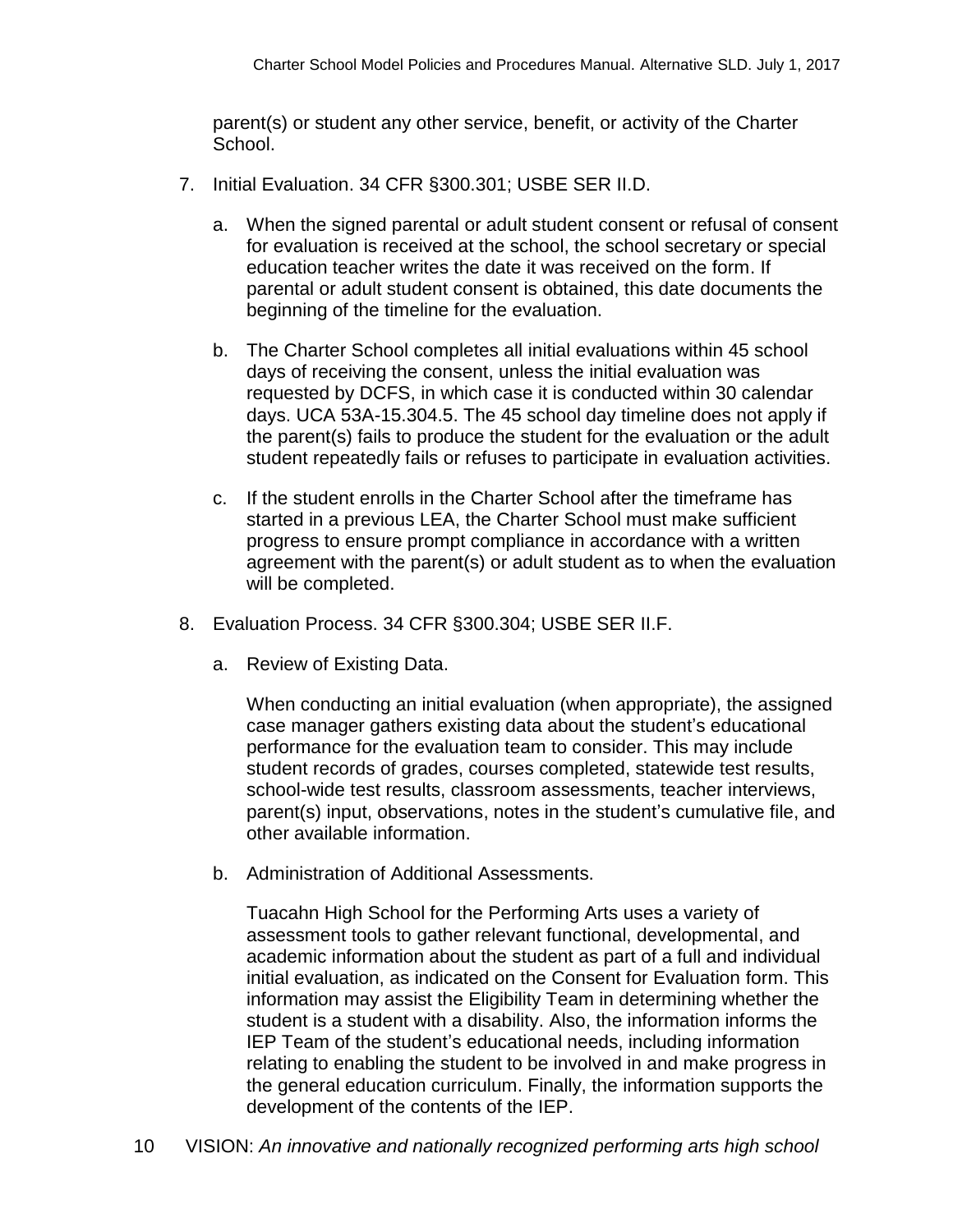- c. The administration of the assessments follows all of the requirements of USBE SER II.F including:
	- (1) Use of more than one procedure, assessment, and other evaluation materials tailored to assess specific areas of educational need and not merely those that are designed to provide a single general intelligence quotient;
	- (2) Use of technically sound instruments that may assess the relative contribution of cognitive and behavioral factors in addition to physical or developmental factors and consider the publication date and continued validity of assessments in use when new editions are published;
	- (3) Selection of tools which are not discriminatory on a racial or cultural basis;
	- (4) Administration in student's native language or other mode of communication, and in the form most likely to yield accurate information on what the student knows and can do academically, developmentally, and functionally, unless it is clearly not feasible to do so;
	- (5) Administration of assessments to address specific areas of concern identified by the evaluation team including the parent(s) or adult student;
	- (6) Use of assessments for the purposes intended and in accordance with the publisher's administration standards;
	- (7) Selection, administration, and interpretation by trained and knowledgeable personnel in accordance with any instructions and administrator requirements provided by the producer of the assessments and the *Standards for Educational and Psychological Testing* (AERA, ACA, NCME, 2014);
	- (8) Administration of psychological testing and evaluation of personal characteristics, such as IQ, personality, abilities, interests, aptitudes, and neuropsychological functioning only by personnel who have been trained and fully meet the administrator/use/ interpreter qualifications of the test publisher;
	- (9) Charter school assurance and documentation that all evaluators meet the assessment publisher's administrator/interpreter/user requirements for all assessments (e.g. appropriate degree, higher education coursework in tests and measures, and supervised practica);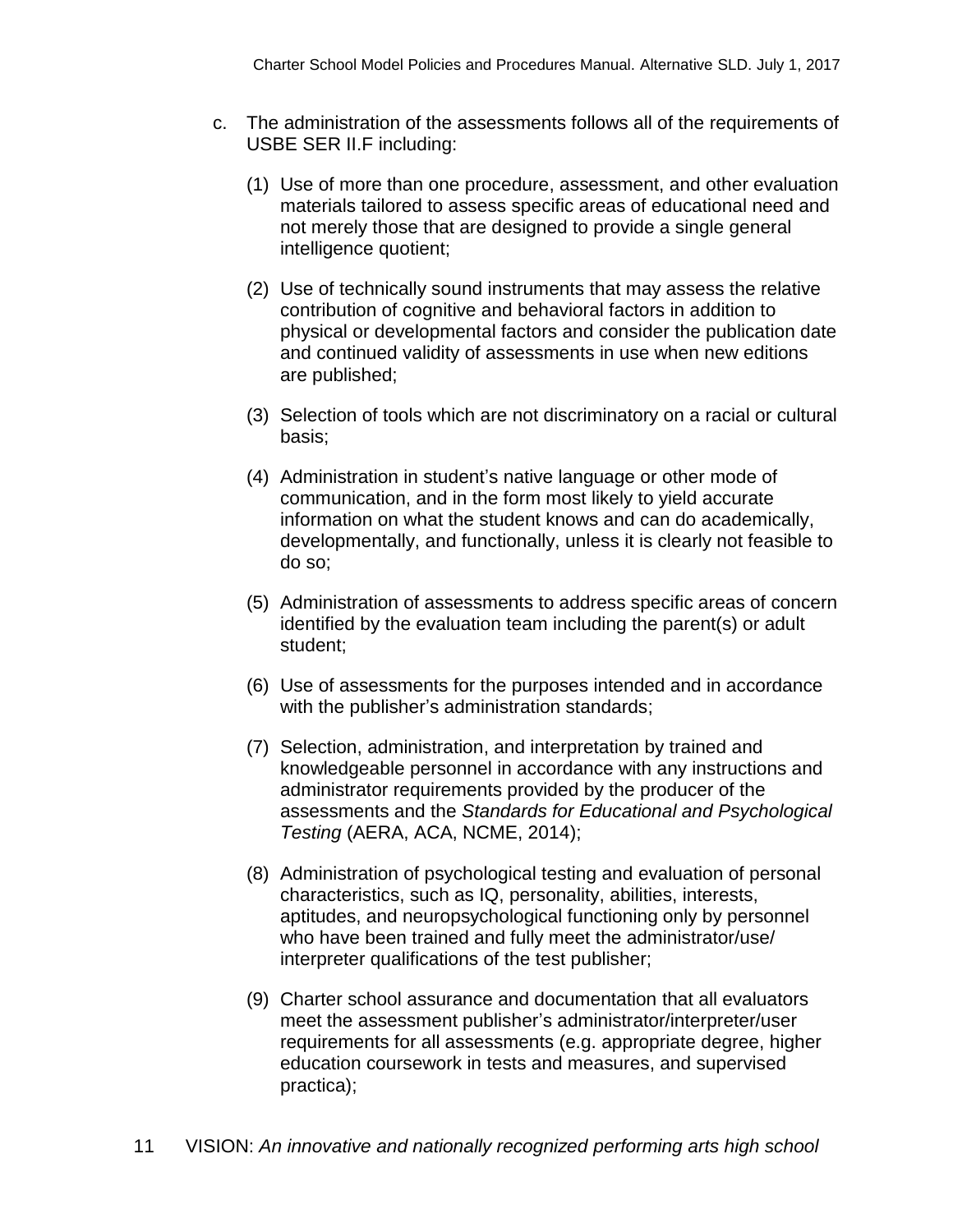- (10)Use of tools that assess what they purport to measure and not just the student's disability;
- (11)Assessment in all areas related to the student's suspected disability; and
- (12)Comprehensive assessment, not just in areas commonly associated with a specific disability.
- d. Specific Categorical Evaluation Requirements.

Evaluations for students suspected of having a disability in each of the 13 areas of disability include the requirements for evaluation procedures and assessment of student performance in specific areas identified in USBE SER II.J.1–13.

9. Tuacahn High School for the Performing Arts contacts the Utah Schools for the Deaf and Blind for assistance with administering and appropriately interpreting assessments for students with visual and/or hearing impairments. USBE SER II.F.2.

#### **E. REEVALUATION PROCEDURES. 34 CFR §300.303; USBE SER II.G.**

- 1. Tuacahn High School for the Performing Arts conducts a reevaluation of each student with a disability when the educational or related services needs, including improved academic achievement and functional performance of a student, warrant a reevaluation; or if the student's parent(s), adult student, or teacher requests a reevaluation.
- 2. A reevaluation may not occur more than once a year, unless the parent(s) or adult student and Tuacahn High School for the Performing Arts agree otherwise.
- 3. A reevaluation must occur at least once every three years, unless the parent(s) or adult student and Tuacahn High School for the Performing Arts agree that a reevaluation is unnecessary as there are data available to continue eligibility and determine the educational needs of the student.
- 4. When the parent(s) or adult student and Tuacahn High School for the Performing Arts agree that a reevaluation is unnecessary, the team must document data reviewed and used in an evaluation report and complete an eligibility determination document.
- 5. Parental or adult student consent for reevaluations.
	- a. Tuacahn High School for the Performing Arts obtains informed parental or adult student consent prior to conducting any reevaluation of a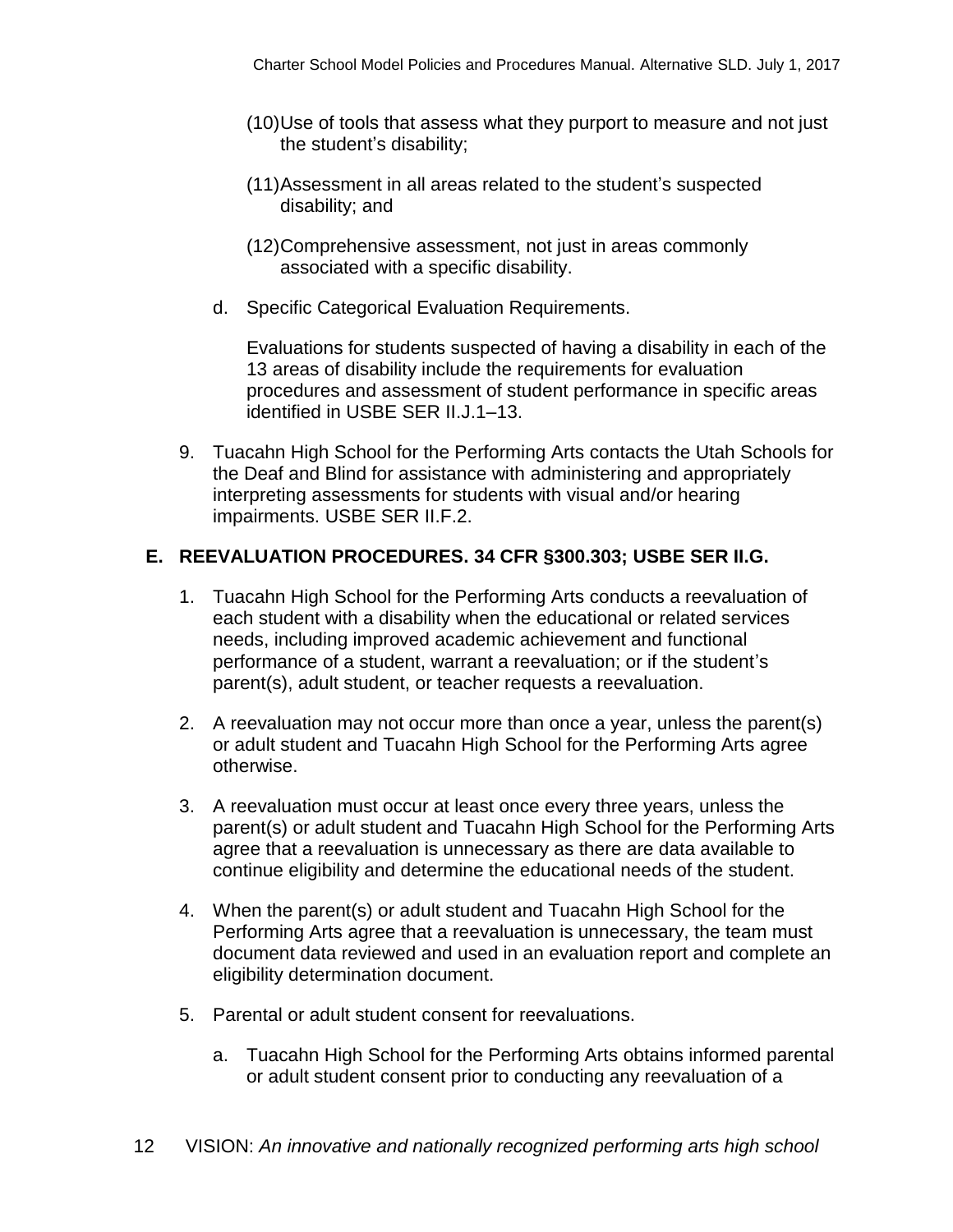student with a disability, if the reevaluation includes the administration of additional assessments to the student.

- b. If the parent(s) or adult student refuses to consent to the reevaluation, Tuacahn High School for the Performing Arts may, but is not required to, pursue the reevaluation by using the dispute resolution procedures provided in the Procedural Safeguards, including mediation or due process procedures.
- c. The reevaluation may be conducted without parental or adult student consent if the school can demonstrate that it made reasonable attempts to obtain such consent and the student's parent(s) or adult student has failed to respond. A written record of the attempts is maintained in the student's special education file.

#### **F. ADDITIONAL REQUIREMENTS FOR INITIAL EVALUATION AND REEVALUATION PROCEDURES. 34 CFR §300.305; USBE SER II.H.**

- 1. As part of any initial evaluation (if appropriate) and as part of any reevaluation, the IEP Team and other qualified professionals, as appropriate, must review existing evaluation data on the student. This review may be conducted without a formal meeting. The special education teacher/case manager may review and discuss the existing data with team members and the parent(s) or adult student individually. Existing data may include evaluations and information provided by the parent(s) of the student; the student; current classroom-based, local, or State assessments; classroom-based observations; observations by teachers and related services providers; grades; attendance; and other information regarding the student's current educational performance.
- 2. The IEP Team and appropriate other qualified professionals, based on their data review and input from the student's parent(s) or the adult student, identifies what additional data, if any, are needed to determine whether the student is or continues to be a student with a disability and the educational needs of the student, and
	- a. The present levels of academic achievement and related developmental needs of the student;
	- b. Whether the student needs special education or special education and related services; or, in the case of a reevaluation of a student, whether the student continues to need special education or special education and related services; and
	- c. Whether any additions or modifications to the special education or special education and related services are needed to enable the student to meet the measurable annual goals set out in the IEP of the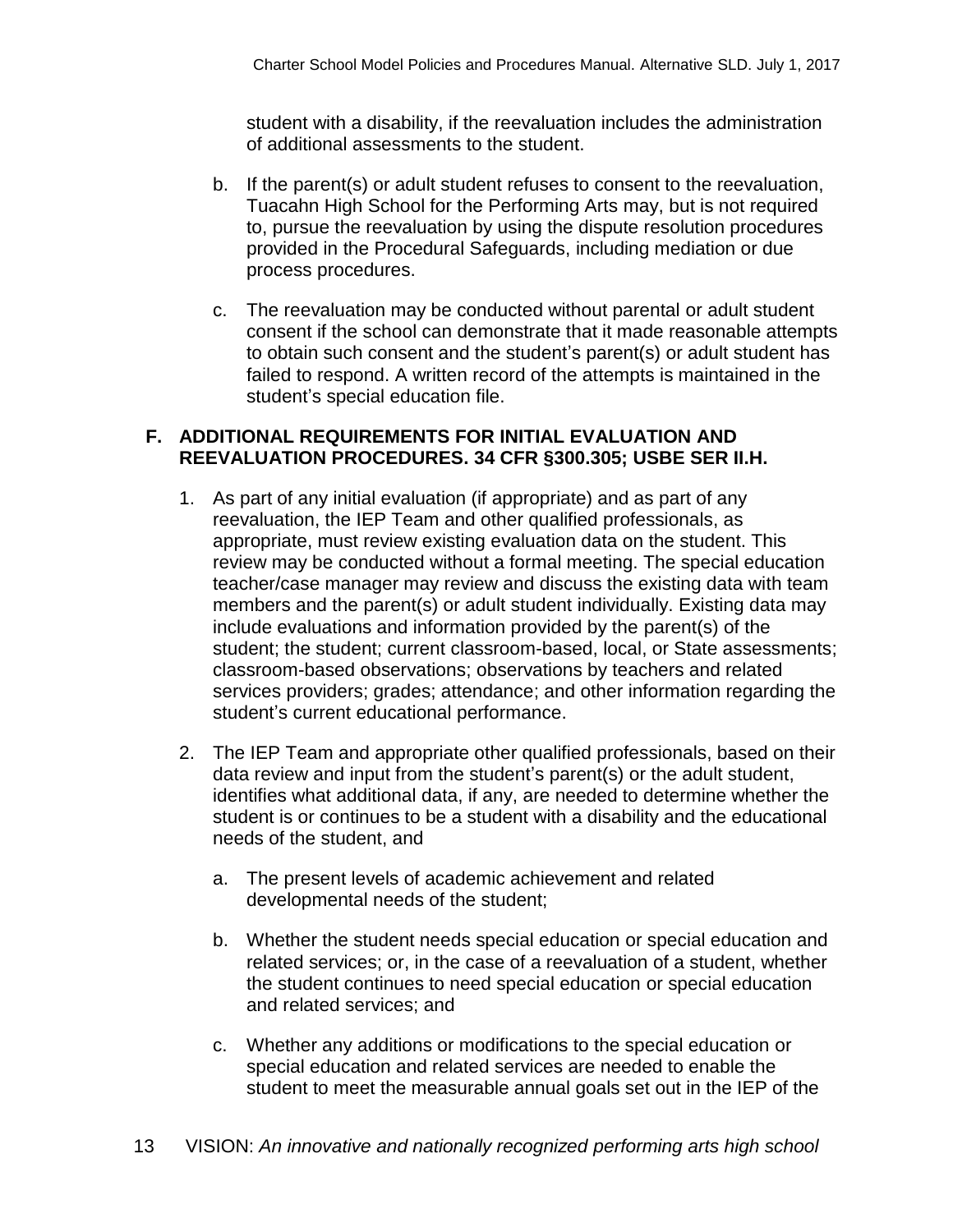student and to participate, as appropriate, in the general education curriculum.

- 3. If the IEP Team and other qualified professionals, as appropriate, determine that no additional data are needed to determine continuing eligibility and student needs, the parent(s) or adult student is given Written Prior Notice of that decision and of their right to request additional assessment.
	- a. Tuacahn High School for the Performing Arts then prepares a new Evaluation Summary Report, including new and previous data as appropriate, and sends a Notice of Meeting for Eligibility Determination.
	- b. At the Eligibility Team meeting, a new Eligibility Determination form is completed and signed by the participating Team members, and the parent(s) or adult student is given Written Prior Notice of that determination along with a copy of the Evaluation Summary Report and the Eligibility Determination documents. Written Prior Notice is embedded in the Eligibility Determination document.
- 4. If the parent(s) or adult student requests additional assessment as part of the reevaluation, Tuacahn High School for the Performing Arts obtains written parental or adult student consent for evaluation and then completes the assessment in the areas of educational functioning requested.
	- a. When the additional assessment is completed, the Charter School then prepares a new Evaluation Summary Report, including new and previous data as appropriate, and sends a Notice of Meeting for Eligibility Determination.
	- b. At that meeting, a new Eligibility Determination form is completed and signed by the Team to indicate participation in the meeting, and the parent(s) or adult student is given Written Prior Notice of that determination along with a copy of the Evaluation Summary Report and the Eligibility Determination documents. Written Prior Notice is embedded in the Eligibility Determination document.
- 5. Evaluations before change in eligibility. 34 CFR §300.305; USBE SER II.H.6.
	- a. Tuacahn High School for the Performing Arts evaluates students with disabilities before determining that students are no longer eligible for special education or special education and related services. However, an evaluation is not required before the termination of a student's eligibility due to graduation from secondary school with a regular diploma, or due to the student's reaching age 22, as provided under State law.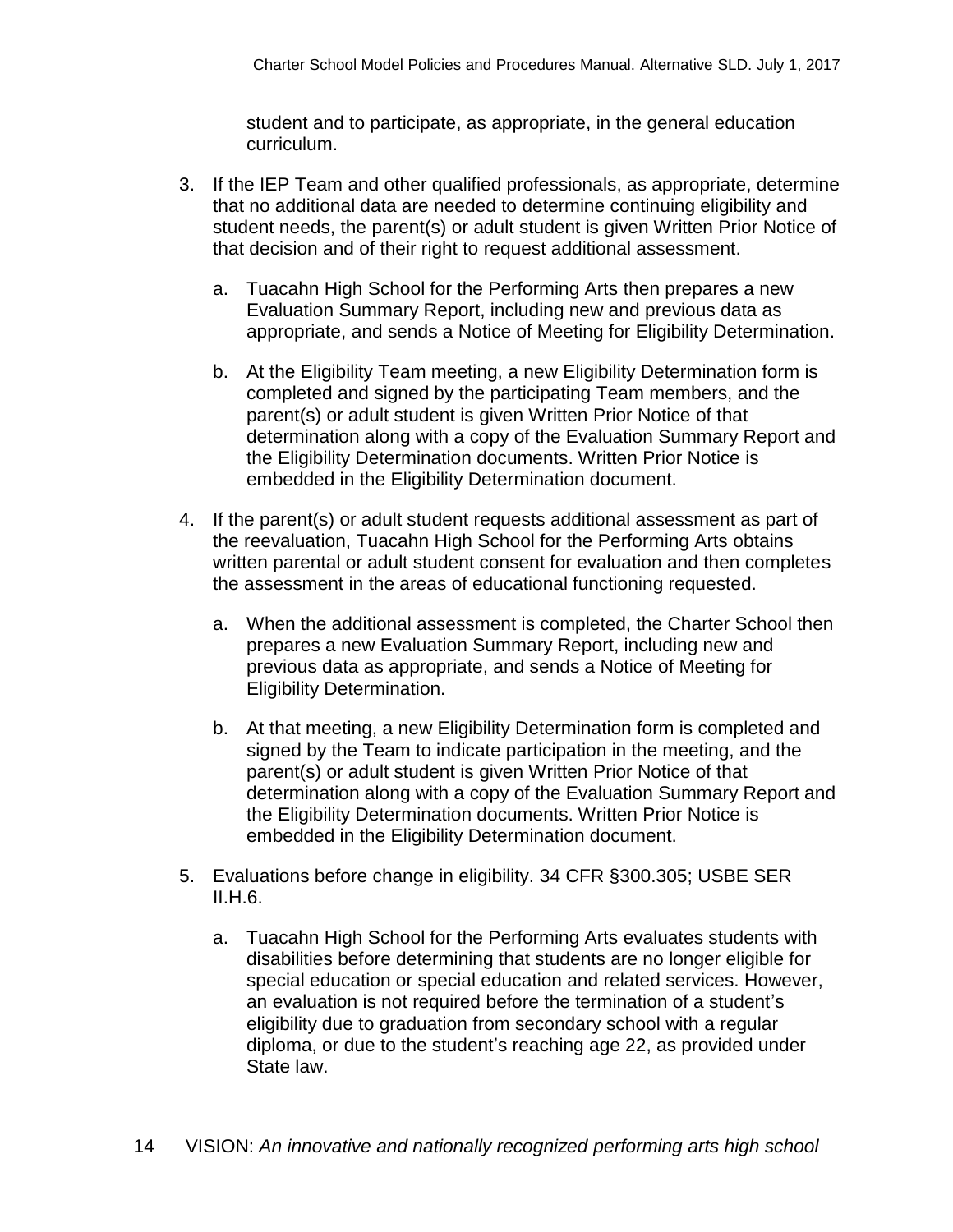b. For a student whose eligibility terminates due to graduation from secondary school with a regular high school diploma or due to exceeding the age eligibility for FAPE under State law, Tuacahn High School for the Performing Arts provides the student with a summary of the student's academic achievement and functional performance, including recommendations on how to assist the student in meeting the student's postsecondary goals.

# **G. EVALUATION TIMELINES. 34 CFR §§300.301, 303; USBE SER II.D., II.G.**

- 1. An initial evaluation must be completed within 45 school days of the date the school receives parental or adult student consent for the evaluation.
- 2. Upon completion of the evaluation or reevaluation, the IEP Team and other appropriate professionals determine eligibility within a reasonable time.
- 3. A reevaluation:
	- a. May not be conducted more than once a year, unless the parent(s) or adult student and the LEA agree otherwise; and
	- b. Must occur at least once every three years, unless the parent(s) or adult student and the LEA agree that a reevaluation is unnecessary.

# **H. ELIGIBILITY DETERMINATION. 34 CFR §300.306; USBE SER II.I.**

1. Notice of Meeting.

Upon completion of the evaluation, the special education teacher or case manager arranges a meeting of the Eligibility Team at a mutually agreeable time and place. A Notice of Meeting will be sent to the parent(s) or adult student and other members of the Team stating the meeting purposes, time, place, who is expected to be in attendance, and informing the parent(s) or adult student that they may bring others who have knowledge or special expertise about the student to the meeting.

2. Evaluation Summary Report.

The special education case manager collects all of the results of the evaluation, and writes a summary report of the evaluation information. This Evaluation Summary Report is included in Tuacahn High School for the Performing Arts Eligibility Determination document for each disability category.

3. Eligibility Team Membership.

The Eligibility Team shall include a group of qualified professionals and the parent(s) or adult student. In Tuacahn High School for the Performing Arts,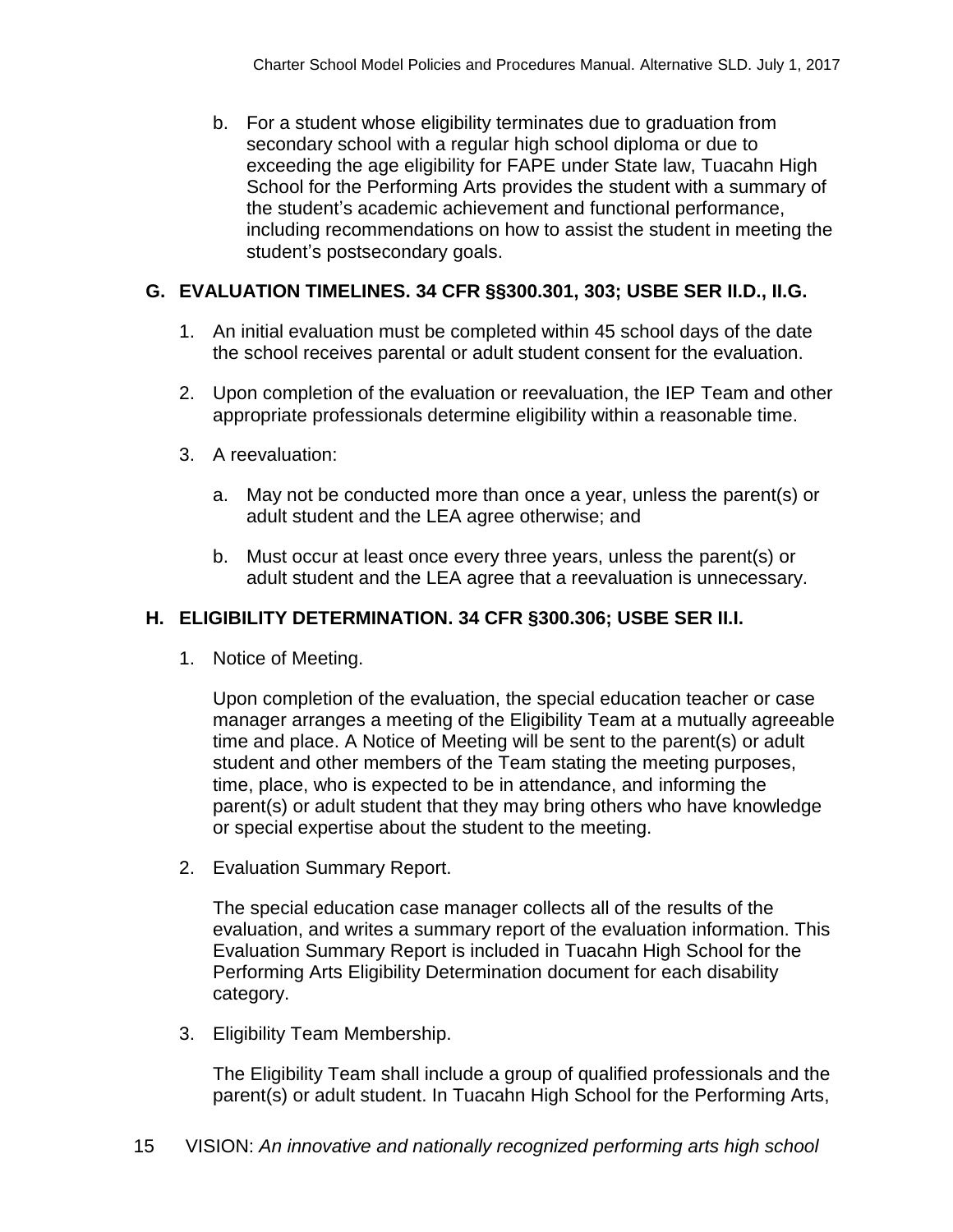this may include the special education teacher, regular education teacher, speech-language pathologist, school psychologist, occupational therapist, physical therapist, a representative of the LEA, and others who have conducted parts of the evaluation, as appropriate.

4. Eligibility Categories, Definitions, and Criteria.

Tuacahn High School for the Performing Arts has adopted the definitions, evaluation requirements, and eligibility criteria in USBE SER.II.J.1–13.

5. Specific Learning Disability (SLD).

Tuacahn High School for the Performing Arts has selected the Other Alternative Research-based Procedures method of determining whether a student has a Specific Learning Disability. 34 CFR §300.307; USBE SER  $II.J.10.b(1)(a)$ .

a. Team members. 34 CFR §300.308; USBE SER II.J.10.b(2).

The determination of whether a student suspected of having a specific learning disability is a student with a disability must be made by the student's parent(s) or adult student and a team of qualified professionals, including:

- (1) The student's regular teacher; or
- (2) If the student does not have a regular teacher, a regular classroom teacher qualified to teach a student of the student's age; and
- (3) At least one person qualified as defined by the examiner qualifications outlined in the administration manual of each of the specific diagnostic examinations to conduct individual diagnostic examinations of students and interpret the results of those assessments (as per the administration assessment criteria), such as a school psychologist, speech/language pathologist, reading teacher or reading specialist, or special education teacher.
- b. Determining the existence of a specific learning disability. 34 CFR §300.309; USBE SER II.J.10.b(3).

The team described may determine that a student has a specific learning disability if:

(1) The student does not achieve adequately for the student's age or to meet State-approved grade-level standards, when provided with learning experiences and instruction appropriate for the student's age or State-approved grade-level standards, in one or more of the following areas: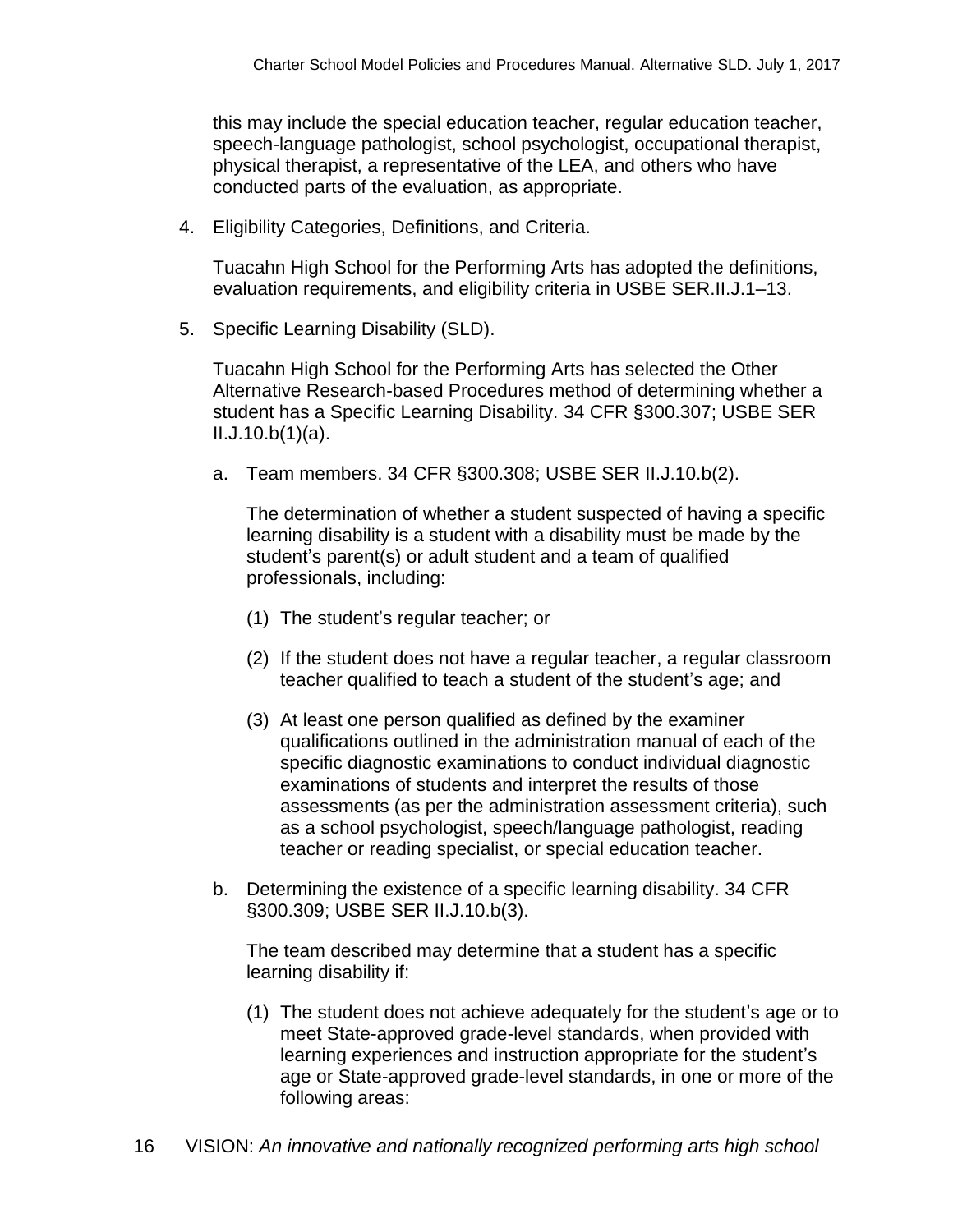- (a) Oral expression;
- (b) Listening comprehension;
- (c) Written expression;
- (d) Basic reading skills;
- (e) Reading fluency skills;
- (f) Reading comprehension;
- (g) Mathematics calculation;
- (h) Mathematics problem solving; and
- (2) For the Other Alternative Research-based Procedures method, the student meets the requirements of:
- (3) Other Alternative Research-based Procedures: The student does not make sufficient progress to meet State-approved age- or gradelevel standards in one or more of the eight areas identified above when using a local school board-approved research-based process. The procedures and process have been submitted to USBE. (The team must refer to the *USBE Specific Learning Disability Eligibility Guidelines* when using this method.)
- (4) The group determines that its findings are not primarily the result of:
	- (a) A visual, hearing, or motor disability;
	- (b) Intellectual disability;
	- (c) Emotional disturbance;
	- (d) Cultural factors;
	- (e) Environmental or economic disadvantage; or
	- (f) Limited English proficiency.
- c. The learning disability must adversely affect the student's educational performance.
- d. The student with the learning disability must need special education or special education and related services. 34 CFR §300.8(a).
- 6. Evaluation. 34 CFR §300.309(b–c); USBE SER II.J.10.c.
- 17 VISION: *An innovative and nationally recognized performing arts high school*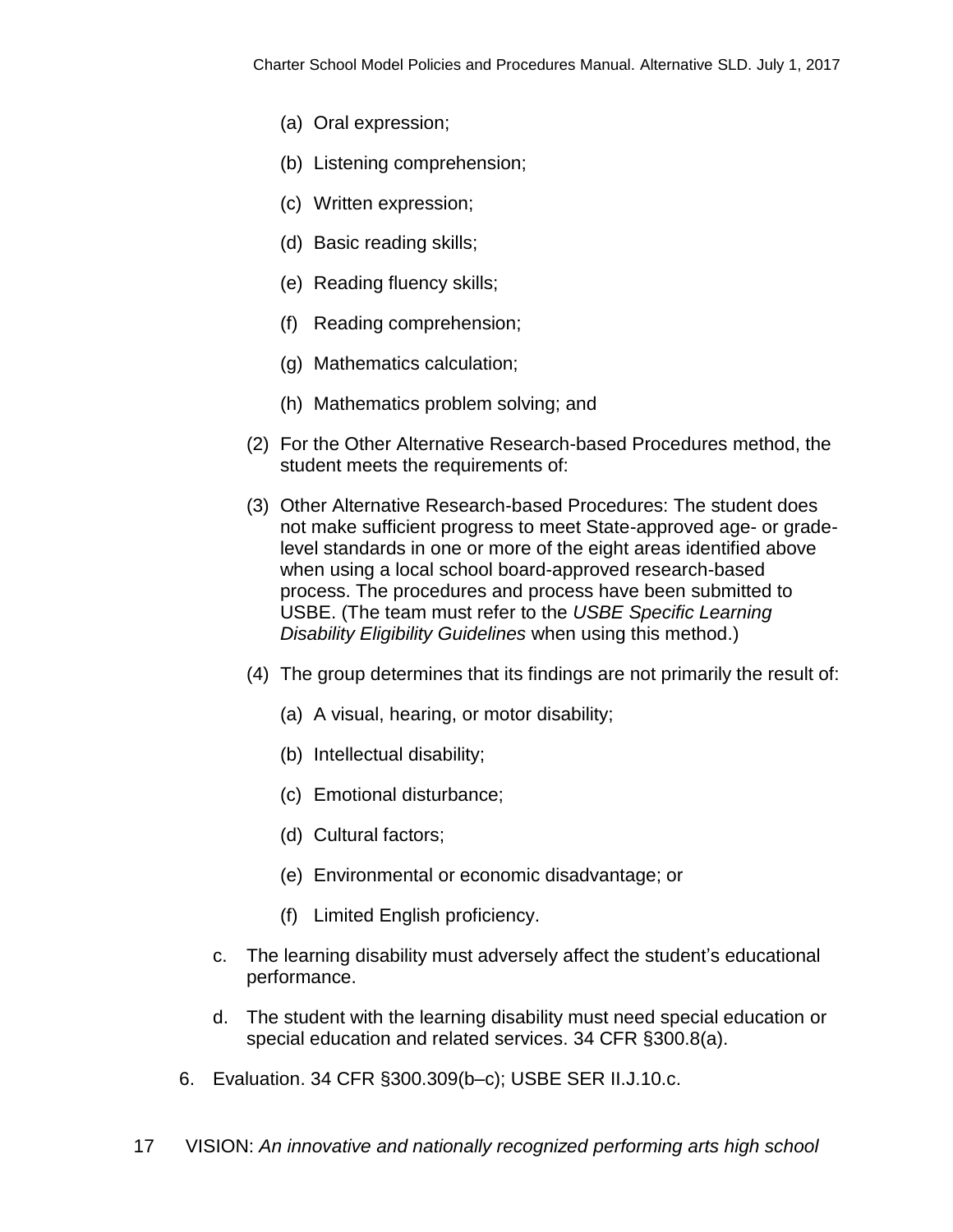- a. An evaluation must include a variety of assessment tools and strategies and cannot rely on any single procedure as the sole criterion.
- b. To ensure that underachievement in a student suspected of having a specific learning disability is not due to lack of appropriate instruction in reading or math, the group must consider, as part of the evaluation:
	- (1) Data that demonstrate that prior to, or as a part of, the referral process, the student was provided appropriate instruction in regular education settings, delivered by qualified personnel; and
	- (2) Data-based documentation of repeated assessments of achievement at reasonable intervals, reflecting formal assessment of student progress during instruction, which was provided to the student's parent(s) or adult student.
- c. Tuacahn High School for the Performing Arts promptly requests parental or adult student consent to evaluate the student to determine whether the student is a student with a disability and needs special education or special education and related services, and must adhere to the 45-school-day evaluation timeframe, unless extended by mutual written agreement of the student's parent(s) or adult student and a group of qualified professionals:
	- (1) If, prior to a referral, a student has not made adequate progress after an appropriate period of time as determined by the Charter School when provided appropriate instruction, and
	- (2) Whenever a student is referred for an evaluation.
- d. Observation. 34 CFR §300.310(a–c); USBE SER II.J.10.c.(4).

Tuacahn High School for the Performing Arts ensures that the student is observed in the student's learning environment (including the regular classroom setting) to document the student's academic performance and behavior in the areas of difficulty.

- (1) The team must decide to:
	- (a) Use information from an observation in routine classroom instruction and monitoring of the student's performance that was done before the student was referred for an evaluation; or
	- (b) Have at least one member of the team conduct an observation of the student's academic performance in the regular classroom after the student has been referred for an evaluation and parental consent or consent of the adult student is obtained.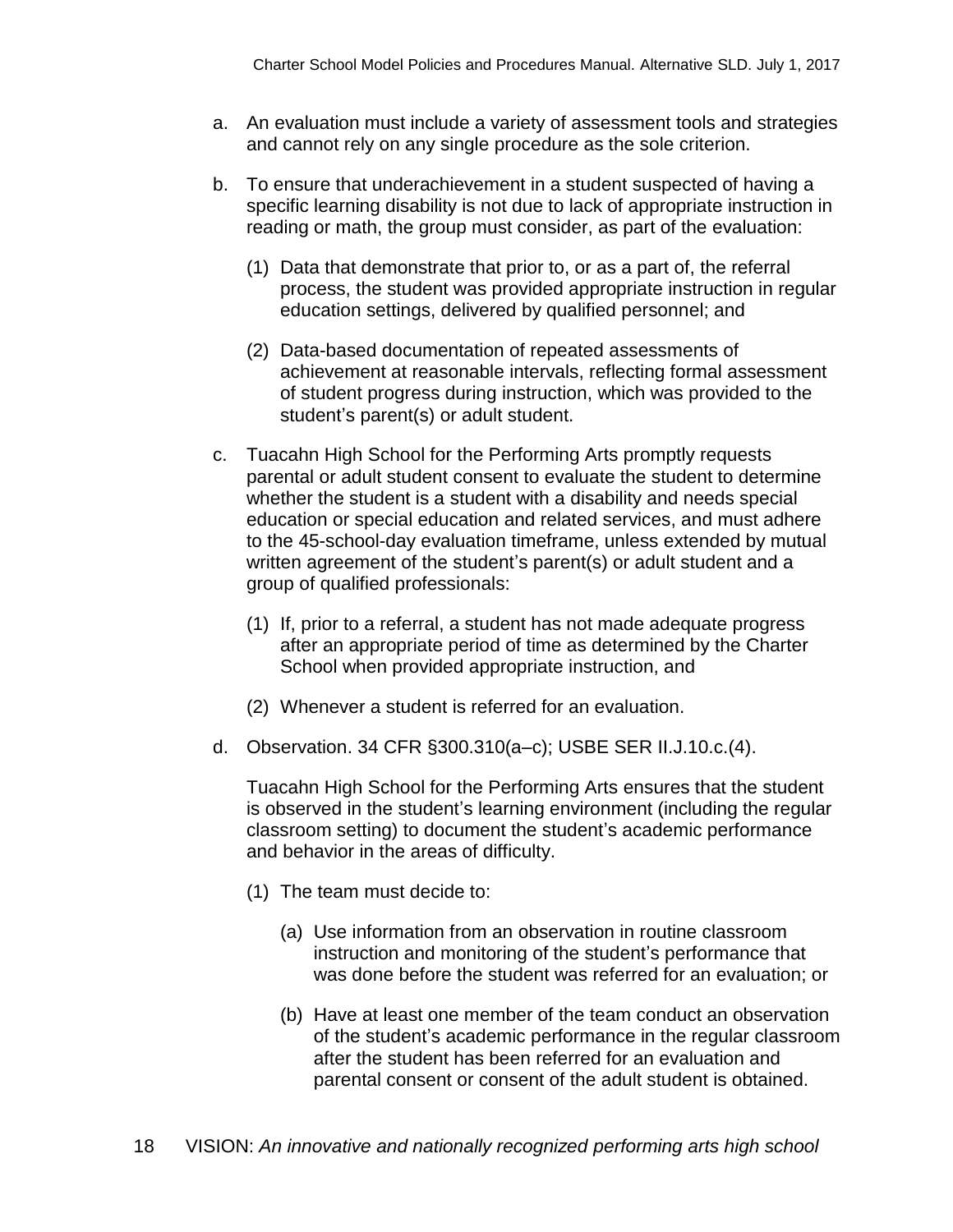- (c) In the case of a student who is out of school, a group member must observe the student in an environment appropriate for a student of that age.
- e. Specific documentation for the eligibility determination. 34 CFR §300.311; USBE SER II.J.10.c.(5).

The team's documentation of the determination of eligibility with a specific learning disability must contain a statement of:

- (1) Whether the student has a specific learning disability;
- (2) The basis for making the determination;
- (3) The relevant behavior, if any, noted during the observation of the student and the relationship of that behavior to the student's academic functioning;
- (4) The educationally relevant medical findings, if any; and
- (5) Whether the student meets the criteria for the Other Alternative Research-based Procedures
	- (a) Other Alternative Research-based Procedures.

Tuacahn High School for the Performing Arts (THS) will use **Patterns of Strengths and Weaknesses (PSW) which is an approved alternate research-based method** to determine Specific Learning Disabilities (SLD).

PSW:

- Is defined as a method of examining multiple sources of data to demonstrate a pattern of strengths and weaknesses.
- Seeks to explain student's observable academic deficiencies.
- Hi-light importance of ruling out exclusionary factors such as: Medical/Health issues, intellectual disability, visual, hearing or motor disabilities, serious emotional disability, cultural factors, environmental or economic disadvantage, or limited English proficiency.

If student has been identified as an English Language Learner, and it is suspected that deficit is not due to language barrier, all testing and communication will be available to students and parents in their native language through interpreters and translated documents.

- De-emphasize decision making based on a single score or product of scores. "No single score or product of scores, tests, or procedure shall be used as the sole criterion for the decision of the individual education program team as to the pupil's eligibility for Special Education."
- Focus on assessment of Cognitive abilities to correlate with the specific academic areas in
- 19 VISION: *An innovative and nationally recognized performing arts high school*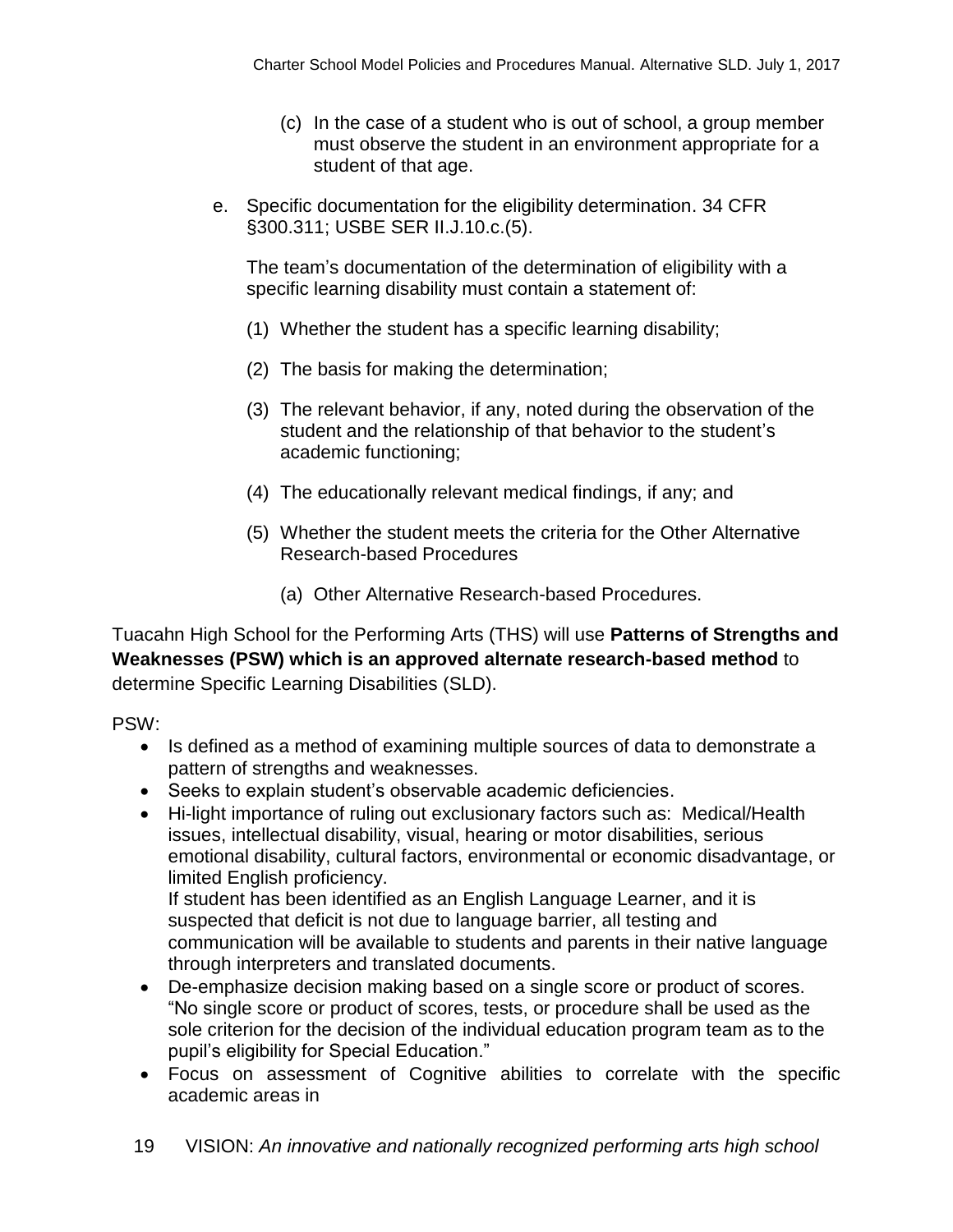question.

Following are six strategies that will be implemented in ensuring competent professional judgement practices when considering eligibility for SLD

- Conduct a thorough social history
- Align data and its collection to the critical question(s) at hand.
- Apply broad-based assessment strategies
- Implement intervention best practices
- Planning, implementing and evaluating supports
- Reflect cultural competences and diversity (Shultz and Stephens, 2009) *The DiaLog-Vol. 38, No.1*

In using the PSW method, the following data will be collected, reviewed, and analyzed by a multi-disciplined individual education program team:

- Classroom samples of work, assessments, and progress monitoring that are aligned to the Utah Core Standards gathered over a period of time
- Teacher interviews
- Student's responses to high quality, research-based, differentiated instructional strategies that are delivered by a qualified staff in the general education setting.
- Responses to intervention strategies for increasing the student's rate of learning (RTI)

A team cannot delay or deny referral because a student has not completed a set number of interventions or an amount of time in an intervention cycle.

- Cumulative History of past performance in previous grades or classes
- Scores from State and LEA assessments e.g. SAGE, Read 180, Math Placement
- Parent contacted: Background history of student

Medical Documentation (if exists)

Variables that might be impending student's academic

process

# **Parents have a right to request Evaluations**

Parents will be notified regarding outcomes of interventions - receive explanation and copy of the Utah State Board of Education Procedural Safeguards and a request for a written/signed Consent for Evaluation will be obtained for the following evaluations:

- Cognitive (WCJ, WISC, WAIS...)
- Achievement (WCJ, WIAT, KTEA...)

| <b>Psychological Processes</b>  | <b>Academic Processes (Achievement)</b> |
|---------------------------------|-----------------------------------------|
| Comprehensive Knowledge (verbal |                                         |
| comprehension)                  | <b>Oral Expression</b>                  |
| <b>Fluid Reasoning</b>          | <b>Listening Comprehension</b>          |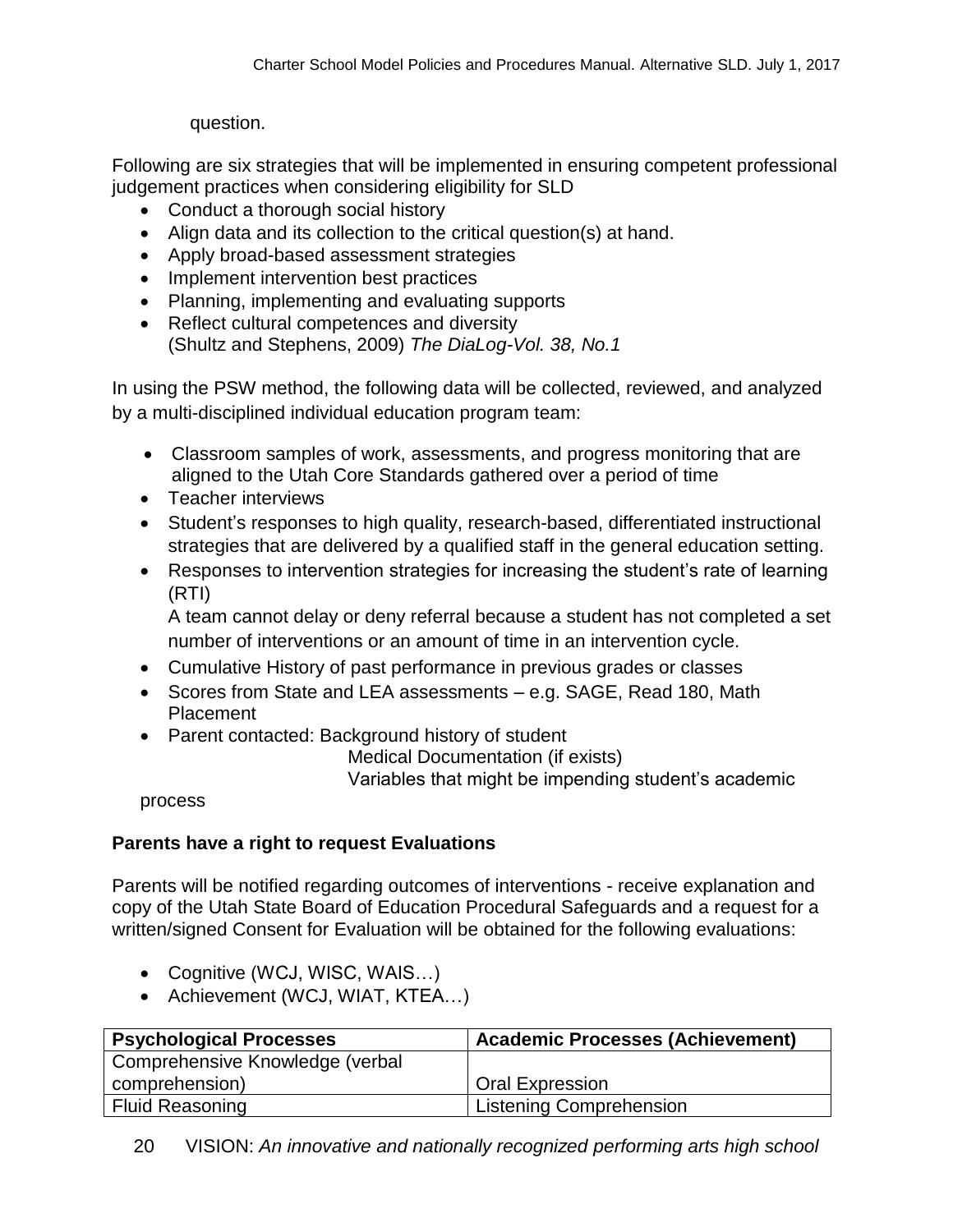| <b>Short Term Working Memory</b> | <b>Written Expression</b>          |
|----------------------------------|------------------------------------|
| <b>Auditory Processing</b>       | <b>Basic Reading Skills</b>        |
| Long Term Retrieval              | <b>Reading Fluency Skills</b>      |
| <b>Visual Processing</b>         | <b>Reading Comprehension</b>       |
|                                  | <b>Mathematics Calculation</b>     |
|                                  | <b>Mathematics Problem Solving</b> |

- Other if needed or requested: Social/Behavioral (ASEBA, SSRS, Batelle…)
- Adaptive (Vineland, ASDS, ICAP...)
- Communication (CELF, CASL, PPVT...)
- Formal Observations

A licensed School Psychologist will conduct testing, interpret outcomes and provide a formal report.

The evaluations are conducted for three purposes:

- Determine if student qualifies for Special Education services
- Understand and get to know the Student (learner)
- Create Interventions Remediate, Accommodate, Modify

(Dr. Shultz – Diagnostician State of Texas PSW

Training)

After data is collected, the individual education program team will look at weaknesses found in Cognitive abilities and correlate them (it) to weaknesses found in academic performance and achievement assessments using guidelines aligning cognitive process and academic domains (Cross Battery Assessment (X-Bass), Dehn; Essentials for processing assessment, CORE Selection Process or other evidence based process).

- *I. A process to identify a weakness: A weakness is defined as the occurrence of both a normative and intra-individual weakness and is consistent with academic performance data.* 
	- *a. A normative weakness is defined as a standard score that is below the average range, generally interpreted as greater than one standard deviation below the mean.*
	- *b. An intra-individual weakness is indicated when there is a severe difference between an obtained score and the predicted score as defined by the publisher(s) of the assessment used or other evidence based process.*
- *II. A normative strength is defined as a score within or above the standard average range and is consistent with academic performance data.*
	- *a. A normative strength is defined as a standard score that is at or above the average range.*
	- *b. An intra-individual strength is indicated when there is a statistically significant elevation between an obtained score and*
- 21 VISION: *An innovative and nationally recognized performing arts high school*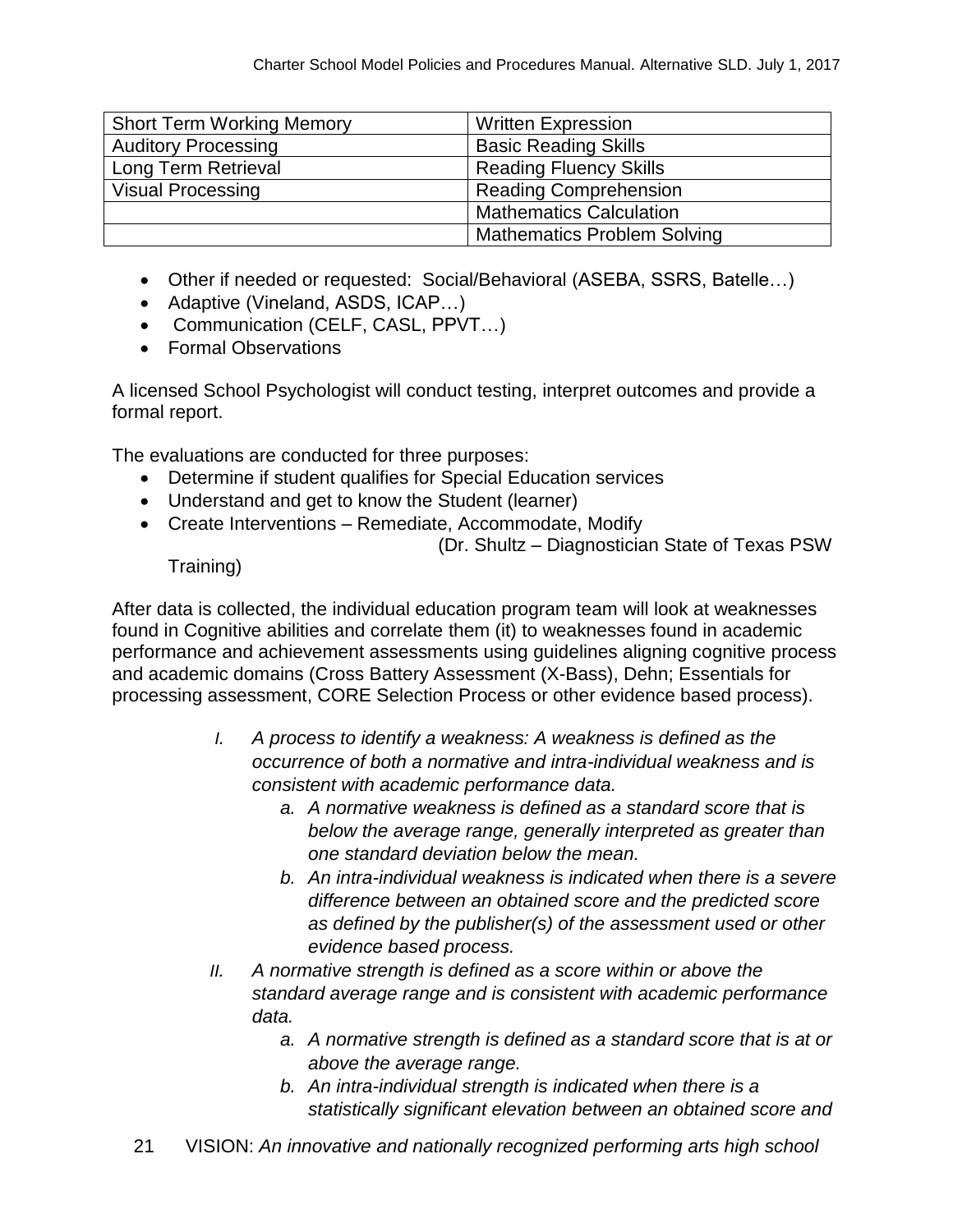*the predicted score as defined by the publisher(s) of the assessment used or other evidence based processes.*

- *c. For purposes of special education eligibility, a pattern of strength is based on a normative measure.*
- *III. Individual strengths, weaknesses, and classroom data are analyzed, documented and presented.*
	- *a. Intra-individual strengths and weakness are used to inform instruction, intervention and/or accommodations.*
	- *b. Data are presented to multi-disciplinary team members by an individual(s) qualified to interpret the results; multidisciplinary teams are often referred to as teacher assistance teams (TAT), Student Service Teams (SST) or eligibility teams.*
	- *c. The team uses this data to determine eligibility, inform instruction, and develop interventions and/or accommodations.*

When empirical and testing data has been collected, reviewed, and analyzed, parents will receive a Notice of Meeting and be invited to meet as a member of the multidisciplinary team to relate findings and make determination of student's qualifying eligibility for Specific Learning Disability and if needed, participate in an Individual Education Program meeting.

*A meaningful correlation between cognitive weakness and academic performance should be evidenced.* SLD (Specific Learning Disability) students have a pattern where most academic and cognitive abilities are in the average range. However, they have an isolated weakness in Cognitive/Academic Functioning. The academic skill in question is impacted by the cognitive deficiency identified. For example: a weakness in Fluid Reasoning (FR)could be matched to the student's inability to achieve in Math as this thinking ability involves inductive and deductive reasoning, identifying relations, drawing inferences from relationships and comprehending implications. It is strongly related to Math Reasoning and Basic Math skills. Another example is a student who is high in all areas of cognitive processing except for Processing Speed (PSI). This student could be experiencing frustration, anxiety and failure because he/she is unable to work quickly, especially under pressure. His/her focus and attention is thrown off. Failure occurs when he or she simply gives up because he or she can't keep up

Should the multi-disciplinary team determine that student is eligible for Sped services under the classification of SLD, the PSW statement will read:

The criterion for Specific Learning Disability states that a child must have a disorder in one or more of the basic psychological processes involved in understanding or in using language, spoken or written that may manifest itself in the imperfect ability to listen, think, speak, read, write, spell and perform math calculations or reasoning. The student then exhibits a pattern of strength and weaknesses in performance, achievement, or both, relative to age, state-approved grade level standards, or intellectual development, indicating the presence of a learning disability. There is an identified pattern of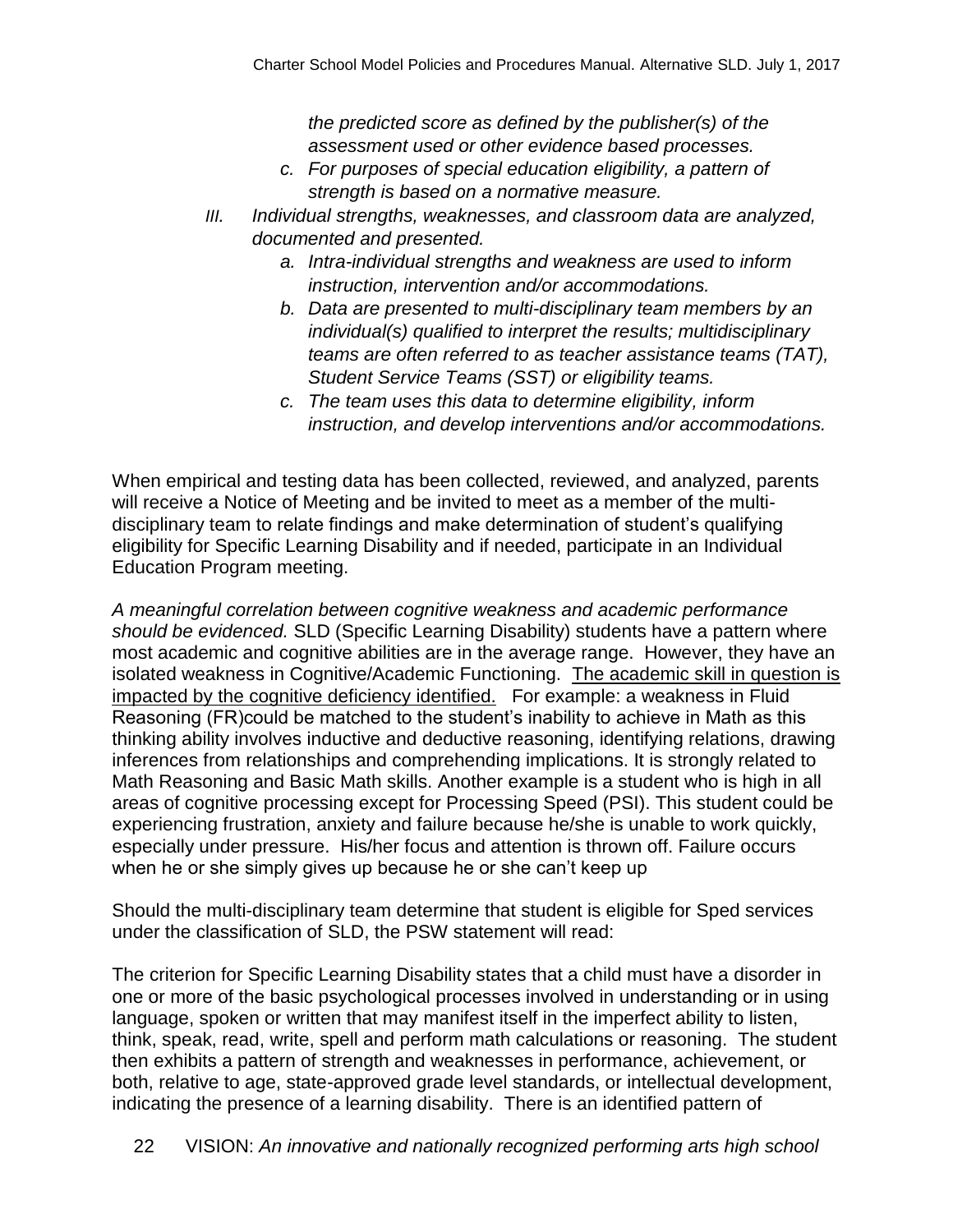processing deficit in \_\_\_\_\_\_\_\_\_\_'s cognitive thinking area of\_\_\_\_\_\_\_\_\_\_\_\_\_\_, which is associated with deficits in the academic area of \_\_\_\_\_\_\_\_\_\_. Therefore, \_\_\_\_\_\_\_\_\_\_\_meets the criteria for the Specific Learning Disability (SLD) handicapping condition as defined by the educational code.

- f. The determination of the team concerning the effects of a visual, hearing or motor disability; intellectual disability; emotional disturbance; cultural factors; environmental or economic disadvantage; or limited English proficiency on the student's achievement level.
- g. The requirements of USBE SER II.D–H are followed.
- h. Each team member certifies in writing whether the report reflects the member's conclusion. 34 CFR §300.311(b). If it does not reflect the member's conclusion, the team member submits a separate statement presenting the member's conclusions.
- 7. Determining Eligibility. 34 CFR 300.306; USBE SER II.I.
	- a. Using the criteria for each category of disability as described above, the Eligibility Team determines:
		- (1) Whether the student has a disability that adversely affects his educational performance, and
		- (2) Whether the student requires special education or special education and related services.

*Special education* is defined as specially designed instruction to meet the unique needs of a student with a disability and may include related services if they meet the definition of special education. Special education services are services provided to the student and do not include consultation between teacher or monitoring a student's grades or work completion. 34 CFR §300.39; USBE SER I.E.43.

*Specially designed instruction* is adapting, as appropriate to the needs of an eligible student, the content, methodology, or delivery of instruction to address the unique needs of the student that result from the student's disability, and to ensure access of the student to the general curriculum, so that the student can meet educational standards of the Charter School that apply to all students. 34 CFR §300.39(b)(3); USBE SER I.E.44.

b. A student is not determined to be a student with a disability if the determinant factor is: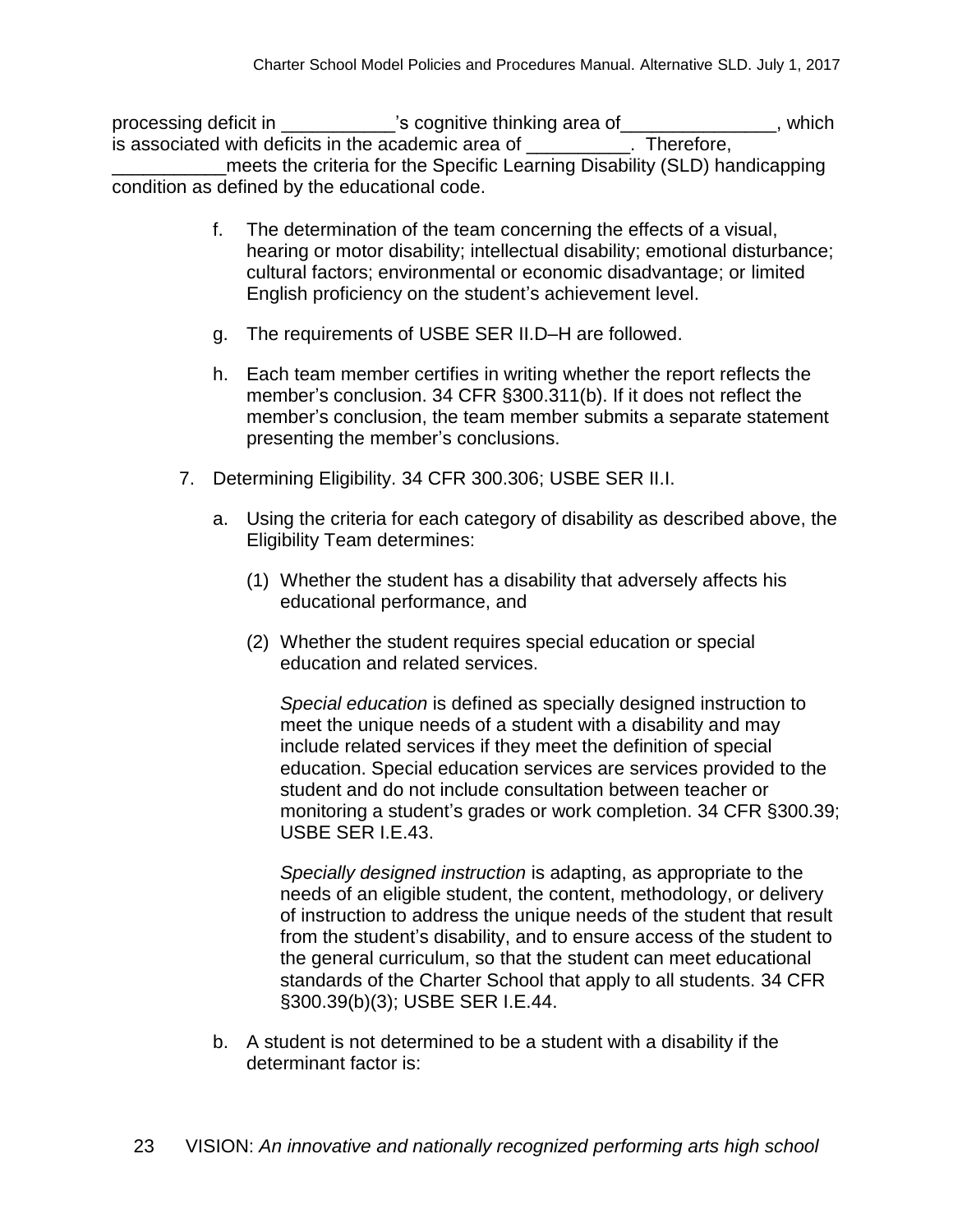- (1) Lack of appropriate instruction in reading, including the essential components of reading instruction (phonemic awareness, alphabetic principle, vocabulary, comprehension, and fluency);
- (2) Lack of appropriate instruction in math; or
- (3) Limited English proficiency; and
- (4) If the student does not otherwise meet the eligibility criteria.
- c. Procedures for determining eligibility and determining need.

In interpreting evaluation data for the purpose of determining if a student is a student with a disability and the educational needs of the student, Tuacahn High School for the Performing Arts:

- (1) Draws upon information from a variety of sources, such as aptitude and achievement tests, parent(s) or adult student input, teacher recommendations, physical condition, social or cultural background, and adaptive behavior; and
- (2) Ensures that information obtained from all of these sources is documented and carefully considered.
- d. The determination of eligibility is documented on the appropriate "Team Evaluation Summary Report and Written Prior Notice of Eligibility Determination" form with signatures of team members.
- e. The parent(s) or adult student is provided with a copy of the Team Evaluation Summary Report and Written Prior Notice of Eligibility Determination document(s).
- 8. Evaluations before Change in Eligibility. 34 CFR §300.305; USBE SER II.H.6.
	- a. Tuacahn High School for the Performing Arts evaluates a student with a disability before determining that the student is no longer an eligible student with a disability.
	- b. An evaluation is not required before the termination of a student's eligibility due to graduation from secondary school with a regular high school diploma, or due to exceeding the age of eligibility for FAPE under Utah law (i.e., age 22).
	- c. For a student whose eligibility terminates due to graduation from secondary school with a regular diploma, or due to exceeding the age of eligibility for FAPE under Utah law, Tuacahn High School for the Performing Arts provides the student with a summary of the student's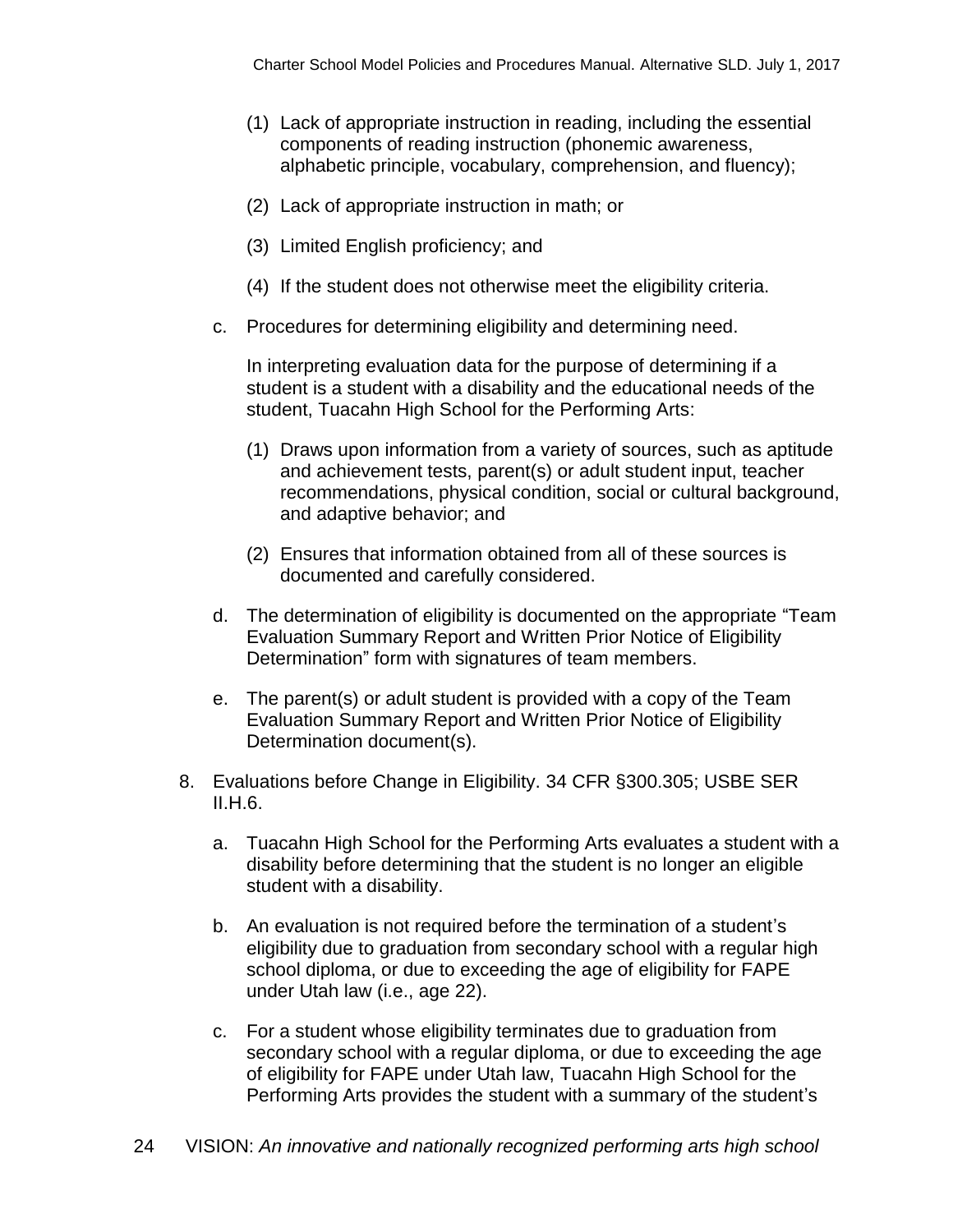academic achievement and functional performance, which includes recommendations on how to assist the student in meeting the student's postsecondary goals.

## **III. IEP DEVELOPMENT AND SERVICE DELIVERY.**

Tuacahn High School for the Performing Arts implements the following policies and procedures to address the IEP requirements of USBE SER III.A–V.

#### **A. IEP TEAM MEETING. 34 CFR §300.306; USBE SER III.D.**

- 1. Within 30 calendar days of the determination of eligibility, Tuacahn High School for the Performing Arts assigns a special education teacher/case manager who arranges a meeting of the IEP Team to develop an IEP at a place and time that is mutually agreed-on by the parent(s) or adult student and the Charter School.
- 2. A Notice of Meeting is sent to the parent(s) or adult student and other members of the team stating the purpose(s), time, place, who is expected to be in attendance, and explaining that the parent(s) or adult student or the Charter School may bring others who have knowledge or special expertise about the student to the meeting. The determination of knowledge or expertise of the invited person is made by the party who invited that person.

#### **B. PARENTAL OR ADULT STUDENT OPPORTUNITY TO PARTICIPATE. 34 CFR §300.322; USBE SER III.G.**

- 1. The parent(s) or adult student is expected to participate along with school team members in developing, reviewing, and revising the IEP. This includes providing important information about needs and strengths of the student, contributing to discussions about the student's need for specialized instruction, determining how the student will be involved and make progress in the general curriculum, deciding how the student will participate in the statewide and schoolwide assessments, and deciding what services Tuacahn High School for the Performing Arts will provide and in what settings.
- 2. When conducting IEP Team meetings, placement meetings, and other administrative matters, the student's parent(s) or adult student and the Charter School may agree to use alternative means of meeting participation such as video conferencing or conference call.
- 3. Tuacahn High School for the Performing Arts documents in writing its attempts to obtain parent(s) or adult student participation in IEP meetings. If the parent(s) or adult student cannot attend, participation by other means such as teleconference may be used. Parent(s) or adult student must be given whatever help is needed to understand the proceedings of the IEP meetings, such as interpreters. If the Charter School cannot obtain parental
- 25 VISION: *An innovative and nationally recognized performing arts high school*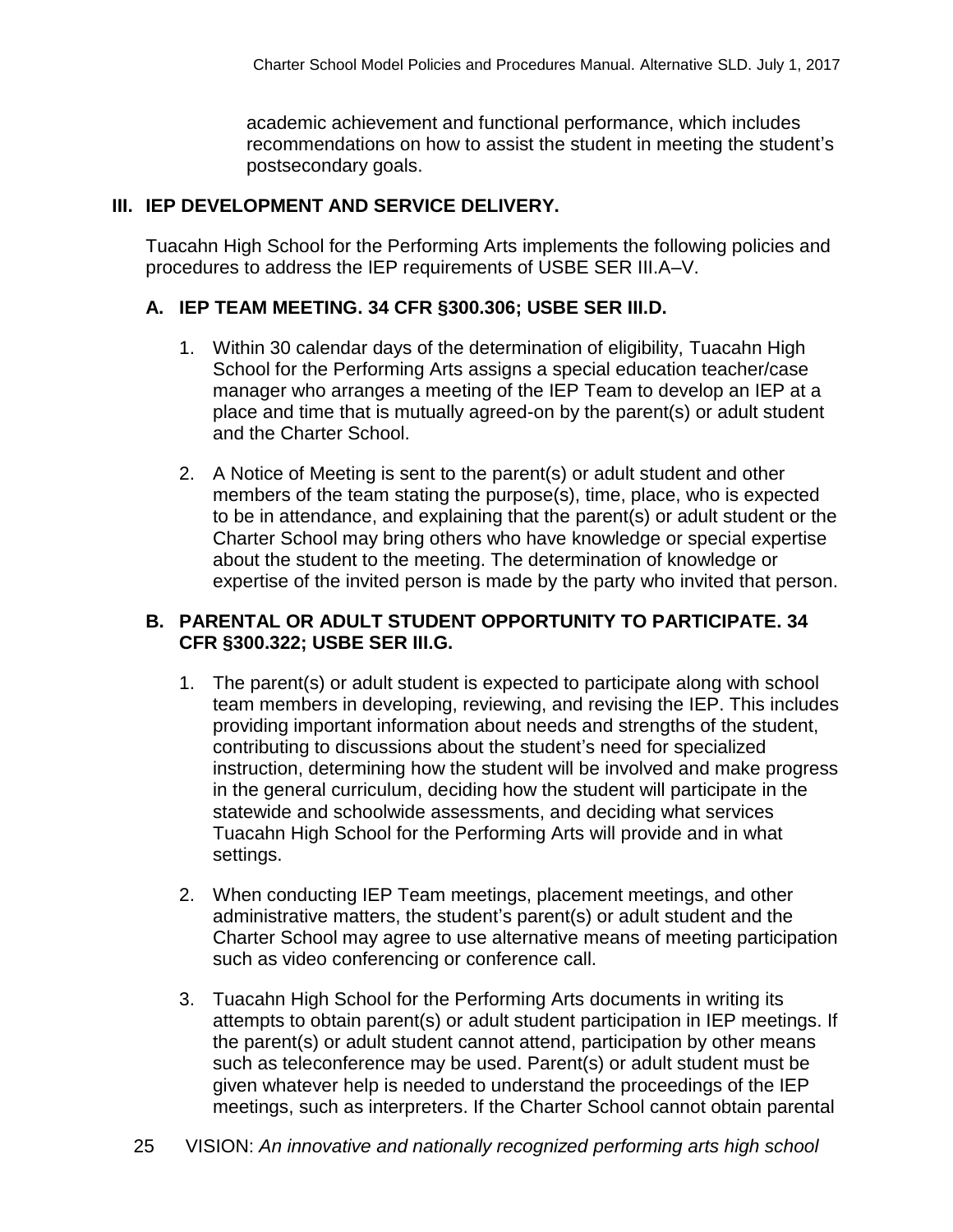or adult student participation, it proceeds with the development of the IEP as required by Part B of the IDEA and USBE SER.

# **C. IEP TEAM MEMBERSHIP. 34 CFR §300.321; USBE SER III.E.**

- 1. Tuacahn High School for the Performing Arts ensures that the team for each student with a disability includes the parent(s) or adult student, at least one special education teacher of the student, at least one regular education teacher of the student, a representative of Tuacahn High School for the Performing Arts, a person who can interpret the results and instructional implications of the evaluation results, and the student, when appropriate. At the discretion of the parent(s), adult student, or Charter School, other individuals who have knowledge or special expertise regarding the student, including related services personnel may also be included as appropriate.
- 2. If a purpose of the IEP Team meeting is consideration of postsecondary goals for the student and the transition services needed to assist the student in reaching those goals, Tuacahn High School for the Performing Arts invites the student with a disability to attend the student's IEP meeting. If the student does not attend the IEP meeting, the Charter School will take other steps to ensure that the student's preferences and interests are considered.
- 3. To the extent appropriate, with the written consent of the parent(s) or adult student, Tuacahn High School for the Performing Arts must invite a representative of any participating agency that is likely to be responsible for providing or paying for transition services.
- 4. The Charter School representative must meet the Charter School administrator standards, be qualified to provide or supervise the provision of specially designed instruction to meet the unique needs of students with disabilities, and have knowledge of the general education curriculum and of the availability of resources of the Charter School. Tuacahn High School for the Performing Arts may designate a Charter School member of the IEP Team to also serve as the Charter School representative, if the above criteria are satisfied.
- 5. The signatures of team members on the IEP indicate participation in the development of the IEP.

# **D. IEP TEAM ATTENDANCE. 34 CFR §300.321; USBE SER III.F.**

- 1. A required member of the IEP Team is not required to attend all or part of a particular IEP Team meeting if the parent(s) of a student with a disability or adult student and the Charter School agree, in writing, that the attendance of the member is not necessary because the member's area of the curriculum or related services is not being modified or discussed in the meeting.
- 26 VISION: *An innovative and nationally recognized performing arts high school*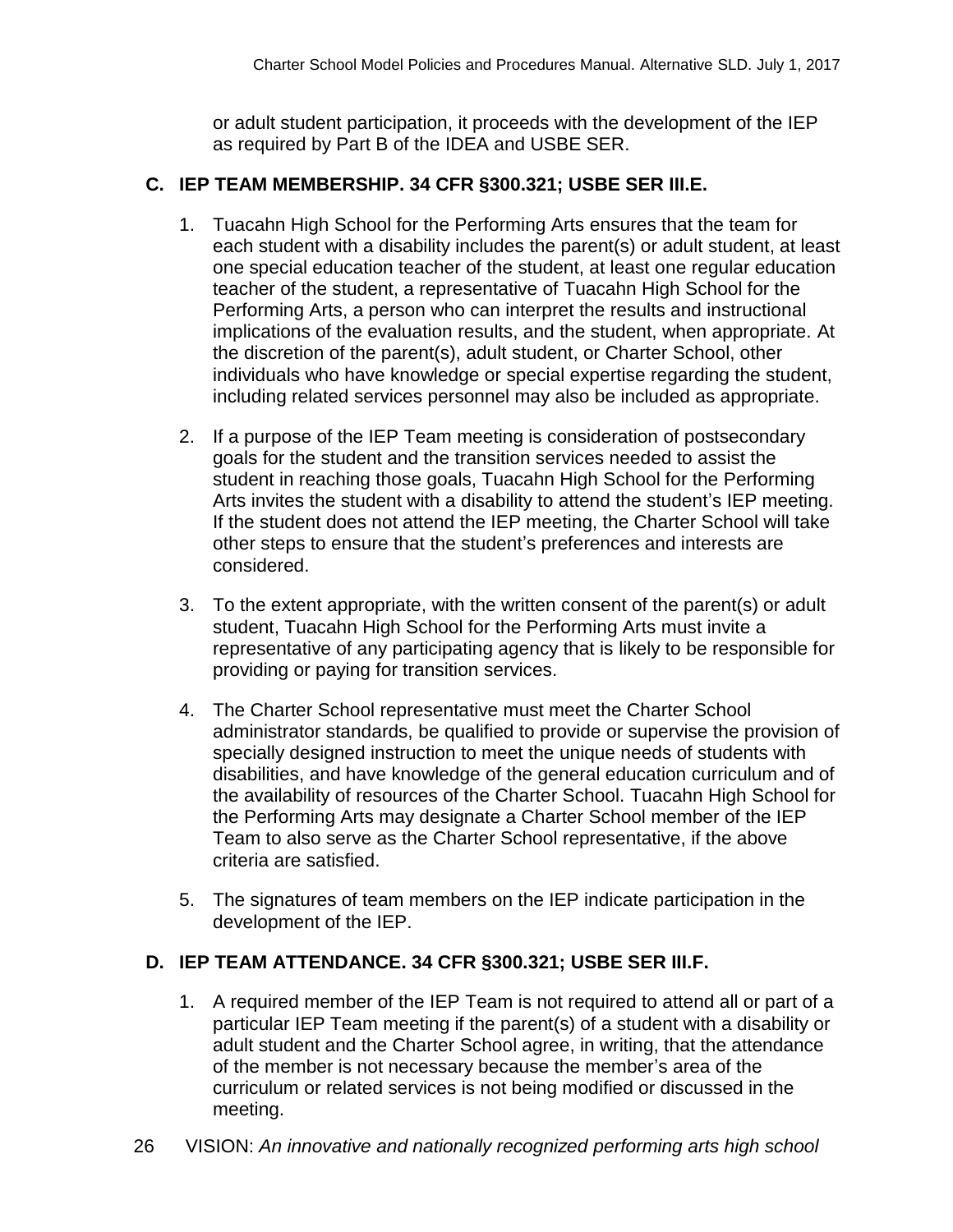2. A required member of the IEP Team may be excused from attending all or part of a particular IEP meeting when the meeting does involve a modification to or discussion of the member's area of the curriculum or related services, if the parent(s) or adult student and the Charter School consent to the excusal in writing; and the member submits written input into the development of the IEP to the parent(s) or adult student and the other IEP Team members, prior to the meeting.

# **E. NOTICE OF MEETING. 34 CFR §300.322; USBE SER III.G–H.**

- 1. Tuacahn High School for the Performing Arts takes steps to ensure that one or both of the parents of a student with a disability or the adult student is present at each IEP Team meeting or are afforded the opportunity to participate, including:
	- a. Notifying parent(s) or adult student of the meeting early enough to ensure that they will have an opportunity to attend and
	- b. Scheduling the meeting at a mutually agreed-on time and place.
- 2. If the parent(s) or adult student cannot attend, Tuacahn High School for the Performing Arts uses other methods to ensure participation of the parent(s) or adult student, including individual or conference telephone calls. The parent(s) of a student with a disability or adult student and the Charter School may agree to use alternative means of meeting participation, such as video conferences and conference calls. 34 CFR §300.328.
- 3. A meeting may be conducted without parent(s) or the adult student in attendance if the Charter School is unable to convince the parent(s) or adult student that they should attend. In this case, the Charter School must keep a record of its attempts to arrange a mutually agreed-on time and place, such as:
	- a. Detailed records of telephone calls made or attempted and the results of those calls;
	- b. Copies of correspondence sent to the parent(s) or adult student and any responses received; and
	- c. Detailed records of visits made to the parent(s)' or adult student's home or place of employment and the results of those visits.
- 4. The Charter School takes whatever action is necessary to ensure that the parent(s) or adult student understands the proceedings of the IEP Team meeting, including arranging for an interpreter for parent(s) or adult student with deafness or whose native language is other than English.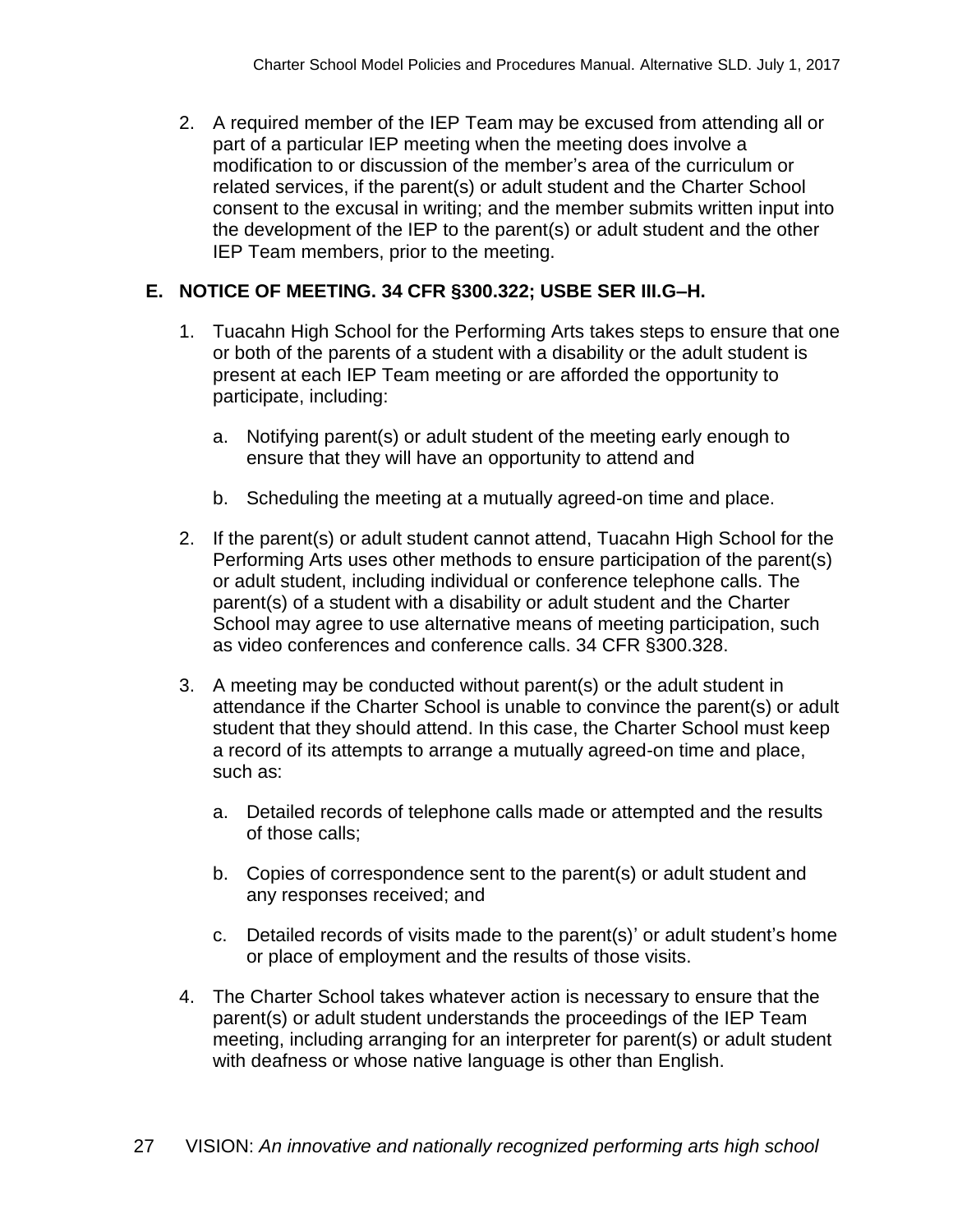- a. Under 53A-26a-301, an individual is required to be certified as an interpreter if that interpreter provides interpreter services, unless they meet the exemptions included in 53A-26a-305.
- 5. The parent(s) of a student with a disability or the adult student is a participant along with school personnel in developing, reviewing, and revising the IEP for the student. This is an active role in which the parent(s) or adult student:
	- a. Provides critical information regarding the strengths of the student and expresses their concerns for enhancing the education of the student;
	- b. Participates in the discussion of the student's need for special education or special education and related services, and supplementary aids and services; and
	- c. Joins with other participants in deciding how the student will be involved and progress in the general curriculum, how the student will participate in State and schoolwide assessments, and what services the Charter School will provide to the student and in what setting.

#### **F. IEP TIMELINES. 34 CFR §§300.323, 324; USBE SER III.B., III.I.**

- 1. Tuacahn High School for the Performing Arts ensures that an IEP is in effect for each identified student with a disability prior to the beginning of the school year.
- 2. At Tuacahn High School for the Performing Arts the IEP Team reviews the IEP at least annually to determine whether the annual goals for the student are being achieved.
	- a. The team may decide to meet at the request of the parent(s) or adult student or other IEP Team member to revise the IEP to address any lack of expected progress toward annual goals and lack of progress in the general curriculum, the results of any reevaluation, information about the student provided to or by the parent(s) or the adult student, the student's anticipated needs, or other matters.
- 3. An IEP is developed within 30 calendar days of initial determination that a student is an eligible student with a disability.
- 4. Once parental or adult student consent for the initial provision of special education or special education and related services is obtained, the special education services, related services, and supplementary aids and services are provided as soon as possible.

#### **G. TRANSFER STUDENTS. 34 CFR §300.323; USBE SER III.C.**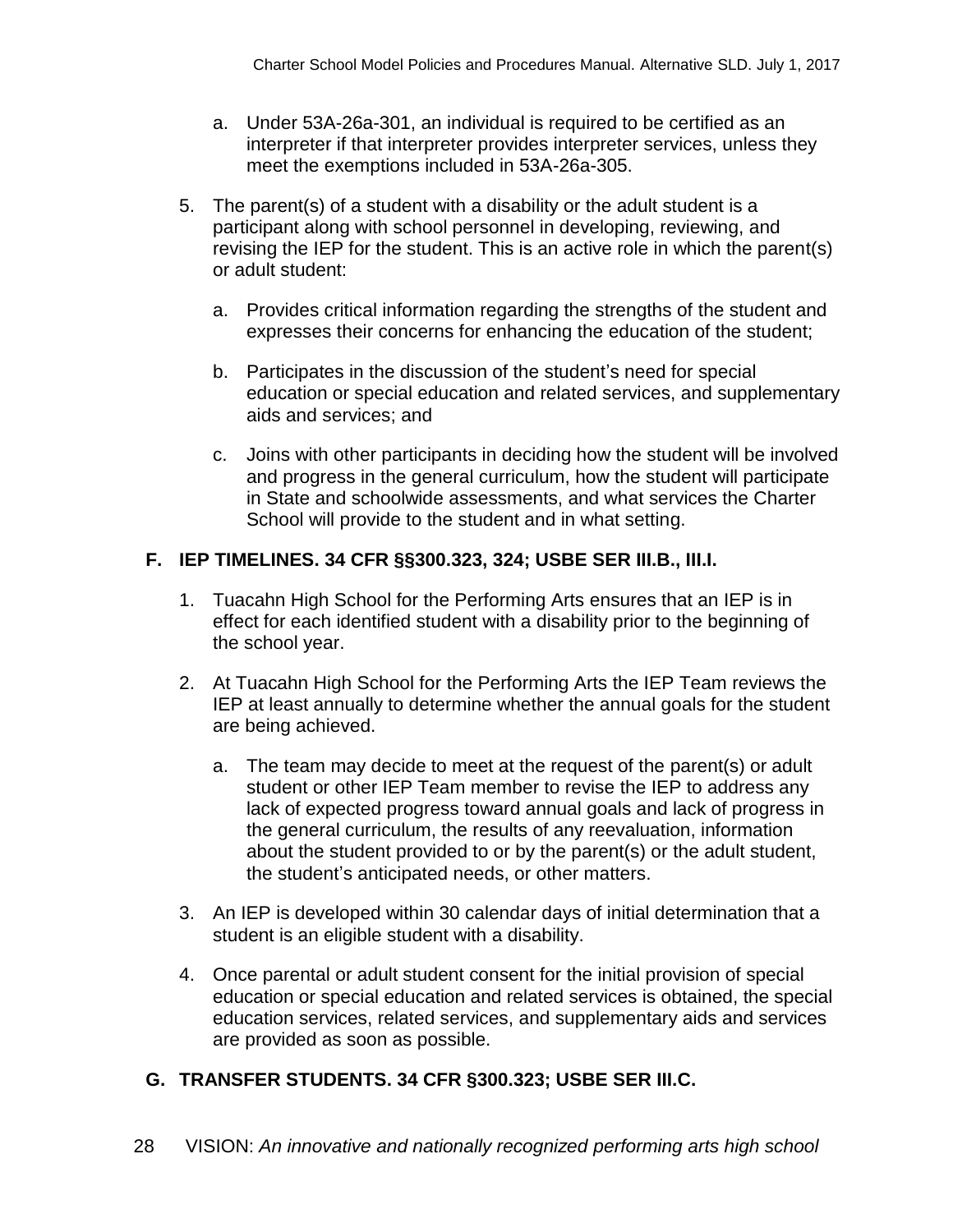- 1. Tuacahn High School for the Performing Arts provides a student transferring from another LEA in or out of the state with comparable services to those listed on an existing IEP while it determines next needed steps in accordance with the In-State and Out-of-State Transfer Student Checklist on the USBE website.
- 2. If an evaluation for eligibility is determined to be needed, that evaluation is considered an initial evaluation and follows the required procedures and timelines for such an initial evaluation. USBE SER III.C.2.b.
- 3. The requirements of USBE SER III.C also apply for students transferring from an LEA placement to a local juvenile or adult correctional facility or temporary State placement for observation and assessment.

#### **H. IEP DEVELOPMENT AND CONTENT. 34 CFR §§300.320, 324, 300; USBE SER III.I–J.**

- 1. The IEP Team develops an IEP that is reasonably calculated to confer a free appropriate public education for the student.
- 2. In developing the IEP, the IEP Team must consider the student's strengths; parent(s) or adult student concerns for enhancing the student's education; evaluation results; academic, developmental, and functional needs of the student; and special factors.
- 3. The IEP must include:
	- a. A statement of the student's present level of academic achievement and functional performance (PLAAFP), including baseline data on achievement and how the student's disability affects the student's involvement and progress in the general curriculum (i.e., the same grade-level curriculum as for non-disabled students). For students who are blind, the statement should also include results from a braillerelated or braille skills assessment. UCA 53A-25a-104.
	- b. Measurable annual goals, including academic and functional goals, based on the present level statement that enable the student to be involved and make progress in the general education curriculum and addressing each of the student's educational needs resulting from the student's disability.
		- (1) For eligible students with significant cognitive disabilities who will participate in grade-level alternate achievement standards (i.e., Essential Elements), the parent(s) or adult student is notified that the student's academic achievement will be measured through an assessment of the grade-level Utah alternate achievement standards, such as the Dynamic Learning Maps (DLM) or the Utah's Alternate Assessment (UAA), and how participation in such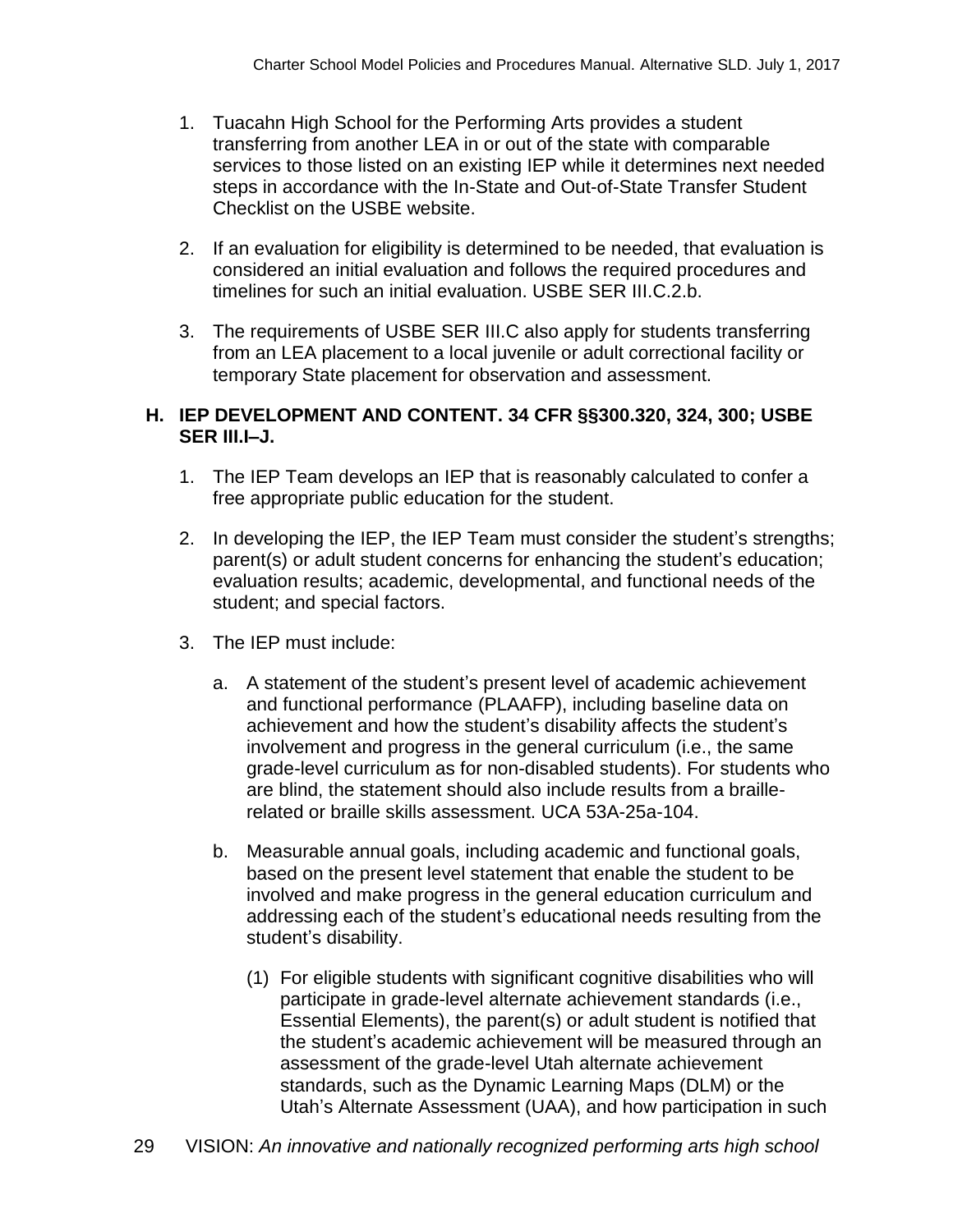alternate achievement assessments may delay or otherwise affect the student from completing the requirements for a regular high school diploma. Short term objectives are included for these students who will participate in a statewide alternate assessment, and for other students if determined needed by the IEP Team.

- c. How the student's progress toward meeting the annual IEP goals will be measured and when progress will be reported to the parent(s) or adult student on a periodic basis.
- d. The special education or special education and related services, and the supplementary aids and services (including assistive technology) to be provided to the student or on behalf of the student, based on peerreviewed research to the extent practicable; and the program modifications or supports for school personnel that will be provided to enable the student to make progress on the IEP goals and in the general curriculum, to participate in extracurricular and other nonacademic activities, and to be educated and participate with other students with disabilities and without disabilities.
- e. Program options. 34 CFR §300.110.

Tuacahn High School for the Performing Arts takes steps to ensure that its students with disabilities have available to them the variety of educational program and services available to nondisabled students, including art, music, industrial arts, consumer and homemaking education, and vocational education.

- f. An explanation of the extent, if any, to which the student will not participate with other similar-aged nondisabled students in the regular education environment and in the activities listed above.
- g. The dates that services, accommodations, and program modifications will begin and end (no more than one year from the date of the IEP); and the frequency, location, and amount of each service listed. Services listed must be specific, such as "reading comprehension," not "resource."
- h. Consideration of special factors as follows:
	- (1) In the case of a student with limited English proficiency, consider the language needs of the student as those needs relate to the student's IEP; and
	- (2) In the case of a student who is blind or visually impaired, provide for instruction in braille and the use of braille unless the IEP Team determines, after an evaluation of the student's reading and writing skills, needs, and appropriate reading and writing media (including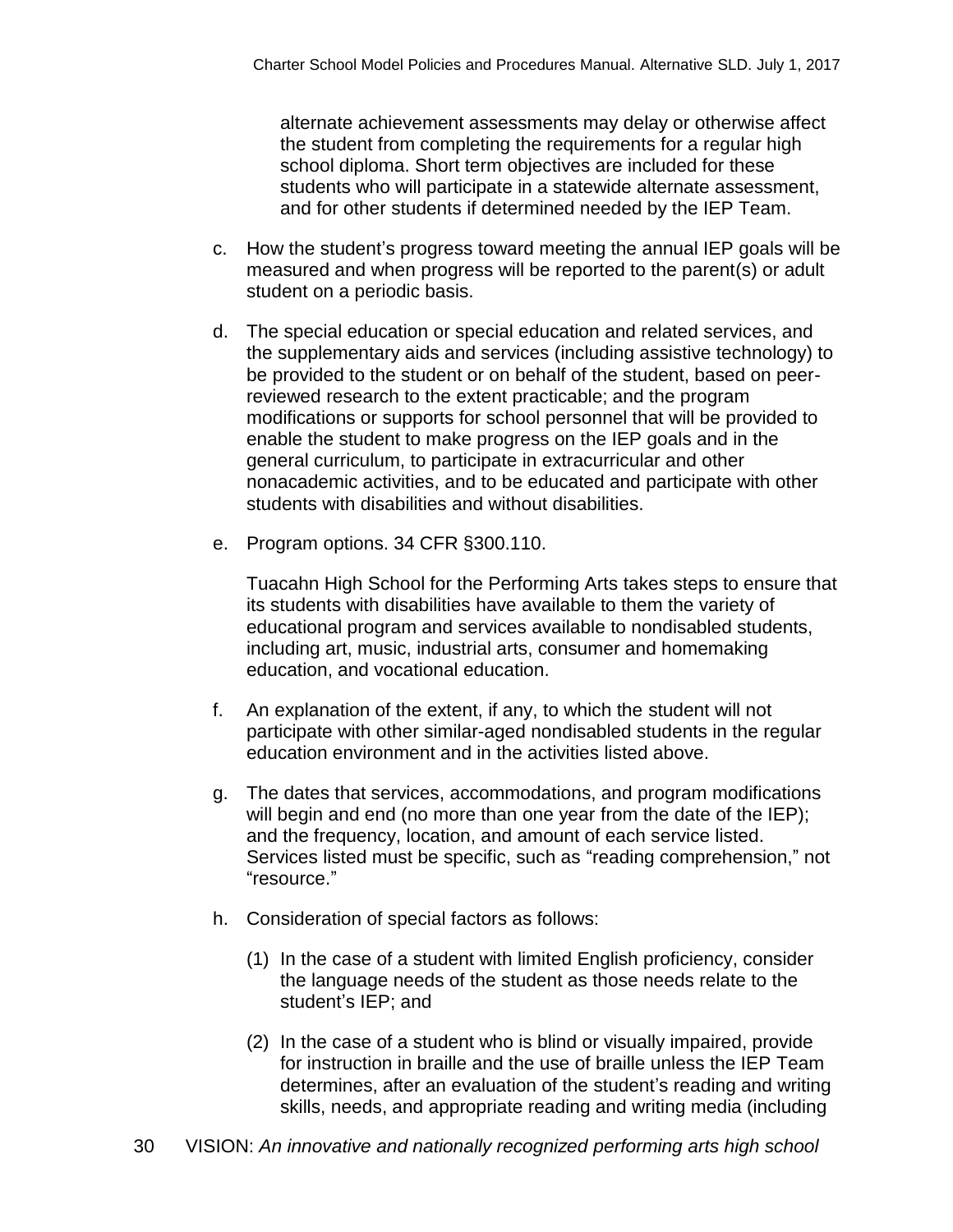an evaluation of the student's future needs for instruction in braille or the use of braille), that instruction in braille or the use of braille is not appropriate for the student; and

- (3) Consider the communication needs of the student, and in the case of a student who is deaf or hard of hearing, consider the student's language and communication needs, opportunities for direct communication with peers and professional personnel in the student's language and communication mode, academic level, and full range of needs, including opportunities for direct instruction in the student's language and communication mode; and
- (4) Consider whether the student needs assistive technology devices and services in school and on a case-by-case basis, in a student's home or other setting; and
- (5) In the case of a student whose behavior impedes the student's learning or that of others, consider the use of positive behavioral interventions and supports, and other strategies, to address that behavior.
	- (a) When making decisions on behavioral interventions, the IEP Team must refer to the *USBE Least Restrictive Behavioral Interventions (LRBI) Technical Assistance (TA) Manual* for information on research-based intervention procedures.
	- (b) Emergency safety interventions may only be included in an IEP as a planned intervention when the IEP Team agrees that less restrictive means which meet circumstances in R277-608 have been attempted, a functional behavior assessment (FBA) has been conducted, and a positive behavior intervention plan based on data analysis has been developed and implemented. R277-609.
	- (c) The purpose of the *LRBI TA Manua*l related to the use of positive behavioral supports and behavioral inventions is to protect the safety and well-being of all students, provide protection for students, teachers, other school personnel, and LEAs, and ensure that parent(s) or adult students are involved in the consideration and selection of behavior interventions to be used.
	- (d) When an emergency situation occurs that requires the immediate use of an emergency safety intervention to protect the students or others from harm, the staff shall comply with requirements in R277-609 with regard to time limitations and parental or adult student notification.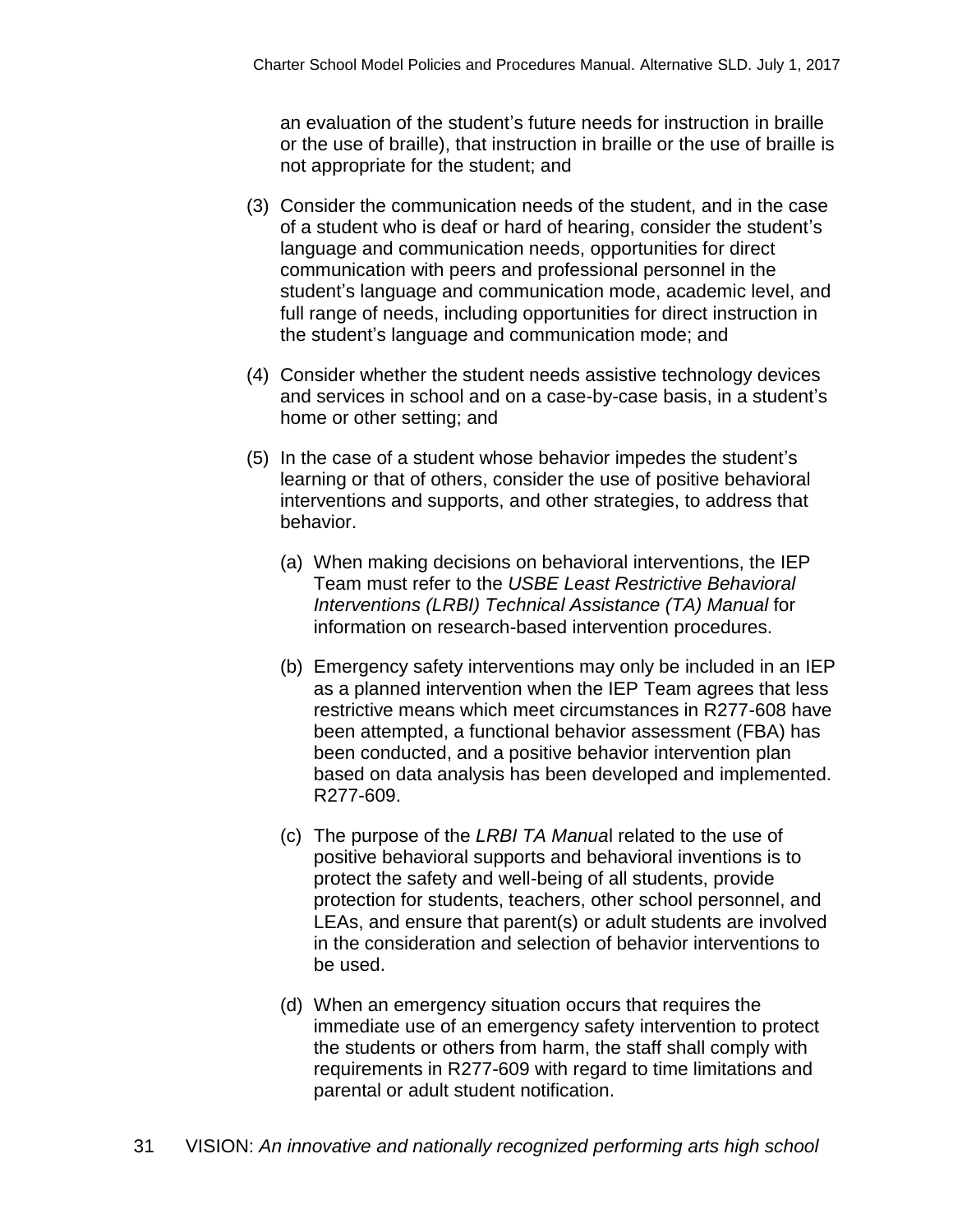- i. Emergency is defined in Administrative Rule R277-609.
- ii. Tuacahn High School for the Performing Arts follows the emergency notification procedures as written.
- (e) Tuacahn High School for the Performing Arts ensures that all staff members who interact with students receive the training necessary to effectively implement a continuum of behavioral interventions and supports.
- (f) As appropriate, the student should receive a functional behavioral assessment and behavior intervention services and modifications that are designed to address the behavior.
- i. If the IEP Team in considering the special factors described above decides that a student needs a particular device or services for educational purposes, (including an intervention, accommodation, or other program modification) in order to receive a FAPE, the team must include these in the IEP.
- j. How the student will participate in statewide and schoolwide assessments, such as the Student Assessment of Growth and Excellence (SAGE).
	- (1) While every student with a disability must participate, an individual student may be determined to participate with some accommodations based on the student's disability, or with modifications.
	- (2) Students who have the most significant cognitive disabilities, and meet other criteria in the USBE Assessment Participation and Accommodation Policy, may be assessed with alternate assessments, such as the DLM or UAA, as required by the USBE. The IEP Team must indicate this on the IEP Assessment Addendum, along with the reason that the student cannot otherwise participate in the statewide assessment program.
- k. In addition to the required elements of the statewide assessment program, Tuacahn High School for the Performing Arts administers the following schoolwide assessments: SAGE and ACT. All students, including students with identified disabilities, are included in these assessments. Students with disabilities may participate in the assessments with appropriate accommodations and modifications as determined by the IEP Team and documented in the student's IEP. Alternate assessments for individual students, as determined by the student's IEP Team and documented in the student's IEP, are provided for students who cannot otherwise participate in the schoolwide or classroom assessments.
- 32 VISION: *An innovative and nationally recognized performing arts high school*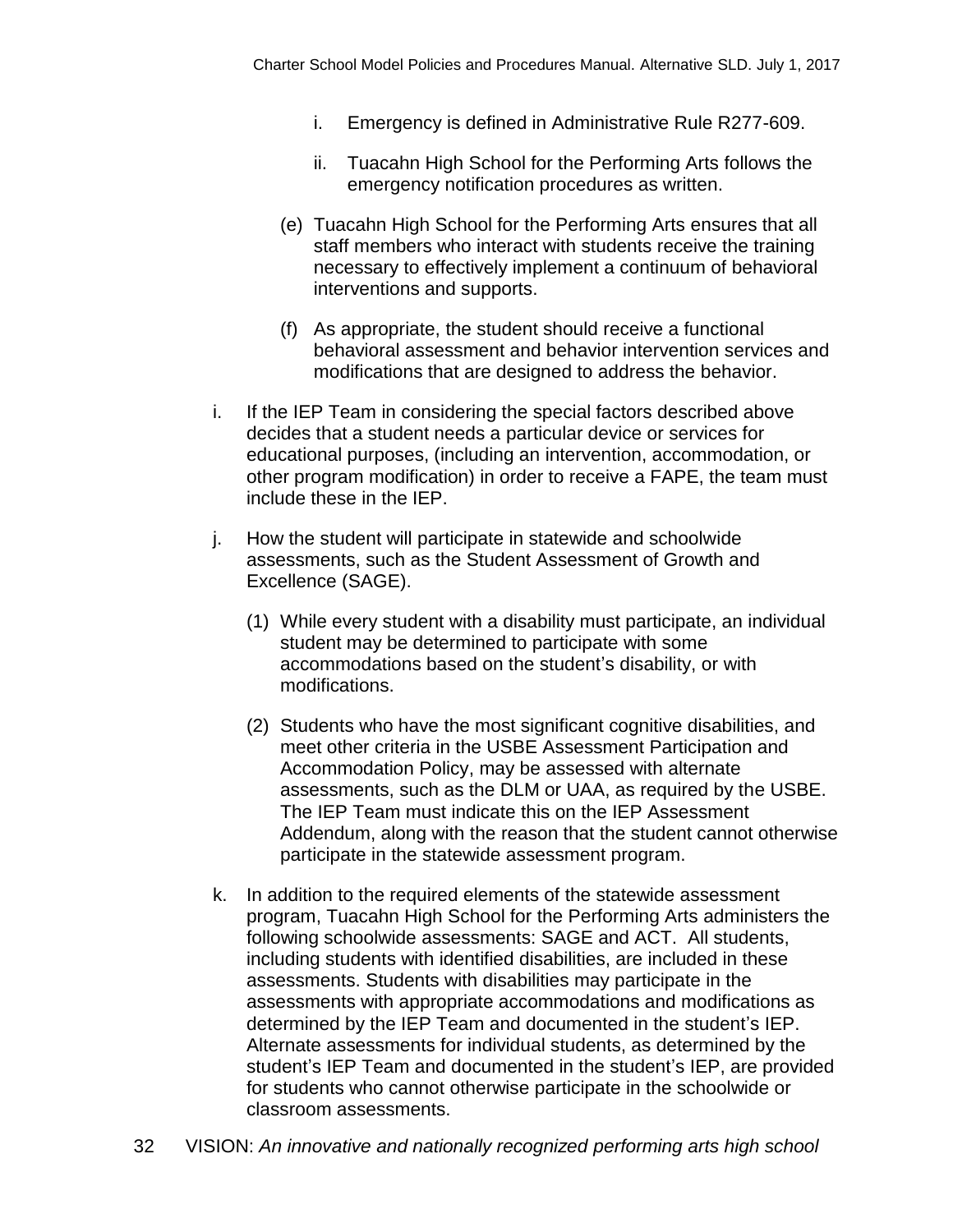- l. How the student will participate in physical education services, specially designed or adapted if necessary. The student must be afforded the opportunity to participate in the regular physical education program available to nondisabled students, unless the student needs specially designed instruction as prescribed in the student's IEP.
- m. IEP Teams should discuss and address, if appropriate, student participation not only in the grade-level Core Standards, but other general education activities and courses (e.g., health and maturation, suicide prevention), as well as the Statewide Online Education program or other online, distance, blended, or competency-based courses, as well as courses taken through Career and Technical Education (CTE) programs and concurrent enrollment. Students with disabilities may require special education and related services and accommodations for equitable participation, in conjunction with Part B of the IDEA, USBE SER, R277-418, and R277-726.
- n. The IEP Team determines whether the student will need Extended School Year (ESY) services in order to receive a free appropriate public education.
	- (1) This determination of the need for ESY services in Tuacahn High School for the Performing Arts is based on regression and recoupment data collected over at least two breaks in the school year consisting of 4 or more week days when there is no school.
	- (2) If the student's recovery from measured regression on pinpointed skills directly related to the IEP goals takes so long that the student would not receive a FAPE without services during the summer or other school break, the IEP Team must find the student eligible for ESY services.
	- (3) Other factors are considered in determining if the student needs ESY in order to receive a FAPE. These include but are not limited to:
		- (a) The degree of the student's impairment,
		- (b) The ability of the parent(s) or adult student to provide the educational structure at home,
		- (c) The student's rate of progress,
		- (d) The student's physical or behavioral problems,
		- (e) The areas of the student's curriculum that need continuous attention (such as emerging skills),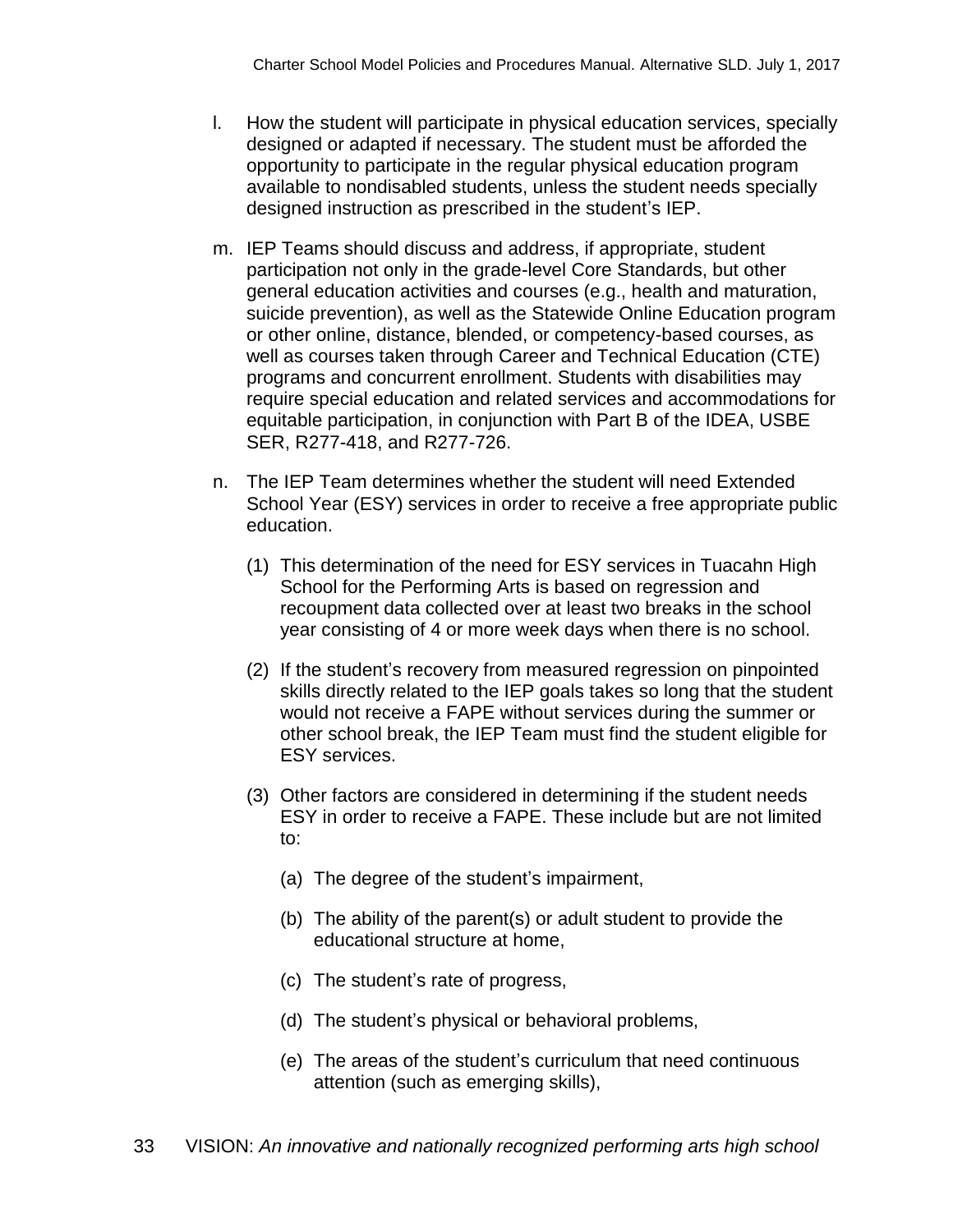- (f) The student's vocational and transition needs,
- (g) The availability of alternative resources,
- (h) Whether a requested service is extraordinary to the student's condition,
- (i) Information from parent(s) or adult student and other caregivers, and
- (j) Other available data.
- (4) If the student is eligible for ESY services, the IEP Team shall develop a written document that indicates which IEP goals the student will work on during the ESY, what services will be provided, how long and how often the ESY services will be provided, and the setting(s) in which the services will be provided.
- (5) The IEP Team refers to the USBE ESY Technical Assistance Document on the USBE website.
- o. Assistive Technology. 34 CFR §300.105; R277-495; USBE SER III.M.
	- (1) Tuacahn High School for the Performing Arts makes assistive technology devices or assistive technology services, or both, available to a student with a disability if required as part of the student's special education, related services, or supplemental aids and services.
	- (2) On a case-by-case basis, the use of school-purchased assistive technology devices in a student's home or in other settings will be required if the IEP Team determines that the student needs access to those devices in order to receive a FAPE.

#### **I. IEP TEAM ACCESS TO IEP INFORMATION. 34 CFR §300.323; USBE SER III.B.**

- 1. Tuacahn High School for the Performing Arts makes the student's IEP accessible to each regular education teacher, special education teacher, related service provider, and other service provider who is responsible for its implementation. Each teacher and provider is informed of the teacher or provider's specific responsibilities related to the implementation of the student's IEP and the specific accommodations, modifications, and supports that must be provided for the student in accordance with the IEP.
- 2. Tuacahn High School for the Performing Arts prepares a summary of the present level of academic achievement and functional performance, goals, services, and program modifications and supports for each teacher of the
- 34 VISION: *An innovative and nationally recognized performing arts high school*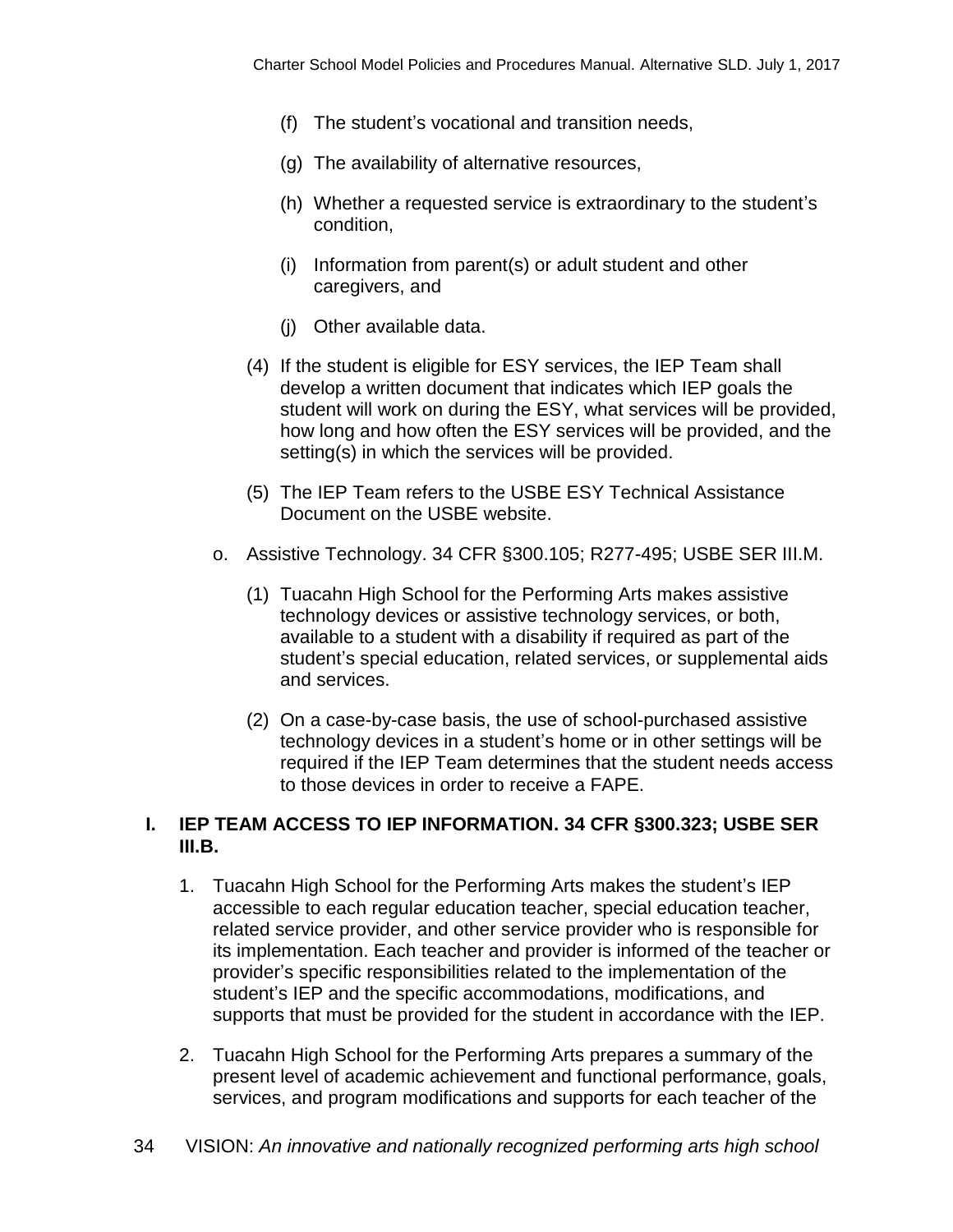student. This summary is provided to the teacher prior to the time of initial implementation of the IEP as well as when any changes to the IEP are made. Teachers keep this information in a secure place to ensure that confidentiality is maintained.

## **J. PLACEMENT IN THE LEAST RESTRICTIVE ENVIRONMENT (LRE). 34 CFR §300.114; USBE SER III.P.**

- 1. Placement decisions are made by a group of persons, including the parent(s) or adult student and other persons knowledgeable about the student, the meaning of the evaluation data, and the placement options. This group may be the IEP Team, including the parent(s) or adult student. The group determines the placement on the continuum of placement options in which the student will receive special education or special education and related services.
- 2. Tuacahn High School for the Performing Arts ensures that the parent(s) of each student or adult student is a member of any group that makes decisions on the educational placement of the student. If neither parent nor the adult student can participate in a meeting in which a decision is to be made relating to the educational placement of the student, Tuacahn High School for the Performing Arts will use other methods to ensure their participation, including individual or conference telephone calls or video conferencing. A group may make a placement decision without the involvement of the parent(s) or adult student if the Charter is unable to obtain either parent(s)' or adult student's participation, after repeated and documented attempts to ensure their involvement. 34 CFR §§300.327, 501; USBE SER III.S.
	- a. No initial placement and provision of services are put in place without written parental or adult student consent.
- 3. Placement is determined at least annually, based on the student's present levels of performance, goals, services, and program modifications as detailed in the IEP.
- 4. Identified students with disabilities, including students enrolled in the Charter School but placed in public or private institutions or other care facilities (e.g. nursing homes) by the IEP Team, or by parent(s)/adult student when FAPE is at issue, shall receive the special education or special education and related services in the Least Restrictive Environment (LRE) to the maximum extent appropriate to meet the student's needs.
- 5. This means that the student will not be removed from the regular education classroom, with regular education peers, unless the IEP Team determines that due to the nature and severity of the disability, the student's educational needs cannot be addressed satisfactorily in the regular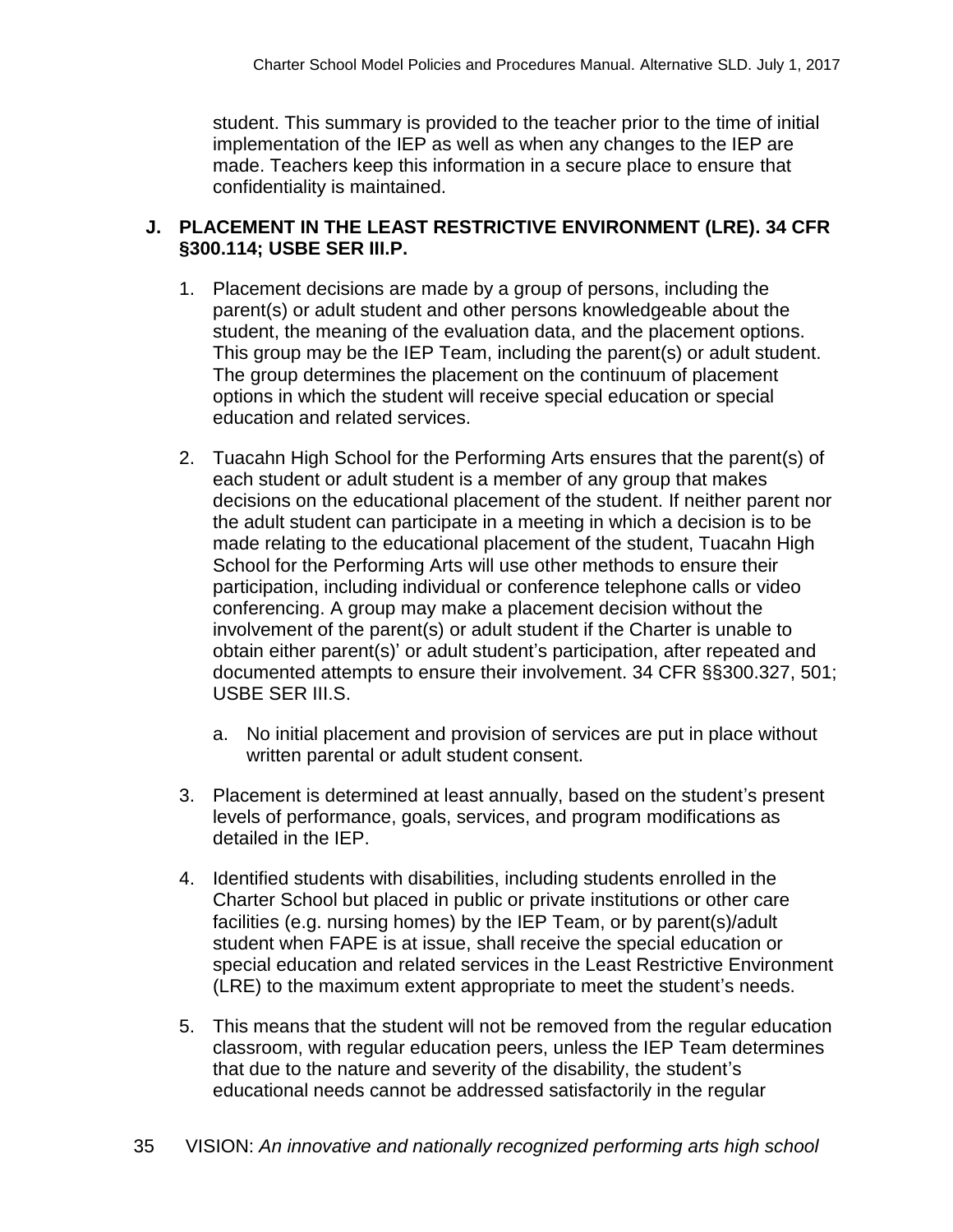education environment, even with the use of supplementary aids and services. In the case of a student who is deaf or hearing impaired, consideration of a special class or school may be the least restrictive environment in that it provides opportunities for direct communication and instruction in the student's language and communication mode with professional personnel and peers.

- 6. LRE provisions apply to transition programs and placement.
- 7. Tuacahn High School for the Performing Arts provides the IDEA required continuum of placement options, including placement in:
	- a. A *regular education classroom* (A student is placed in the grade-level general education classroom and the specialized instruction—and related services, if any—is provided there.),
	- b. A *regular classroom with itinerant services* (A student is placed in the grade-level general education classroom and the specialized instruction—and related services, if any—is provided, in a different setting.);
	- c. A *special class* (A student is placed in a classroom with other students with disabilities and the specialized instruction—and related services, if any—is provided there.);
	- d. A *special school* (A student is placed in a separate day school made up solely of students with disabilities and the specialized instruction—and related services, if any—is provided there for more than 50% of the day.);
	- e. *Home instruction* (A student is placed in the student's home and specialized instruction—and related services, if any—is provided there. The IEP Team determines the amount of service time required for the student to make progress in the general curriculum and on IEP goals.); and
	- f. *Instruction in hospitals and institutions* (A student is placed in a hospital or institutional setting [often residential] made up solely of students with disabilities and the specialized instruction—and related services, if any—is provided there. The IEP Team determines the amount of service time required for the student to make progress in the general curriculum and on IEP goals.).
- 8. Tuacahn High School for the Performing Arts provides supplementary services, such as resource or itinerant instruction, in conjunction with placement in the regular education classroom, when needed.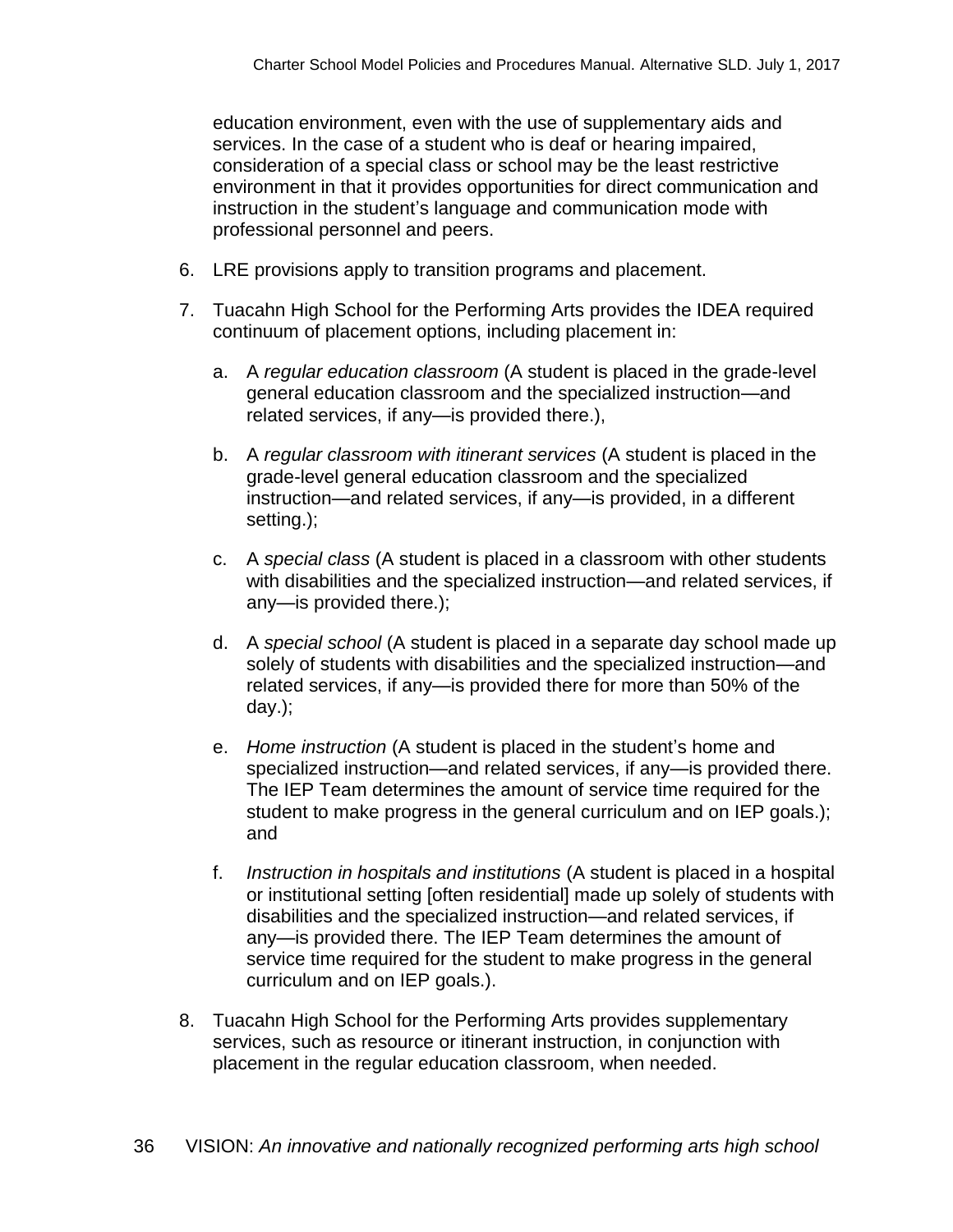9. In selecting the LRE, consideration is given to any potential harmful effects on the student or on the quality of services that the student needs, and the student is not removed from education in age-appropriate regular classrooms solely due to needed modifications in the grade-level curriculum.

#### **K. NONACADEMIC SETTINGS, ACTIVITIES, AND SERVICES. 34 CFR §300.117; USBE SER III.U–V.**

- 1. Tuacahn High School for the Performing Arts ensures that each student with a disability participates with nondisabled students in the extracurricular services and activities to the maximum extent appropriate to the student's needs. This includes meals, recess periods, counseling services, athletics, transportation, health services, recreational activities, special interest groups or clubs sponsored by the school, referrals to agencies that provide assistance to individuals with disabilities and employment of students, including both employment by the Charter School and assistance in making outside employment available, and other activities and services of the Charter School.
- 2. Tuacahn High School for the Performing Arts ensures that each student with a disability has the supplementary aids and services determined by the student's IEP Team to provide the nonacademic and extracurricular services and activities in such a way that students with disabilities are given an equal opportunity to participate. 34 CFR §300.107; USBE SER III.V.
- 3. A student with disabilities (under the age of 20) who has not graduated from high school with a regular high school diploma, whose IEP Team recommends participation, may not be denied the opportunity of participation in public school programs or extracurricular activities solely because of the student's age unless the participation threatens the health or safety of the student. The Charter School, in cooperation with the Utah Department of Health shall establish criteria used to determine the health and safety factor. UCA 53A-15-303.5.

#### **L. PARENTAL OR ADULT STUDENT CONSENT FOR INITIAL PLACEMENT AND PROVISION OF SERVICES. 34 CFR §300.300; USBE SER III.T.**

- 1. In order for the IEP to be implemented and the special education services the team has decided on to begin, written parental or adult student consent must be obtained. If the parent(s) or adult student refuses consent for the provision of those services, the Charter School may not implement the IEP and may not access due process procedures.
- 2. Tuacahn High School for the Performing Arts does not use parent(s)' or adult student's refusal to consent to one service or activity to deny the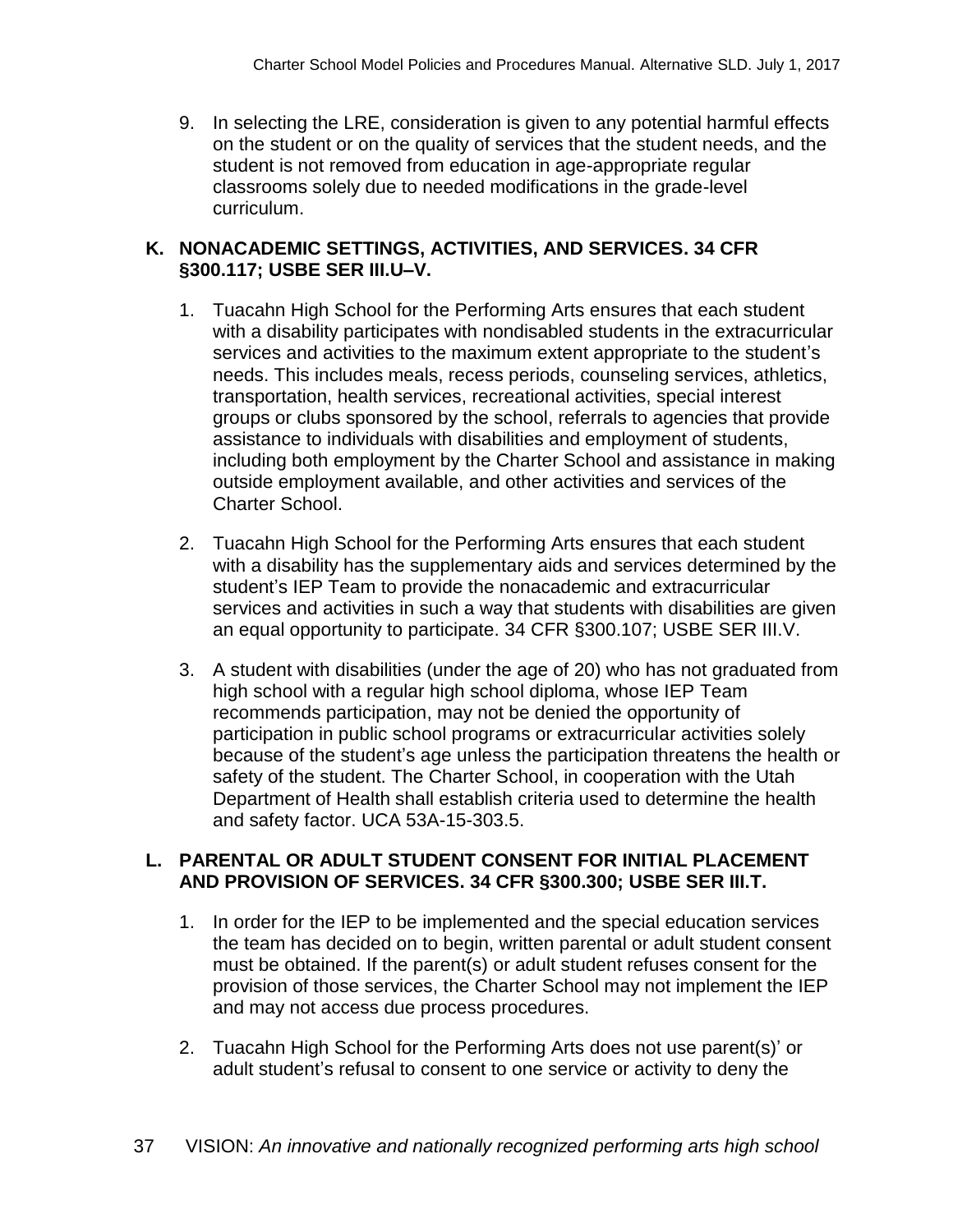parent(s) or student any other service, benefit, or activity of the Charter School, or to fail to provide a student with a FAPE.

- 3. If, at any time subsequent to the initial provision of special education or special education and related services, the parent(s) of a student with disabilities or the adult student revokes consent in writing for the continued provision of special education or special education and related services, the Charter School:
	- a. Does not continue to provide special education or special education and related services to the students, but must provide Written Prior Notice to the parent(s) or the adult student before ceasing the provision of special education or special education and related services;
	- b. Does not use the due process procedures in order to obtain agreements or a ruling that the services may be provide to the student;
	- c. Is not considered in violation of the requirement to make FAPE available to the student, and
	- d. Is not required to convene an IEP Team meeting or develop an IEP for the student.
- 4. Consent means that the parent(s) or adult student understands that the granting of consent is voluntary on the part of the parent(s) and may be revoked at any time. 34 CFR §300.9. If a parent(s) or adult student revokes consent, that revocation is not retroactive, that is, it does not negate an action that occurred after consent was given and before the consent was revoked.

# **M. DOCUMENTATION OF PARTICIPATION. 34 CFR §300.501; USBE SER IV.B.**

- 1. All members of the IEP Team sign the IEP document indicating that they participated in the development of the IEP. A parent(s)'s or adult student's signature on the IEP does not mean that the parent(s) or adult student is in full agreement with the content of the IEP and does not abrogate the parent(s) or adult student's right to access the IDEA Procedural Safeguards. USBE SER III.E.11.
- 2. If the Charter School, despite at least two documented attempts, is unsuccessful in having parental or adult student attendance at the meeting, the rest of the IEP Team proceeds with the meeting.
- 3. Parent(s) or the adult student may participate via telephone conference or video conference.
- 4. Parent(s) or the adult student is provided with a copy of the completed IEP at no cost, and Written Prior Notice of the Charter School's intent to
- 38 VISION: *An innovative and nationally recognized performing arts high school*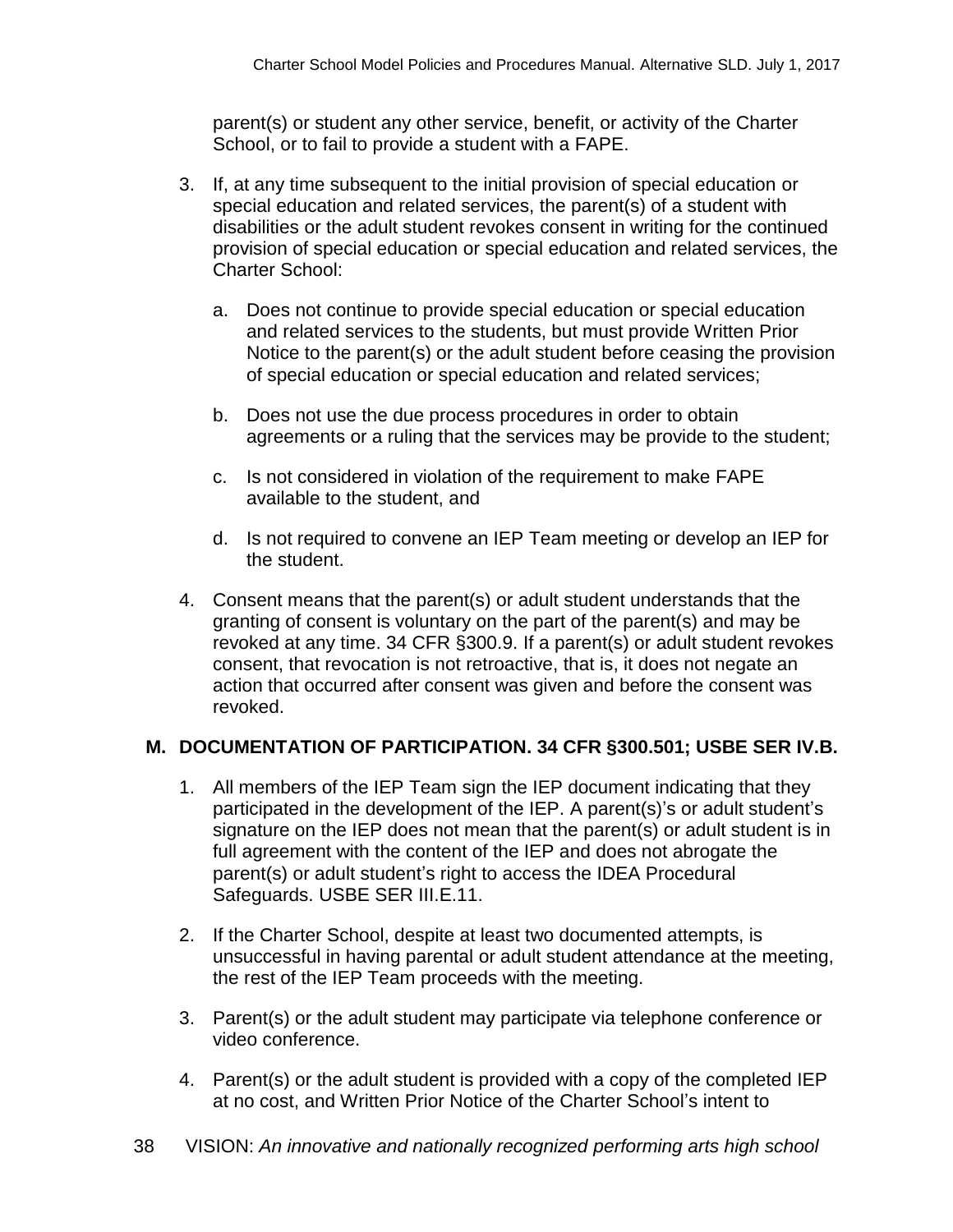implement the program and services in the IEP. This Notice is embedded in the IEP form. If the Charter School refuses to include in its offer of FAPE (as detailed on the IEP) any goals, services, program modifications, or other IEP content that the parent(s) or adult student has requested, a Written Prior Notice of that refusal is provided to the parent(s) or adult student.

#### **N. CHANGES TO THE IEP. 34 CFR §300.324(a)(4,6); USBE SER III.I.2.**

- 1. In making changes to the IEP after the annual IEP Team meeting for a school year, the parent(s) of a student with a disability or adult student and Tuacahn High School for the Performing Arts may agree not to convene an IEP meeting for the purposes of making those changes and instead develop a written document to amend or modify the student's current IEP.
- 2. Changes may be made in a meeting or by amendment to the existing IEP, at the request of any member of the IEP Team.
- 3. Changes may be needed if there is new information about the student's performance.
- 4. Amendments to the IEP without a team meeting may be made only with the agreement of the Charter School and the parent(s) or adult student.
	- a. Amendments such as a change in the amount of special education or special education and related services that is no more than 30 minutes per week, a change of location that is no more than 60 minutes per week, or a goal change that is the next logical step forward or backwards and is based on the student's progress may be made without a team meeting.
	- b. If the change involves a move on the continuum of Least Restrictive Environment placement options, or the amount of services to be changed is more than indicated above, or a service is to be added, an IEP Team meeting is held, with a Notice of Meeting to all team members.
- 5. Upon request, the parent(s) or adult student is provided with a copy of the IEP with the amendments incorporated. The parent(s) or adult student is provided with Written Prior Notice that these additional actions or changes in actions will be implemented.
- 6. If changes are made to the student's IEP through the amendment process, the Charter School ensures that the student's IEP Team, including teachers and related service providers of the student, is informed of those changes.

#### **O. IEP AND SERVICES FOR POSTSECONDARY STUDENTS.**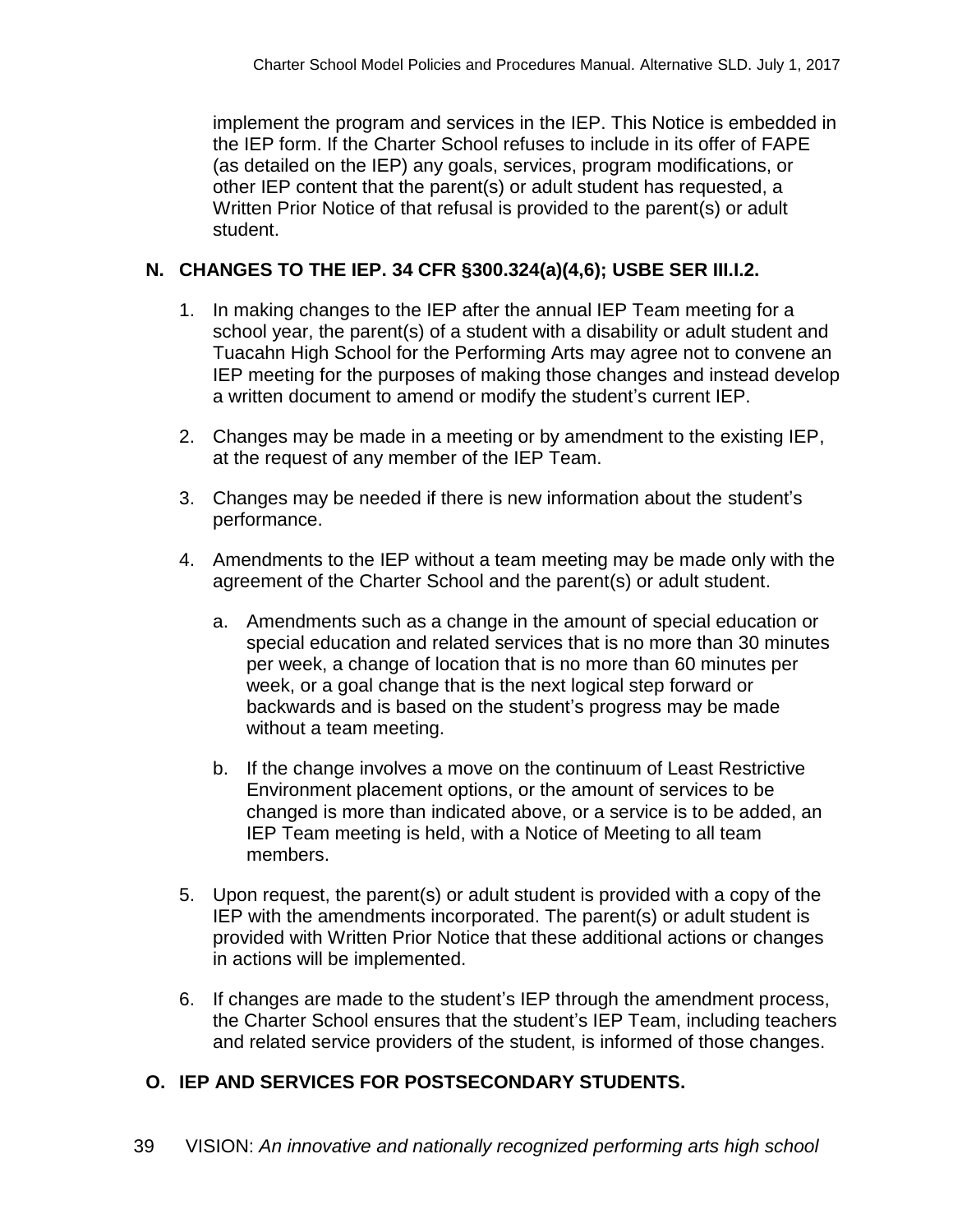See Section VII—TRANSITIONS.

#### **IV. PROCEDURAL SAFEGUARDS.**

Tuacahn High School for the Performing Arts, consistent with the requirements of Part B of the IDEA and the USBE Special Education Rules, has established, maintains, and implements Procedural Safeguards for students with disabilities and their parent(s) as described below.

#### **A. OPPORTUNITY FOR PARENTAL OR ADULT STUDENT PARTICIPATION IN MEETINGS. 34 CFR §300.501; USBE SER IV.B.**

Tuacahn High School for the Performing Arts affords parent(s) or adult students the opportunity to participate in all decisions related to the location, identification, evaluation, and provision of FAPE for their student, including decisions related to the Discipline requirements of Part B of the IDEA. This includes arranging meetings at a mutually convenient time and place, providing Notice of Meeting at least one week prior to a scheduled meeting, and making at least two documented attempts to obtain parental or adult student participation in meetings.

#### **B. INDEPENDENT EDUCATIONAL EVALUATION (IEE). 34 CFR §300.502; USBE SER IV.C.**

- 1. An independent educational evaluation is an evaluation conducted by a qualified examiner who is not employed by or contracted with the Charter School responsible for the education of the student in question.
- 2. Tuacahn High School for the Performing Arts has established and implements the following policies and procedures related to independent educational evaluation that meet the requirements of Part B of the IDEA and the USBE SER.
	- a. The parent(s) of a student or adult student with a disability has the right to obtain an independent educational evaluation of the student at public expense if they disagree with an evaluation obtained by the Charter School.
	- b. Upon request for an independent educational evaluation, Tuacahn High School for the Performing Arts provides a copy of Tuacahn High School for the Performing Arts written criteria for IEEs, including information about what the Charter School will pay for, a list of potential evaluators, and, if available, the range of fees each evaluator charges. Tuacahn High School for the Performing Arts updates this list periodically to reflect any changes in fees and evaluators.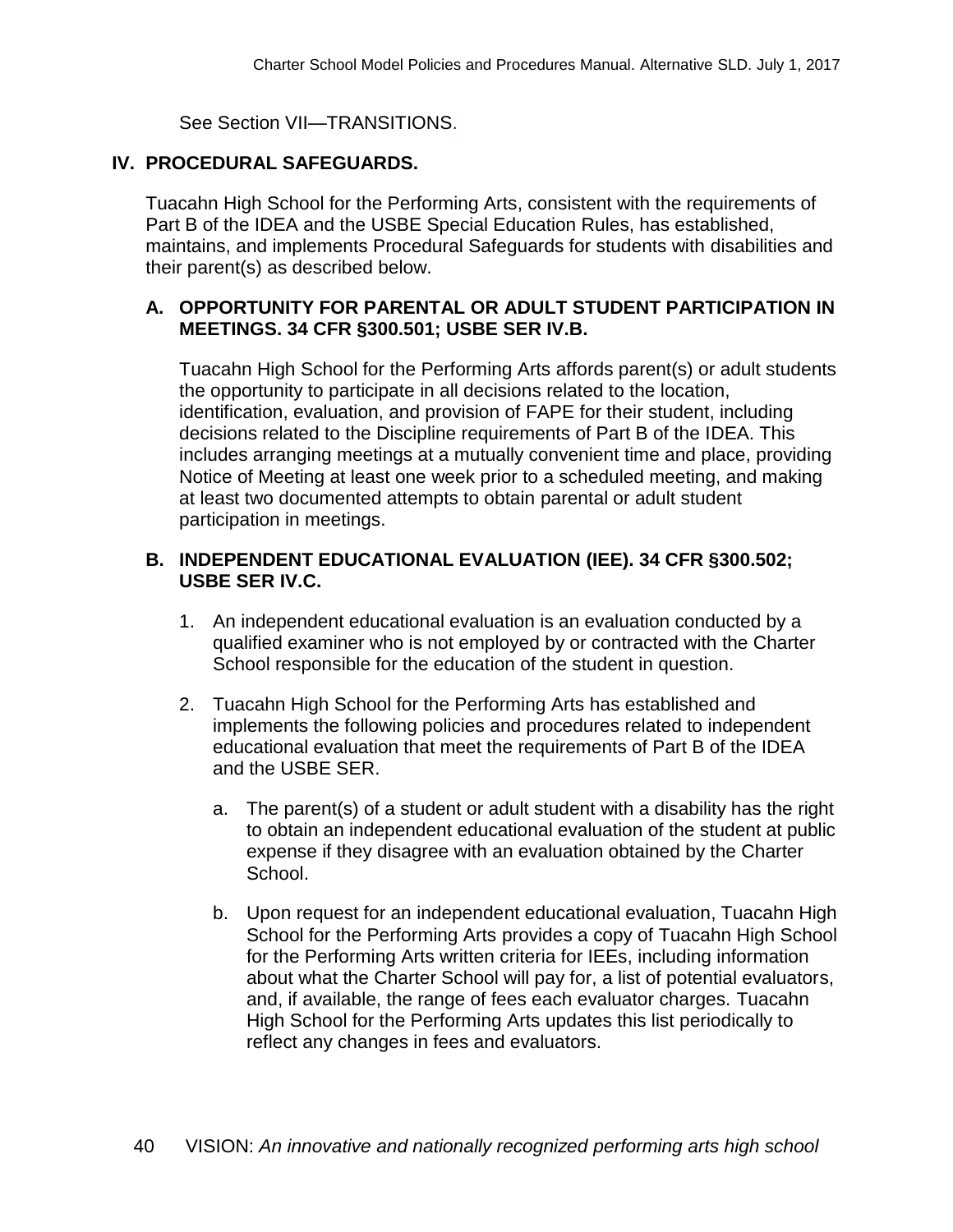- c. Additional criteria for the evaluation are that the evaluation procedures meet all of the same standards as those listed in Section II.D–H of this Policy and Procedures Manual.
- d. If Tuacahn High School for the Performing Arts's criteria include a monetary cap on IEEs, the criteria also allow parent(s) or adult student the opportunity to request a waiver in the student's circumstance.
- e. In addition, Tuacahn High School for the Performing Arts considers any other evaluator or agency proposed by the parent(s) or adult student to conduct the IEE if the examiner and the evaluation meet the Charter School's criteria. A qualified examiner is one who meets the USBE criteria for qualified personnel as a special education teacher, school psychologist, psychologist with expertise in administration and analysis of assessments, or other equivalent qualifications as determined by the Charter School.
- f. Tuacahn High School for the Performing Arts either pays for the full cost of the evaluation or ensures that the evaluation is otherwise provided at no cost to the parent(s) or adult student.
- g. When parent(s) or adult student requests an IEE, either the Charter School files a due process complaint to request a hearing to show that its evaluation is appropriate or it ensures that the independent educational evaluation is provided at public expense, unless the Charter School demonstrates in a hearing that the evaluation obtained by the parent(s) or adult student did not meet the Charter School criteria as described above. If a Due Process Hearing Officer finds the Charter School evaluation was appropriate, an IEE obtained by the parent(s) or adult student is considered by the team, but not at public expense.
- h. Parent(s) or adult student is entitled to only one IEE at public expense each time the Charter School conducts an evaluation with which the parent(s) or adult student disagrees.
- i. If the parent(s) or adult student obtains an IEE at public expense or shares an evaluation obtained at private expense with Tuacahn High School for the Performing Arts, the results of the evaluation, if it meets Charter School criteria, are considered by the Charter School in any decision made with respect to provision of a FAPE to the student.
- j. Except for the criteria described above, Tuacahn High School for the Performing Arts does not impose additional conditions or timelines related to obtaining an IEE at public expense.
- 3. An independent educational evaluation conducted at the Charter School's expense becomes the property of the Charter School, in its entirety.
- 41 VISION: *An innovative and nationally recognized performing arts high school*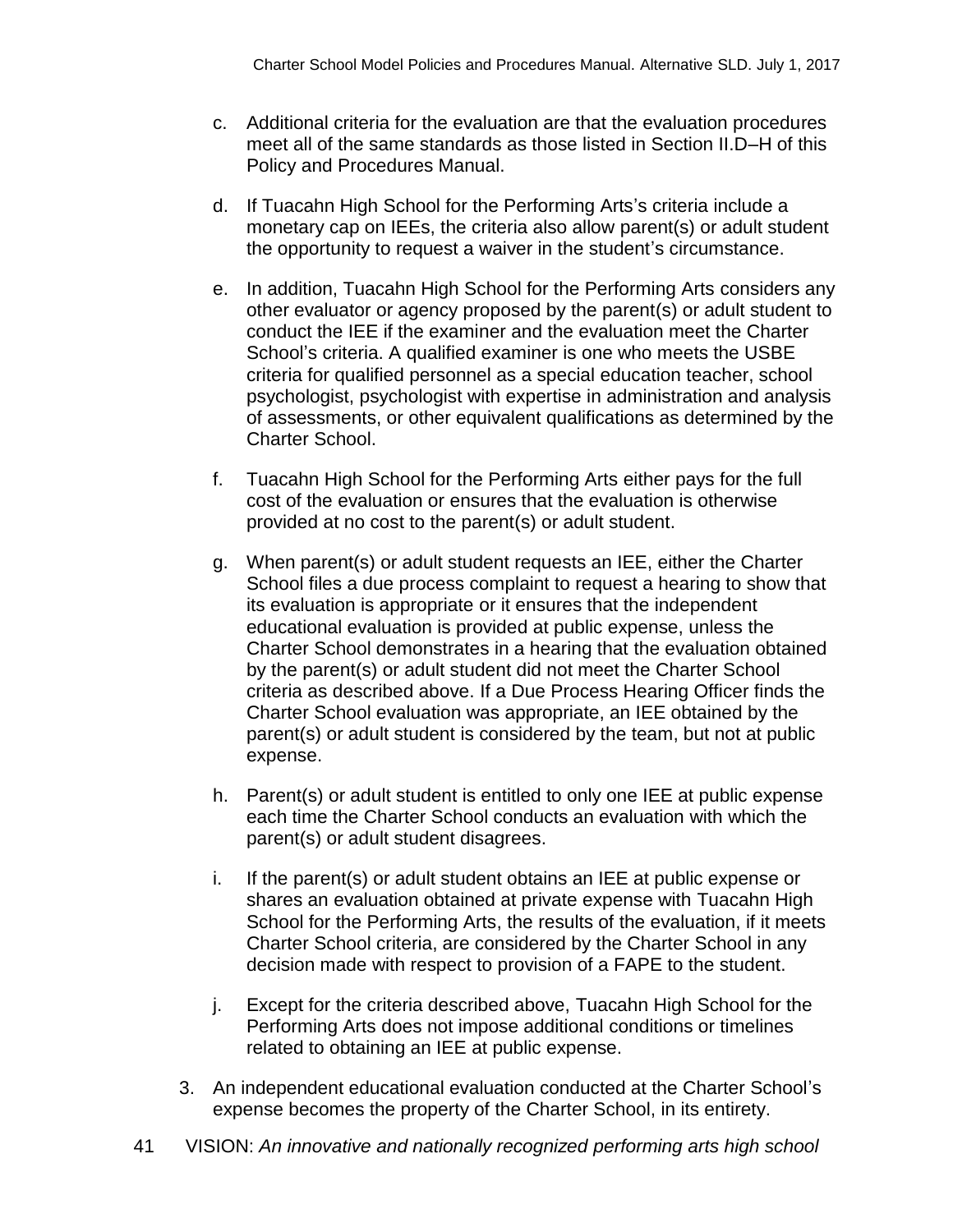#### **C. WRITTEN PRIOR NOTICE. 34 CFR §300.503; USBE SER IV.D.**

Tuacahn High School for the Performing Arts provides Written Prior Notice to parent(s) or adult student a reasonable time before it proposes to initiate or change, or refuses to initiate or change the identification, evaluation, or provision of a free appropriate public education to the student.

- 1. The notice includes:
	- a. A description of the action proposed or refused;
	- b. An explanation of reasons for the proposal or refusal;
	- c. A description of evaluations or other information the proposal or refusal is based on;
	- d. A statement that the parent(s)s and eligible student have protection under the Procedural Safeguards and how to obtain a copy of the Safeguards;
	- e. Sources of assistance to understand Part B of the IDEA;
	- f. Description of other options the IEP Team considered and why the other options were rejected; and
	- g. A description of other relevant factors to the proposal or refusal.
- 2. The notice must be:
	- a. Written in language understandable to the general public; and
	- b. Provided in the native language of the parent(s) or adult student or other mode of communication used by the parent(s) or adult student, unless it is clearly not feasible to do so.
		- (1) If the native language or other mode of communication of the parent(s) or adult student is not a written language, the Charter School takes steps to ensure that:
			- (a) The notice is translated orally or by other means to the parent(s) or adult student in his/her native language or other mode of communication;
			- (b) The parent(s) or adult student understands the content of the notice; and
			- (c) There is written evidence that the requirements have been met.

#### **D. PROCEDURAL SAFEGUARDS NOTICE. 34 CFR §300.504; USBE SER IV.E.**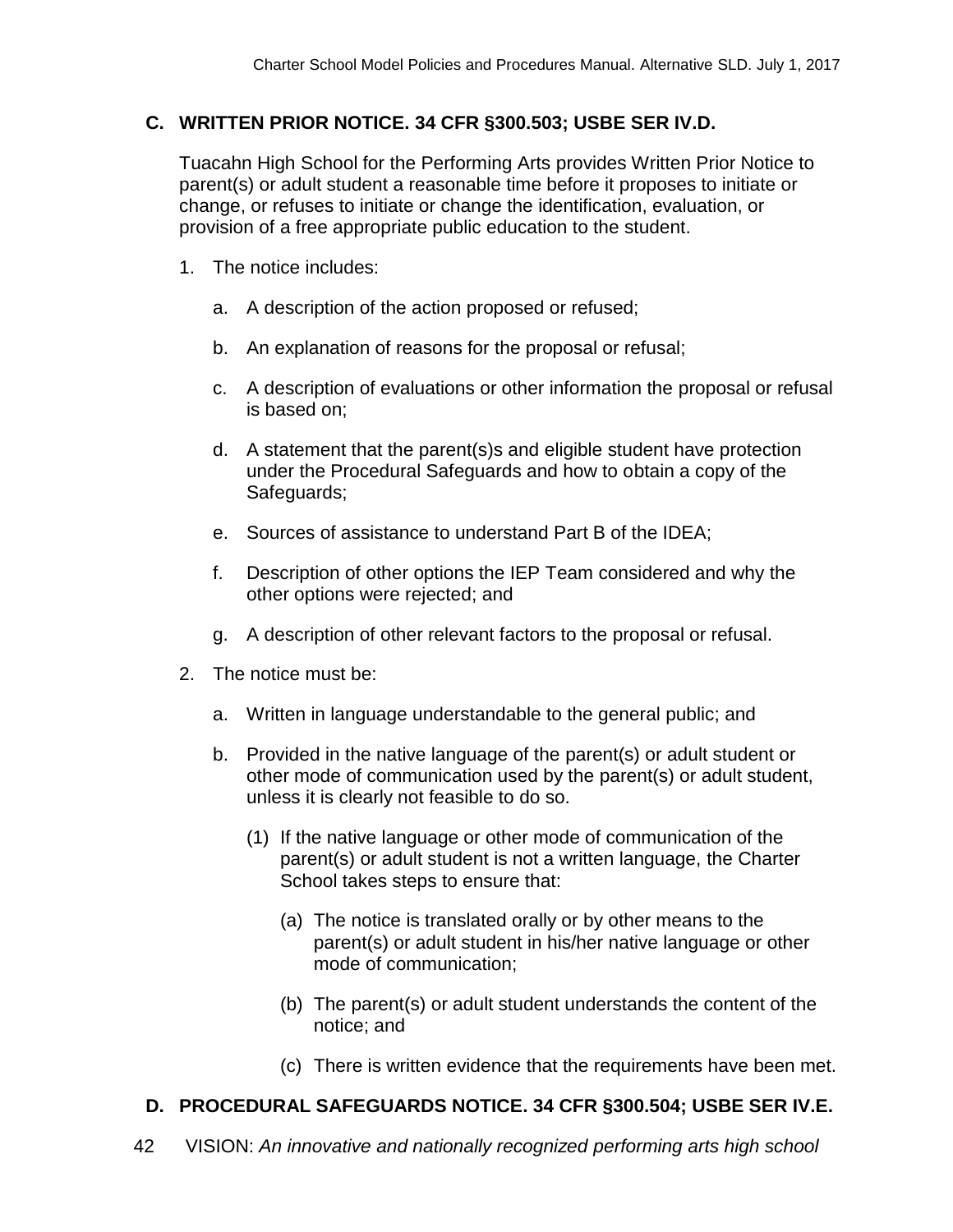- 1. A copy of the Procedural Safeguards Notice is given to the parent(s) or adult student once a year at the annual IEP review, except that a copy also is given to the parent(s) or adult student upon initial referral or parental or adult student request for evaluation, upon receipt of the first State complaint or due process complaint in that school year, and upon request by the parent(s) or adult student at any time.
- 2. Tuacahn High School for the Performing Arts uses the USBE Procedural Safeguards Notice that is posted on the [USBE website](http://www.schools.utah.gov/) (http://www.schools.utah.gov). Tuacahn High School for the Performing Arts may place a current copy of the Procedural Safeguards Notice on its website. USBE SER IV.E.2.
- 3. The special education teacher or case manager provides a brief explanation of the main provisions of the Procedural Safeguards to the parent(s) or adult student at consent for evaluation, eligibility determination, and annual IEP meetings.
- 4. The WPN contains an explanation of the Procedural Safeguards related to:
	- a. Independent educational evaluations;
	- b. Written prior notice;
	- c. Parental or adult student access to educational records;
	- d. Opportunity to present and resolve complaints through State complaint or due process complaint procedures;
	- e. Opportunity for the Charter School to resolve the complaint;
	- f. Availability of mediation;
	- g. Student's placement during pendency of hearings;
	- h. Procedures for students placed in an interim alternative educational setting;
	- i. Requirements for unilateral placement of student in private schools at public expense;
	- j. Hearings on due process complaints;
	- k. Civil actions; and
	- l. Attorney's fees.

# **E. PARENTAL OR ADULT STUDENT CONSENT. 34 CFR §300.300; USBE SER II.C., III.T., IV.F.**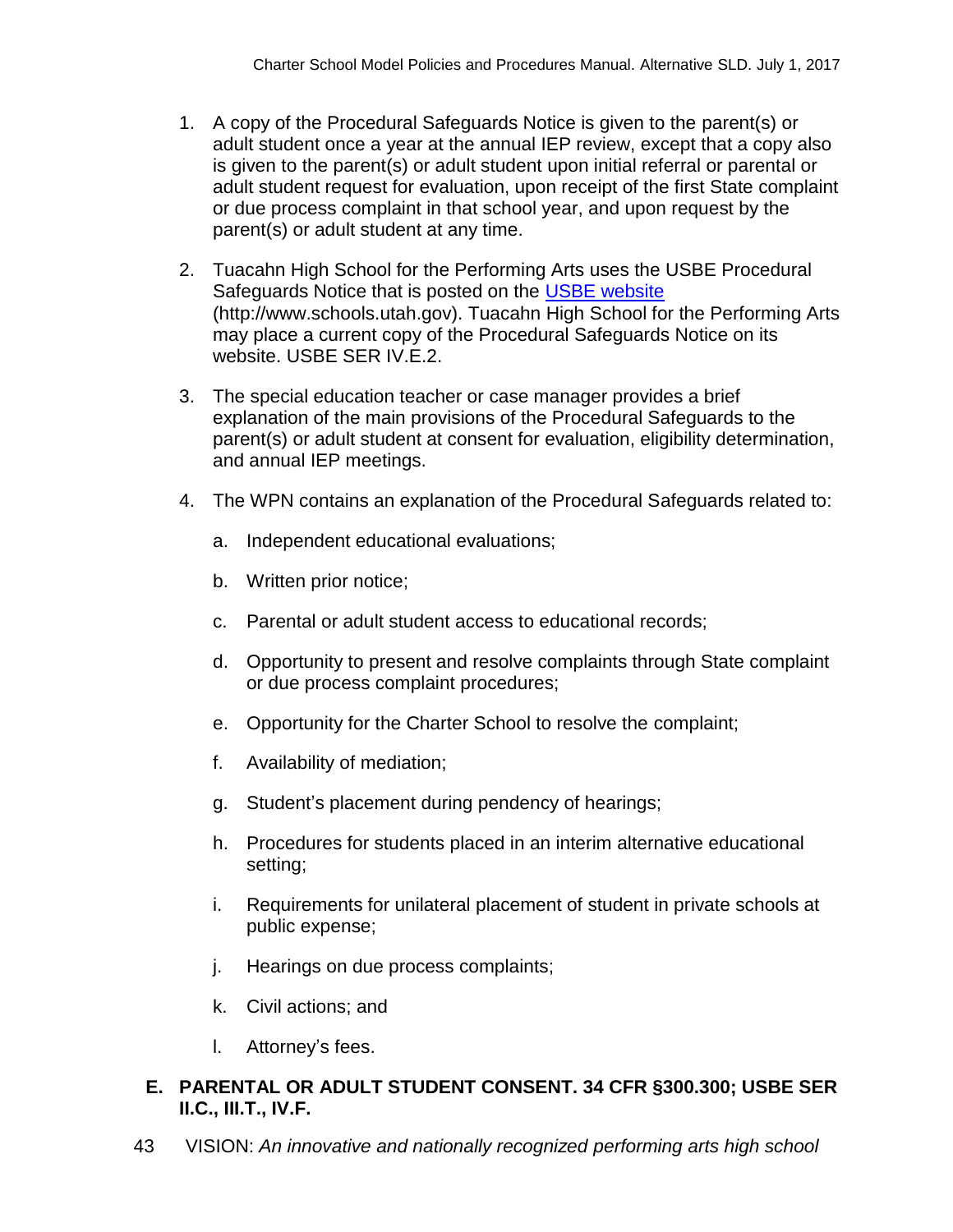- 1. Informed written parental or adult student consent is obtained for evaluation and reevaluation, initial placement and provision of special education, and for release of records to certain parties.
- 2. Reasonable efforts to obtain informed consent are documented in writing.
- 3. No student receives special education or special education and related services without the signed Initial Consent for Placement contained in the student's special education file.
- 4. Other relevant parental or adult student consent requirements are addressed in Sections II and III of this Policies and Procedures Manual.

# **F. DISPUTE RESOLUTION.**

Tuacahn High School for the Performing Arts follows the Dispute Resolution requirements of the USBE SER IV.G–U as written and accesses the USBE SER Dispute Resolution Manual for more in-depth information. The procedures address State Complaints, Mediation, Due Process Complaints, Resolution Process, Due Process Hearings, Civil Actions, Attorney's Fees, and Student's Status during Proceedings.

# **G. SURROGATE PARENTS. 34 CFR §300.519; USBE SER IV.V.**

- 1. Tuacahn High School for the Performing Arts assigns a surrogate parent for a student under the age of majority when:
	- a. The parent(s) cannot be identified or cannot be located,
	- b. The parent(s)' rights to make educational decisions has been taken away by a court,
	- c. The student is a ward of the state, or
	- d. The student is an unaccompanied homeless youth.
- 2. Tuacahn High School for the Performing Arts determines whether a student under the age of majority needs a surrogate using information from the student's registration form and information from agencies involved with the student.
- 3. The Charter School assigns a surrogate after contacting the Utah Parent Center for assistance in obtaining names of trained surrogates.
- 4. Tuacahn High School for the Performing Arts ensures that a person selected as a surrogate parent: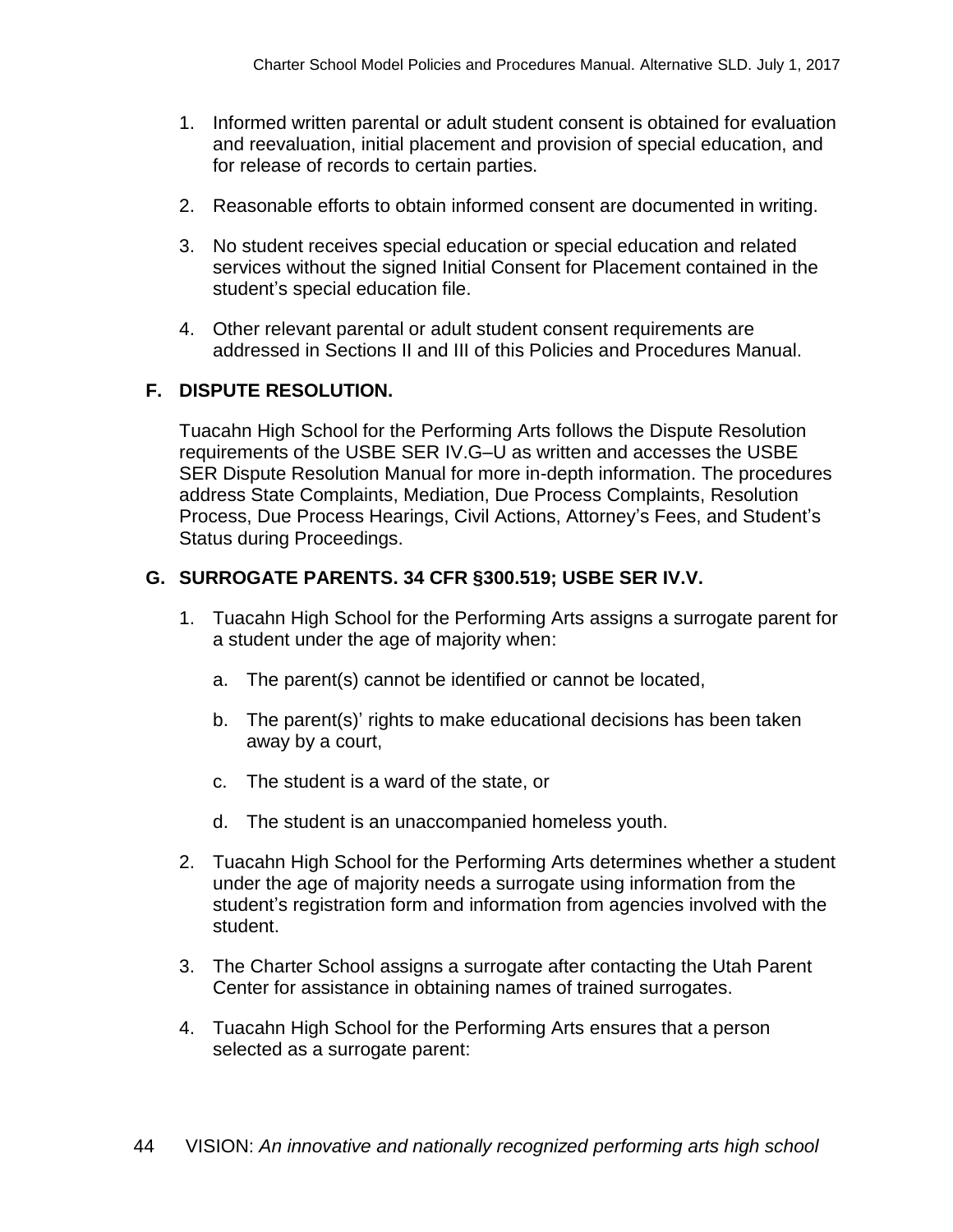- a. Is not an employee of the USBE, the Charter School, or any other agency that is involved in the education or care of the student,
- b. Has no personal or professional interest that conflicts with the interest of the student the surrogate parent represents, and
- c. Has knowledge and skills that ensure adequate representation of the student.
- 5. A person otherwise qualified to be a surrogate parent is not an employee of Tuacahn High School for the Performing Arts solely because he or she is paid by Tuacahn High School for the Performing Arts to serve as a surrogate parent.
- 6. In the case of a student who is an unaccompanied homeless youth, appropriate staff of emergency shelters, transition shelters, independent living programs, and street outreach programs may be appointed as temporary surrogates until a surrogate can be appointed that meets all of the above requirements.
- 7. The surrogate parent may represent the student in all matters relating to the identification, evaluation, and educational placement of the student, and the provision of a FAPE to the student.
- 8. The USBE and Charter School staff must make reasonable efforts to ensure the assignment of a surrogate parent not more than 30 calendar days after the Charter School determines that the student needs a surrogate.

# **H. TRANSFER OF RIGHTS. 34 CFR §300.520; USBE SER IV.W.**

When a student with a disability reaches age 18, the age of majority in Utah, and has not been determined incompetent under State law or has not already been married or emancipated, all rights accorded to parents under Part B of the IDEA and USBE SER transfer to the student. Tuacahn High School for the Performing Arts provides written notice to the parent(s) and student of this transfer of rights at least one year prior to the student's 18th birthday.

# **I. CONFIDENTIALITY OF INFORMATION. USBE SER IV.X; R277-487.**

Tuacahn High School for the Performing Arts takes appropriate steps to ensure the protection of the confidentiality of any personally identifiable data, information, and records it collects or maintains related to Part B of the IDEA.

1. Definitions. As used in the Procedural Safeguards: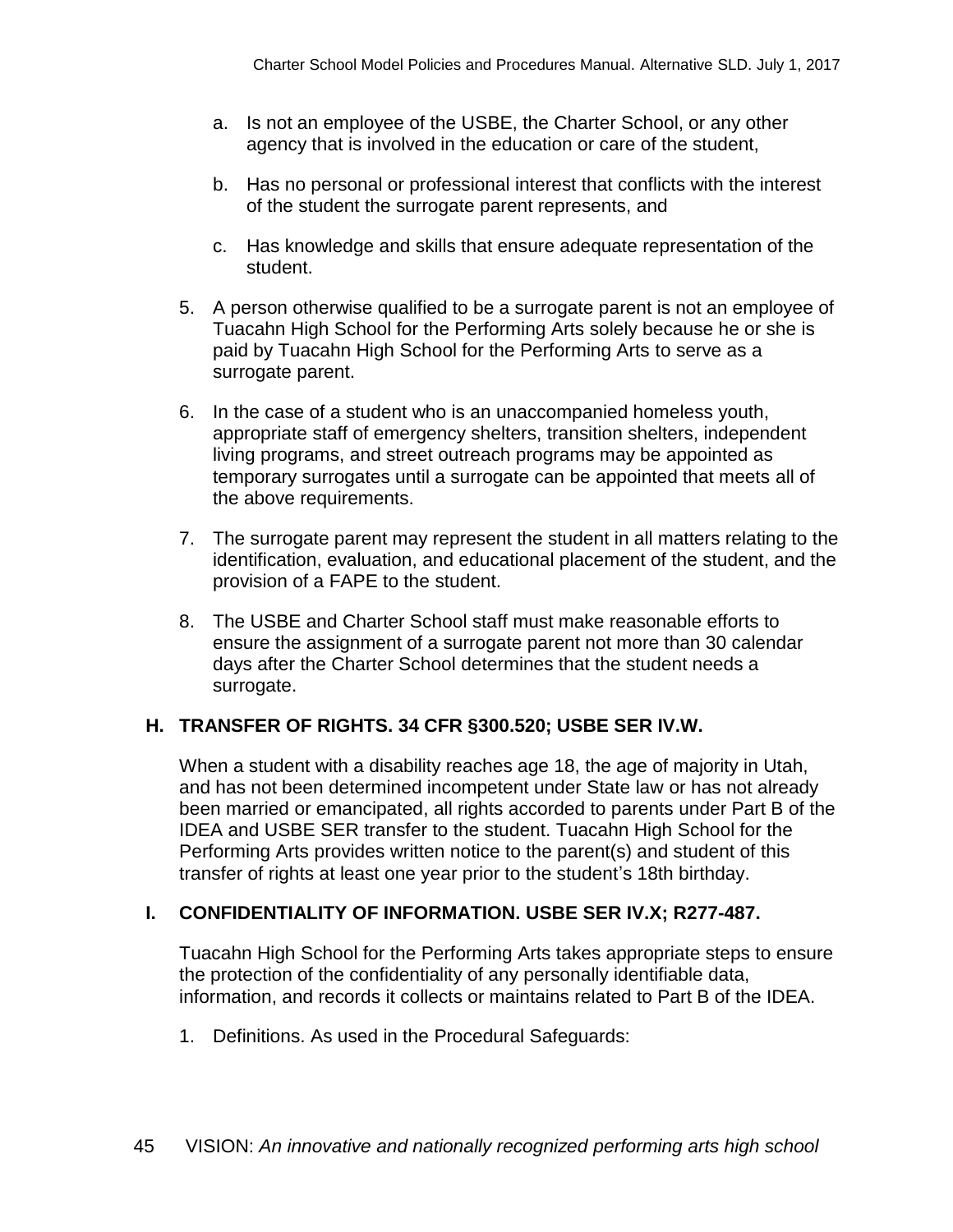- a. *Destruction* means physical destruction or removal of personal identifiers from information so that the information is no longer personally identifiable.
- b. *Education records* means the type of records covered under the definition of ''education records'' in 34 CFR §99, implementing regulations for the Family Educational Rights and Privacy Act of 1974, 20 USC 1232g (FERPA).
- c. *Participating agency* means any agency or institution that collects, maintains, or uses personally identifiable information, or from which information is obtained, under Part B of the IDEA.
- 2. Access rights.
	- a. Tuacahn High School for the Performing Arts permits the parent(s) or adult student to inspect and review any education records relating to their student that are collected, maintained, or used by the Charter School. Tuacahn High School for the Performing Arts complies with a request without unnecessary delay and before any meeting regarding an IEP, or any hearing, or resolution session, and in no case more than 45 calendar days after the request has been made.
	- b. The right to inspect and review education records includes the right to:
		- (1) A response from the Charter School to reasonable requests for explanations and interpretations of the records;
		- (2) Request that the Charter School provide copies of the records containing the information if failure to provide those copies would effectively prevent the parent(s) or adult student from exercising the right to inspect and review the records; and
		- (3) Have a representative of the parent(s) or adult student inspect and review the records.
	- c. Tuacahn High School for the Performing Arts may presume that the parent(s) has authority to inspect and review records relating to his or her student unless the school has been advised that the parent(s) does not have the authority under applicable State law governing such matters as guardianship, separation, and divorce.
- 3. Record of access. 34 CFR §300.614; USBE SER IV.X.5.

Tuacahn High School for the Performing Arts keeps a record of parties obtaining access to education records collected, maintained, or used under Part B of the IDEA (except access by parent(s), adult student, and authorized employees of the Charter School) in each student's special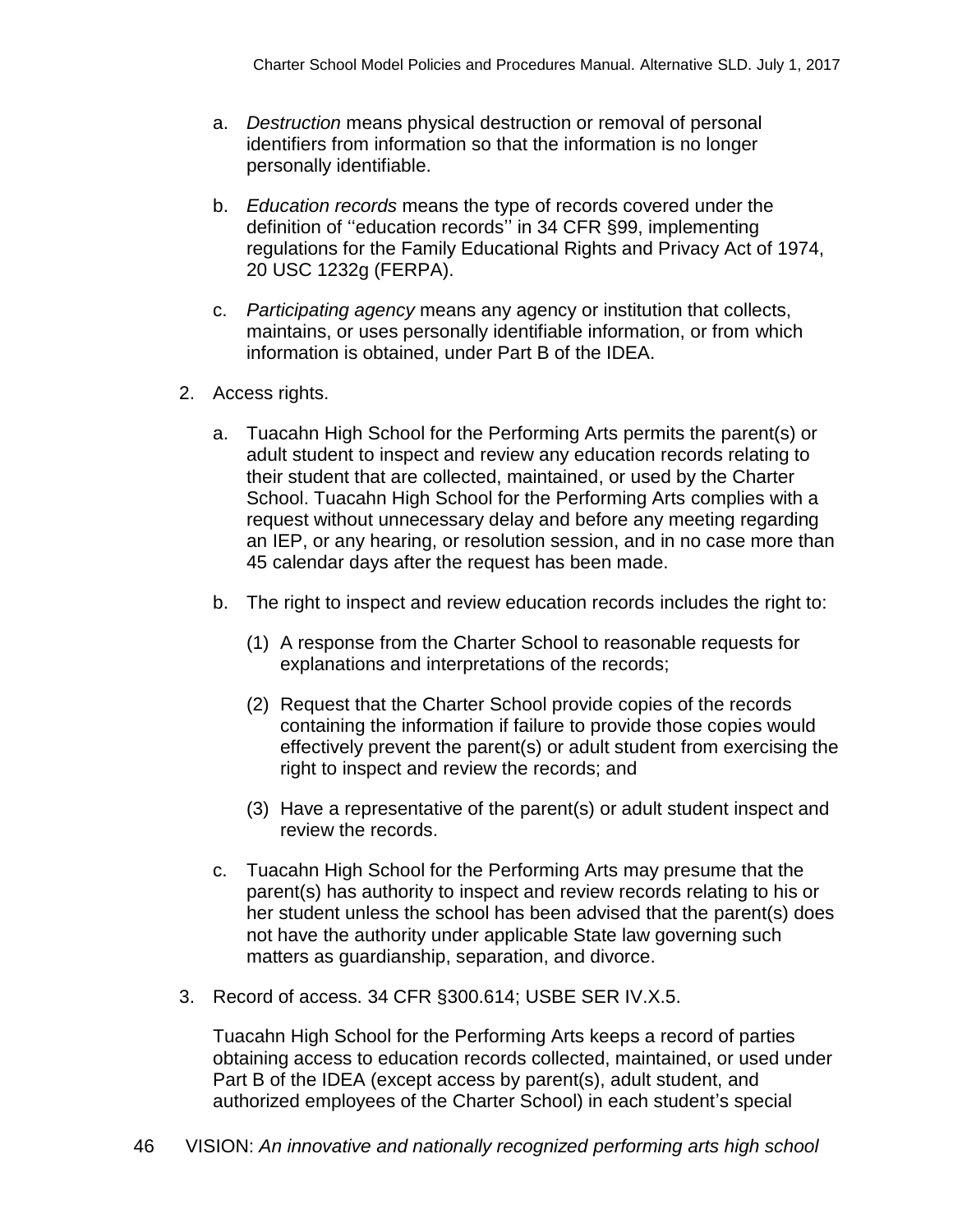education file, including the name of the party, the date access was given, and the purpose for which the party is authorized to use the records.

4. Records on more than one student. 34 CFR §300.615; USBE SER IV.X.6.

If any education record includes information on more than one student, the parent(s) of those students or the adult student has the right to inspect and review only the information relating to their student or themselves or to be informed of that specific information.

5. List of types and locations of information. 34 CFR §300.616; USBE SER IV.X.7.

On request, Tuacahn High School for the Performing Arts provides the parent(s) or adult student with a list of the types and locations of education records collected, maintained, or used by the Charter School. This list is maintained in the SPED office at Tuacahn High School for the Performing Arts.

6. Fees. 34 CFR §300.617; USBE SER IV.X.8.

Tuacahn High School for the Performing Arts may charge a fee for copies of records that are made for the parent(s) or adult student under Part B of the IDEA if the fee does not effectively prevent the parent(s) or adult student from exercising their right to inspect and review those records; however, it may not charge a fee to search for or to retrieve information under Part B of the IDEA.

- 7. Amendment of records at parent(s)' or adult student's request. 34 CFR §300.618; USBE SER IV.X.9.
	- a. Parent(s) or the adult student who believe that information in the education records collected, maintained, or used under Part B of the IDEA or USBE SER is inaccurate or misleading or violates the privacy or other rights of the student may request the Charter School that maintains the information to amend the information.
	- b. The Charter School must decide whether to amend the information within a reasonable period of time of receipt of the request. If the Charter School decides to refuse to amend the information, it must inform the parent(s) or adult student of the refusal and advise the parent(s) or adult student of the right to a hearing on the matter.
- 8. Opportunity for a hearing. 34 CFR §300.619; USBE SER IV.X.10.
	- a. The Charter School, on request, provides an opportunity for a hearing to challenge information in education records to ensure that it is not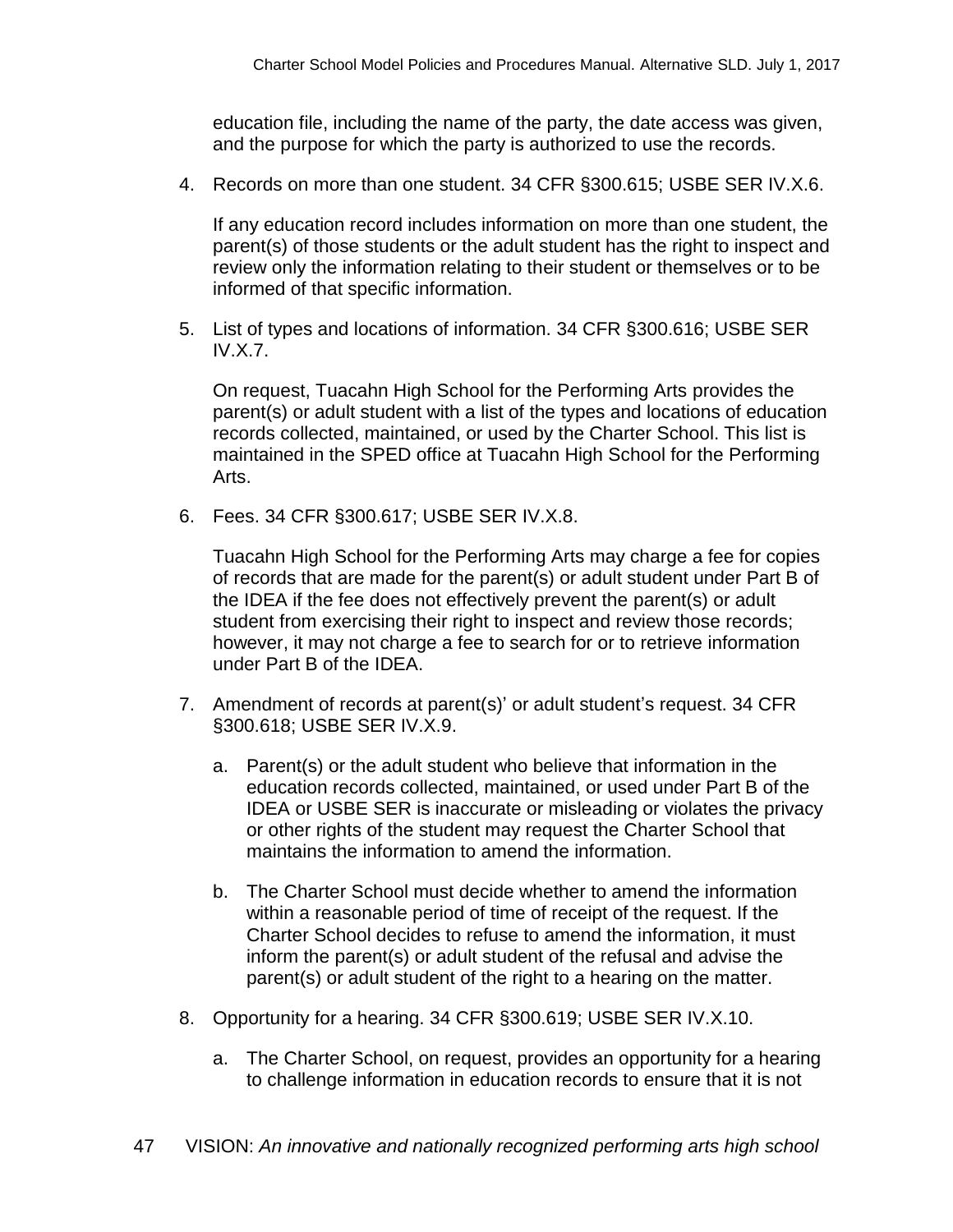inaccurate, misleading, or otherwise in violation of the privacy or other rights of the student.

- b. This hearing is not an IDEA due process complaint hearing.
- 9. Result of hearing. 34 CFR §300.620; USBE SER IV.X.11.
	- a. If, as a result of the hearing, the Charter School decides that the information is inaccurate, misleading, or otherwise in violation of the privacy or other rights of the student, it must amend the information accordingly and so inform the parent(s) or adult student in writing.
	- b. If, as a result of the hearing, the Charter School decides that the information is not inaccurate, misleading, or otherwise in violation of the privacy or other rights of the student, it must inform the parent(s) or adult student of the right to place in the records it maintains on the student a statement commenting on the information or setting forth any reasons for disagreeing with the decision of the Charter School.
	- c. Any explanation placed in the records of the student under this section must be maintained by the Charter School as part of the records of the student as long as the record or contested portion is maintained; and if the records of the student or the contested portion is disclosed by the Charter School to any party, the explanation must also be disclosed to the party.
- 10. Hearing procedures. 34 CFR §300.621; USBE SER IV.X.12.

A hearing that challenges education records is conducted according to procedures under 34 CFR §99.22 as described below.

- a. The hearing shall be held within a reasonable period of time after the Charter School receives the request, and the parent(s) of the student or adult student is given notice of the date, place, and time reasonably in advance of the hearing.
- b. The hearing may be conducted by any party, including an official of the Charter School, who does not have a direct interest in the outcome of the hearing.
- c. The parent(s) of the student or adult student is afforded a full and fair opportunity to present evidence relevant to the issues raised and may be assisted or be represented by an individual of their choice at their own expense, including an attorney.
- d. The Charter School shall make its decision in writing within a reasonable period of time after the conclusion of the hearing.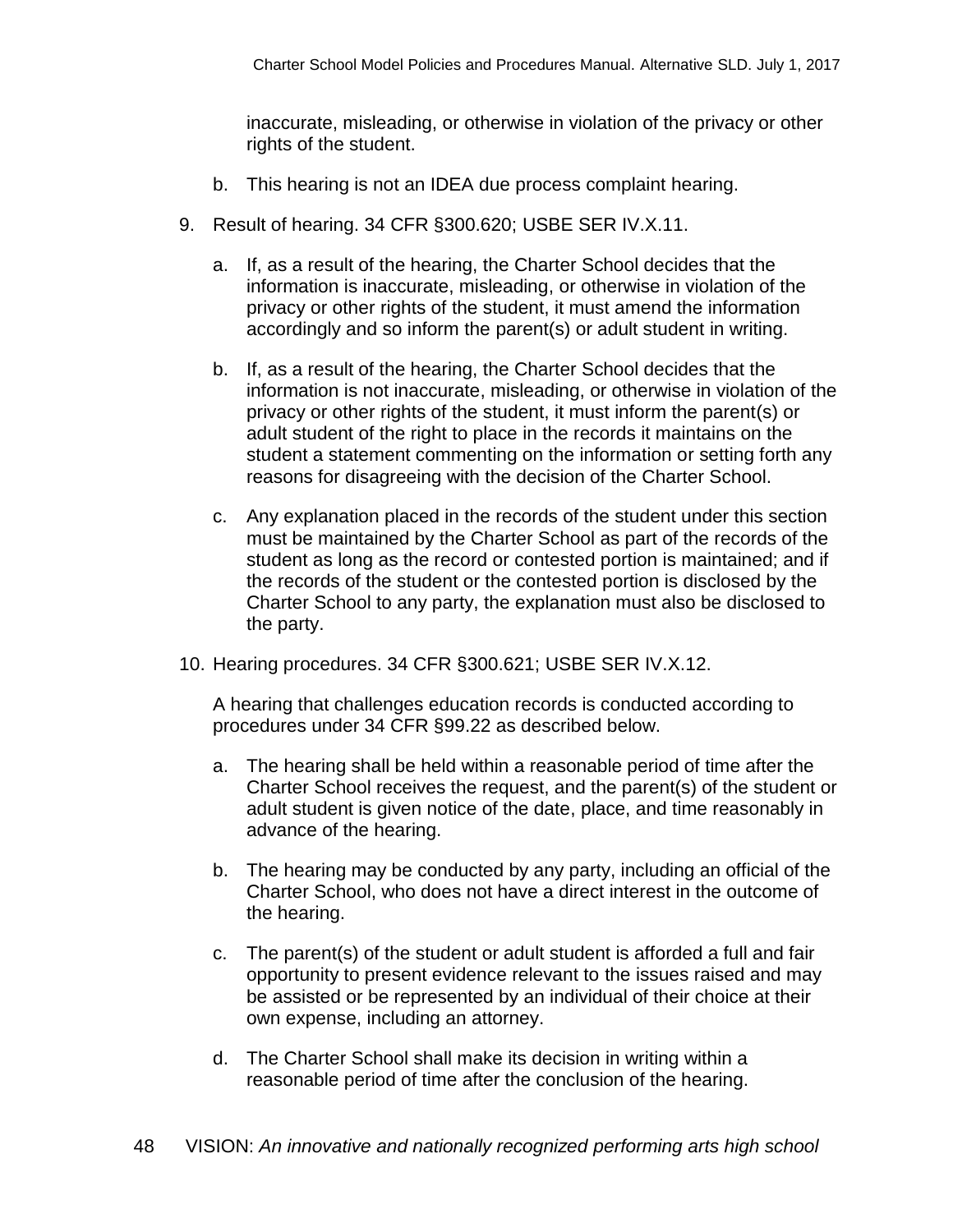- e. The decision of the Charter School shall be based solely upon the evidence presented at the hearing, and shall include a summary of the evidence and the reasons for the decision.
- 11. Consent for disclosure of records. 34 CFR §300.622; USBE SER IV.X.13.
	- a. Except as to disclosures addressed in referral to and action by law enforcement and judicial authorities, for which parental or adult student consent is not required by 34 CFR §99, parental or adult student consent is obtained before personally identifiable information is;
		- (1) Disclosed to anyone other than officials of participating agencies collecting or using the information under Part B of the IDEA or USBE SER, or
		- (2) Used for any purpose other than meeting a requirement of Part B of the IDEA or USBE SER.
	- b. Tuacahn High School for the Performing Arts does not release information from education records to participating agencies without parental or adult student consent unless authorized to do so by 34 CFR §99.31 and §99.34 (FERPA):
		- (1) Regulation 34 CFR §99.31 allows the Charter School to disclose personally identifiable information from the education records of a student without the written consent of the parent(s) of the student or the adult student, if the disclosure is:
			- (a) To other school officials, including teachers within the Charter School who have been determined by the Charter School to have legitimate educational interests, and
			- (b) To officials of another school or school site in which the student seeks or intends to enroll, subject to the requirements set forth in 34 CFR §99.34 below.
		- (2) Regulation 34 CFR §99.34 requires that the Charter School transferring the education records of a student pursuant to 34 CFR §99.31 above shall make a reasonable attempt to notify the parent(s) of the student or the adult student, except that the Charter School does not have to provide any further notice of the transfer of records when:
			- (a) The transfer is initiated by the parent(s) or adult student at the sending school, or
			- (b) The Charter School includes in its annual notice of Procedural Safeguards, that it is the policy of the Charter School to forward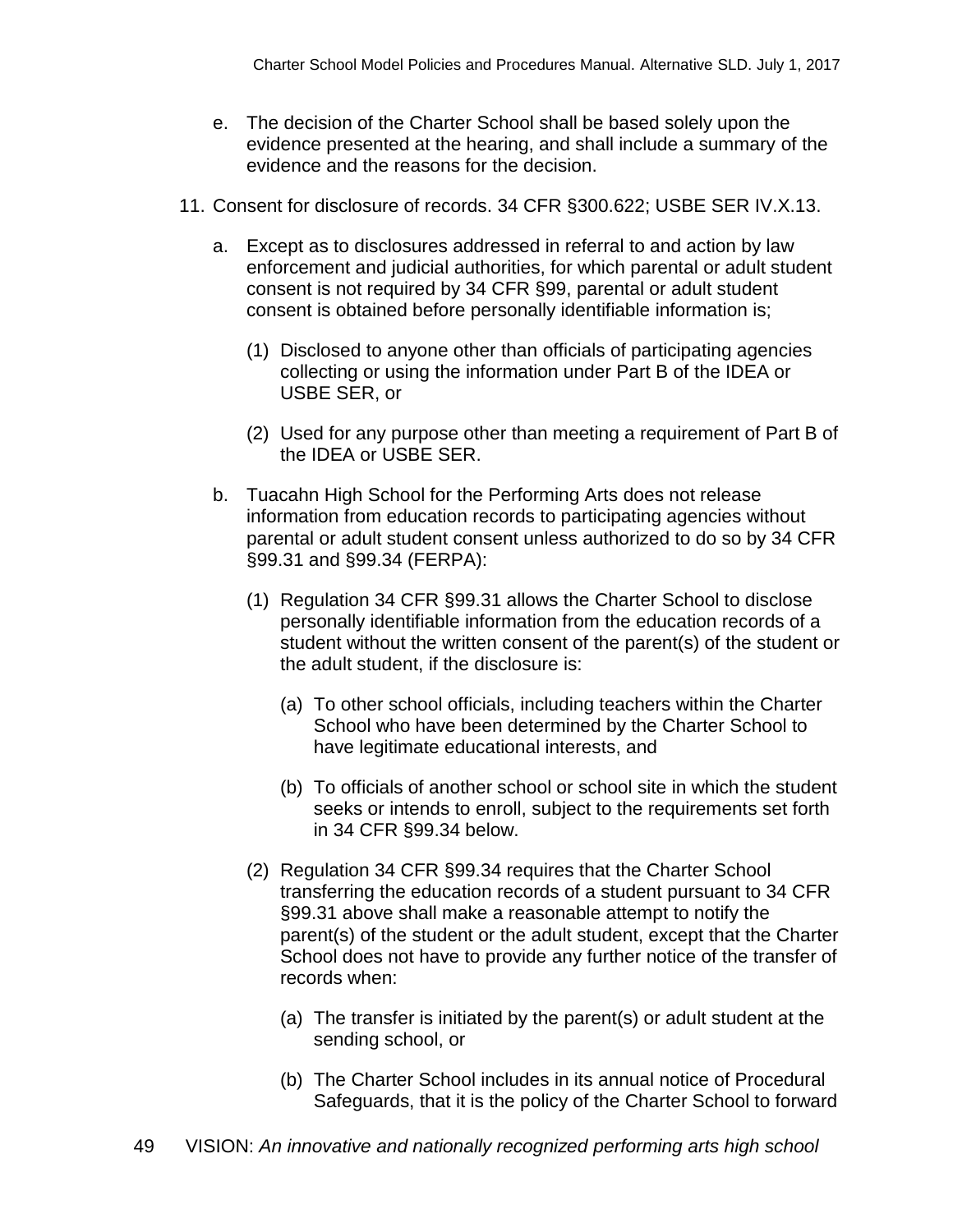education records on request of a school in which a student seeks or intends to enroll.

- c. The Charter School transferring the records keeps a copy of the records for three years after the transfer.
- d. A Charter School receiving personally identifiable information from another educational agency or institution may make further disclosure of the information on behalf of the Charter School without the prior written consent of the parent(s) or adult student if the conditions of 34 CFR §99.31 and §99.34 noted above are met, and if the educational agency informs the part to whom disclosure is made of these requirements.
- e. If the parent(s) or adult student refuses consent for the release of personally identifiable information to a third party, then that party may proceed with statutory procedures in an effort to obtain the desired information.

Note: As authorized in 34 CFR §99.31 (FERPA), Utah Local Educational Agencies include in the annual Procedural Safeguards Notice that it is their policy to forward educational records of a student with disabilities without parental or adult student consent or notice to officials of another school or school district in which a student seeks or intends to enroll.

- f. If the parent(s) or adult student revokes consent in writing for the student's receipt of special education or special education and related services, the Charter School is not required to amend the student's education record to remove any references to the student's receipt of special education or special education and related services because of the revocation of consent.
- 12. Safeguards. 34 CFR §300.324; USBE SER IV.X.14.
	- a. Tuacahn High School for the Performing Arts protects the confidentiality of personally identifiable information at collection, storage, disclosure, and destruction stages.
	- b. The principal of Tuacahn High School for the Performing Arts assumes responsibility for ensuring the confidentiality of any personally identifiable information.
	- c. Staff members at Tuacahn High School for the Performing Arts who collect or use personally identifiable information receive training or instruction regarding the State's policies and procedures in USBE SER IV.X and 34 CFR §99 on an annual basis.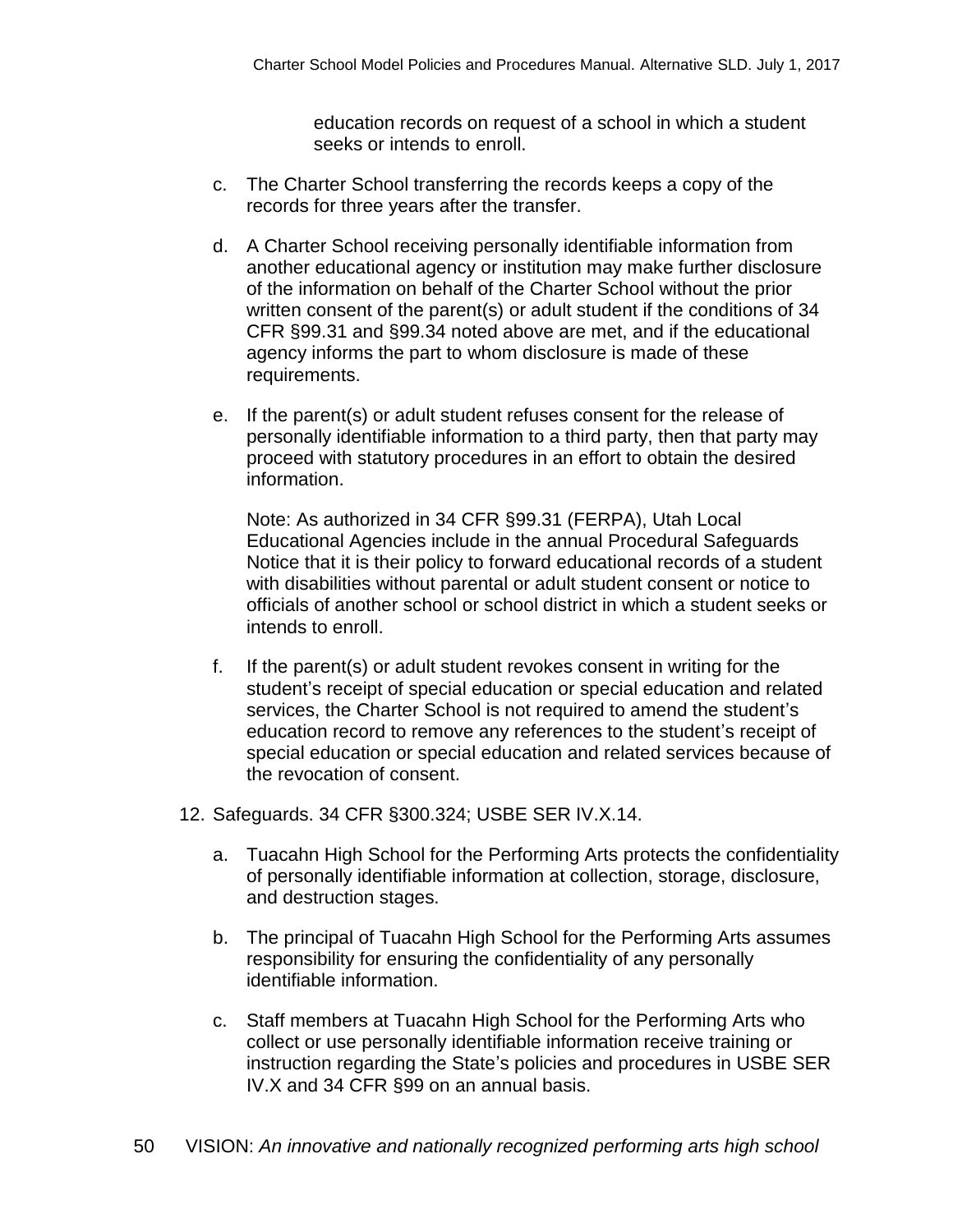- d. Tuacahn High School for the Performing Arts maintains, for public inspection, an Access Authorization List, that is a current listing of the names and positions of those employees within the school who may have access to personally identifiable information on students with disabilities. This list, which is updated annually, is posted on the locked cabinet in which students' special education files are maintained.
- 13. Destruction of information. 34 CFR §300.324; USBE SER IV.X.15.

Tuacahn High School for the Performing Arts informs parent(s) or adult students when personally identifiable information collected, maintained, or used under Part B of the IDEA and USBE Special Education Rules is no longer needed to provide educational services to the student. Information no longer needed must be destroyed at the request of the parent(s) or adult student. However, a permanent record of a student's name, address, and phone number, the student's grades, attendance record, classes attended, grade level completed, and year completed may be maintained without time limitation. Each student's records may be considered "no longer needed to provide educational services" and may be destroyed three years after the student graduates or three years after the student turns 22.

14. Students' rights.

The rights of privacy afforded to parent(s) are transferred to the student who reaches the age of 18, providing the student has not been declared incompetent by a court order, including the rights with regard to education records.

# **V. DISCIPLINE PROCEDURES. 34 CFR §300.530; USBE SER V.**

# **A. DISCIPLINE PROCEDURES FOR STUDENTS WITH DISABILITIES. USBE SER V.A.**

Consistent with the requirements of Part B of the IDEA and USBE Special Education Rules, as well as applicable USBE Rules, Tuacahn High School for the Performing Arts establishes, maintains, and implements the following policies and procedures for disciplining students with disabilities.

# **B. AUTHORITY OF SCHOOL PERSONNEL. 34 CFR §300.530(a–c); USBE SER V.B.**

- 1. School personnel may consider any unique circumstances on a case-bycase basis when determining whether a change in placement, consistent with the other requirements of this section, is appropriate for a student with a disability who violates a code of student conduct.
- 2. School personnel may remove a student with a disability who violates a code of student conduct from the student's current placement to an
- 51 VISION: *An innovative and nationally recognized performing arts high school*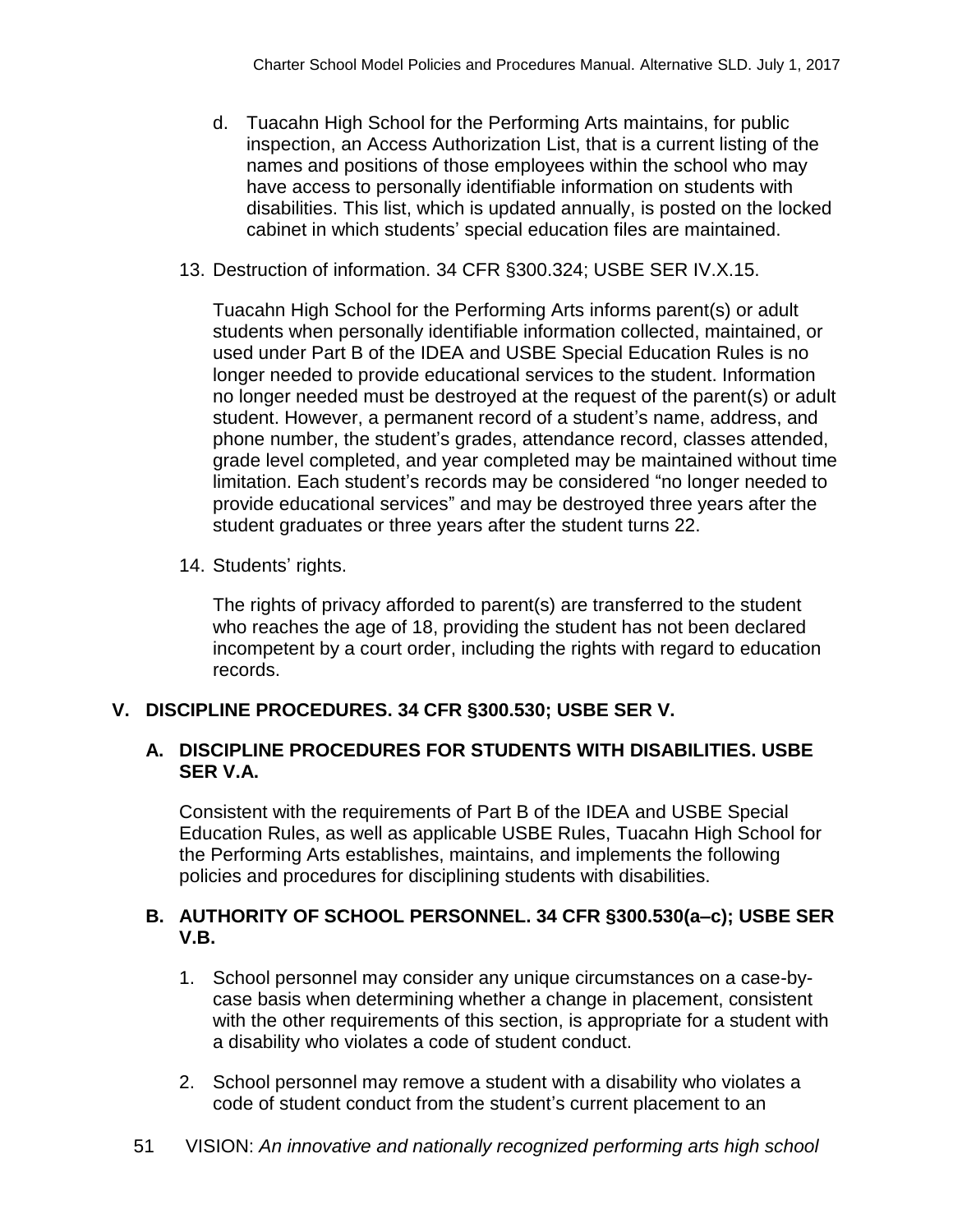appropriate interim alternative educational setting, another setting, or suspension, for not more than ten consecutive school days (to the extent those alternatives are applied to students without disabilities), and for additional removals of not more than ten consecutive school days in that same school year for separate incidents of misconduct, as long as those removals do not constitute a change of placement.

- 3. After a student with a disability has been removed from the student's current placement for ten school days in the same school year, during any subsequent days of removal the Charter School provides services to the extent required.
- 4. For disciplinary changes in placement that would exceed ten consecutive school days, if the behavior that gave rise to the violation of the school code is determined not to be a manifestation of the student's disability, school personnel may apply the relevant disciplinary procedures to students with disabilities in the same manner and for the same duration as the procedures would be applied to students without disabilities, except after the tenth day of removal that constitutes a change in placement, the Charter School provides services to the student.

# **C. SERVICES. 34 CFR §300.530(d); USBE SER V.C.**

- 1. A student with a disability who is removed from the student's current placement must:
	- a. Continue to receive educational services, so as to enable the student to continue to participate in the general education curriculum, although in another setting, and to progress toward meeting the goals set out in the student's IEP; and
	- b. Receive, as appropriate, a functional behavioral assessment, and behavioral intervention services and modifications that are designed to address the behavior violation so that it does not recur.
- 2. The services may be provided in an interim alternative educational setting (IAES).
- 3. Tuacahn High School for the Performing Arts is only required to provide services during periods of removal to a student with a disability who has been removed from the student's current placement for ten school days or less in that school year, if it provides services to a student without disabilities who is similarly removed.
- 4. After a student with a disability has been removed from the student's current placement for ten school days in the same school year, if the current removal is for not more than ten consecutive school days and is not a change of placement, school personnel, in consultation with at least one
- 52 VISION: *An innovative and nationally recognized performing arts high school*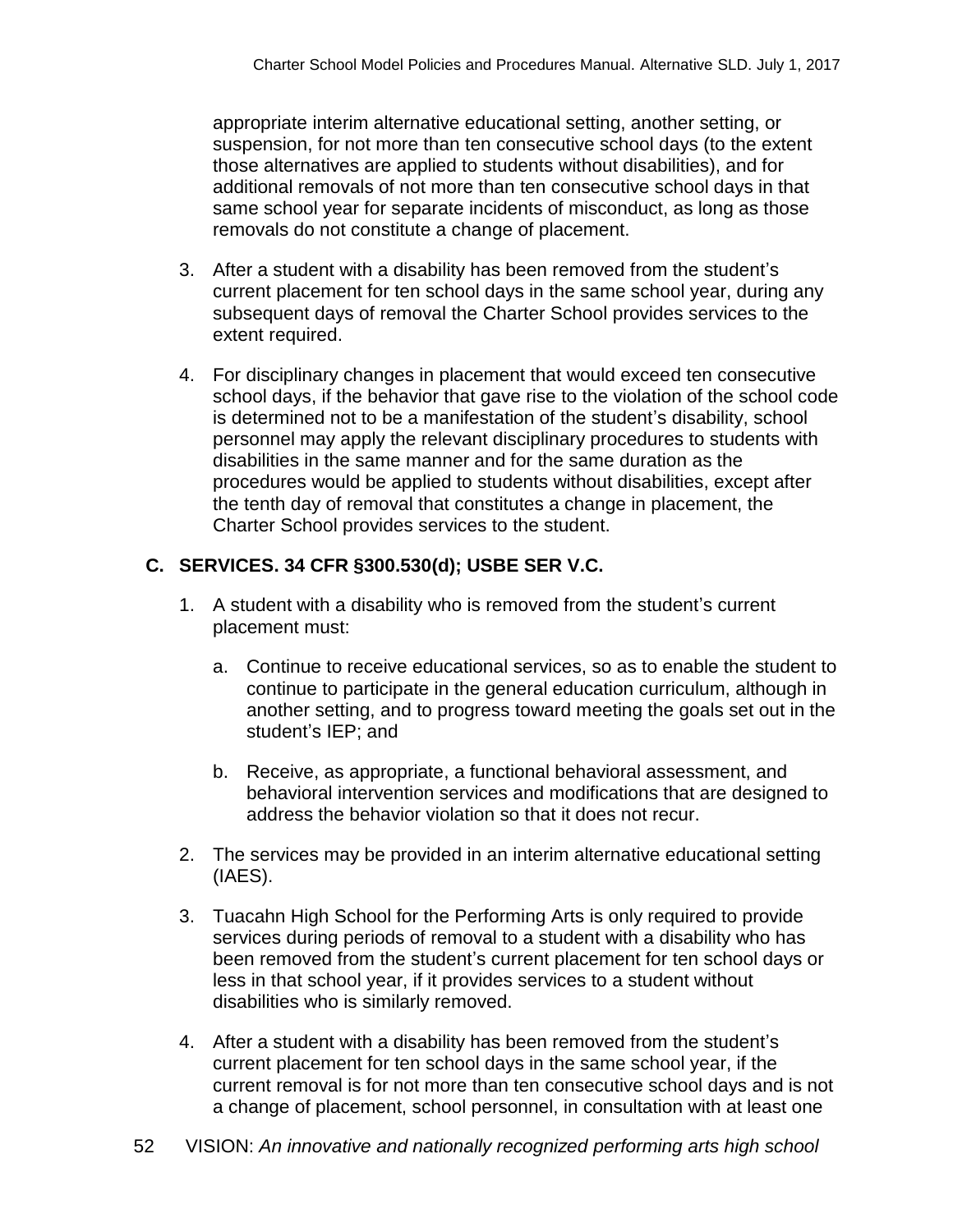of the student's teachers, determine the extent to which services are needed, so as to enable the student to continue to participate in the general education curriculum, although in another setting, and to progress toward meeting the goals set out in the student's IEP.

5. If the removal is a change of placement, the student's IEP Team determines appropriate services to be provided during the removal.

#### **D. CHANGE OF PLACEMENT DUE TO DISCIPLINARY REMOVALS. 34 CFR §300.536; USBE SER V.D.**

- 1. For purposes of removals of a student with a disability from the student's current educational placement, a change of placement occurs if:
	- a. The removal is for more than ten consecutive school days; or
	- b. The student has been subjected to a series of removals that constitute a pattern:
		- (1) Because the series of removals total more than ten school days in a school year;
		- (2) Because the student's behavior is substantially similar to the student's behavior in previous incidents that resulted in the series of removals; and
		- (3) Because of such additional factors as the length of each removal, the total amount of time the student has been removed, and the proximity of the removals to one another.
- 2. The Charter School determines on a case-by-case basis whether a pattern of removals constitutes a change of placement. This determination is subject to review through due process and judicial proceedings.

# **E. MANIFESTATION DETERMINATION. 34 CFR §300.530(e–f); USBE SER V.E.**

- 1. Within ten school days of any decision to change the placement of a student with a disability because of a violation of a code of student conduct, a representative of the Charter School, the parent or adult student, and relevant members of the student's IEP Team (as determined by the parent(s) or adult student and the Charter School) reviews all relevant information in the student's file, including the student's IEP, any teacher observations, and any relevant information provided by the parent(s) or adult student to determine:
	- a. If the conduct in question was caused by, or had a direct and substantial relationship to, the student's disability; or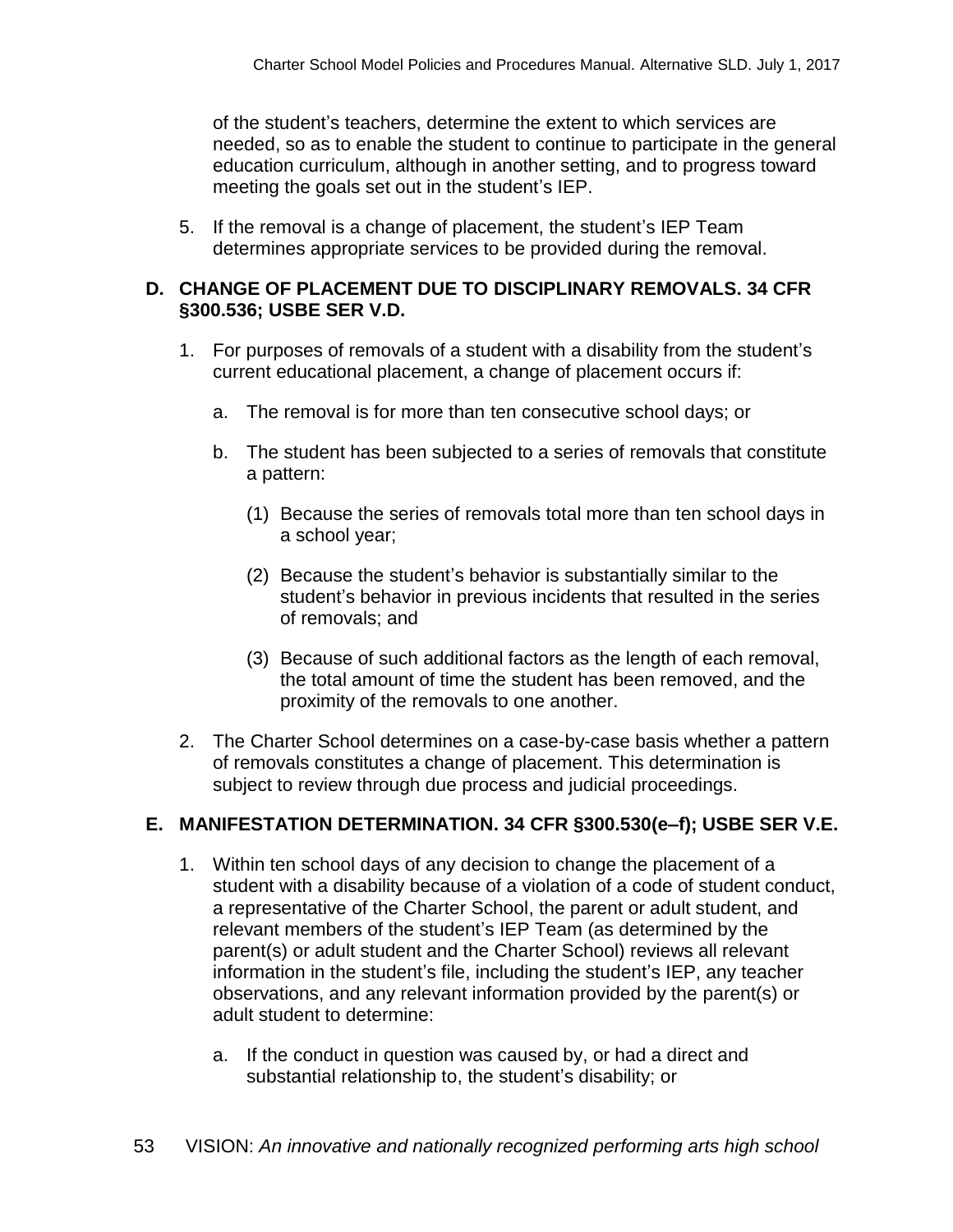- b. If the conduct in question was the direct result of the Charter School's failure to implement the IEP.
- 2. The conduct must be determined to be a manifestation of the student's disability if the representative of the Charter School, the parent(s) or adult student, and relevant members of the student's IEP Team determine that the misconduct was caused by or had a direct and substantial relationship to the student's disability, or was the direct result of the Charter School's failure to implement the IEP.
- 3. If the Charter School, the parent(s) or adult student, and relevant members of the student's IEP Team determine that the misconduct was the direct result of the Charter School's failure to implement the IEP, the Charter School must take immediate steps to remedy those deficiencies.
- 4. If the representative of the Charter School, the parent(s) or adult student, and relevant members of the IEP Team make the determination that the conduct was a manifestation of the student's disability, the IEP Team must either:
	- a. Conduct a functional behavioral assessment (FBA), unless the Charter School had conducted a functional behavioral assessment before the behavior that resulted in the change of placement occurred, and implement a behavioral intervention plan (BIP) for the student; or
	- b. If a behavioral intervention plan already has been developed, review the behavioral intervention plan, and modify it, as necessary, to address the behavior; and
	- c. Unless the misconduct falls under the definition of special circumstances in Rule V.E.5, return the student to the placement from which the student was removed, unless the parent(s) or adult student and the Charter School agree to a change of placement as part of the modification of the behavioral intervention plan.
- 5. Special circumstances. 34 CFR §300.530(g); USBE SER V.E.5.

School personnel may remove a student to an interim alternative educational setting for not more than 45 school days without regard to whether the behavior is determined to be a manifestation of the student's disability, if the student:

a. Carries a weapon to or possesses a weapon at school, on school premises, or to or at a school function under the jurisdiction of the Charter School;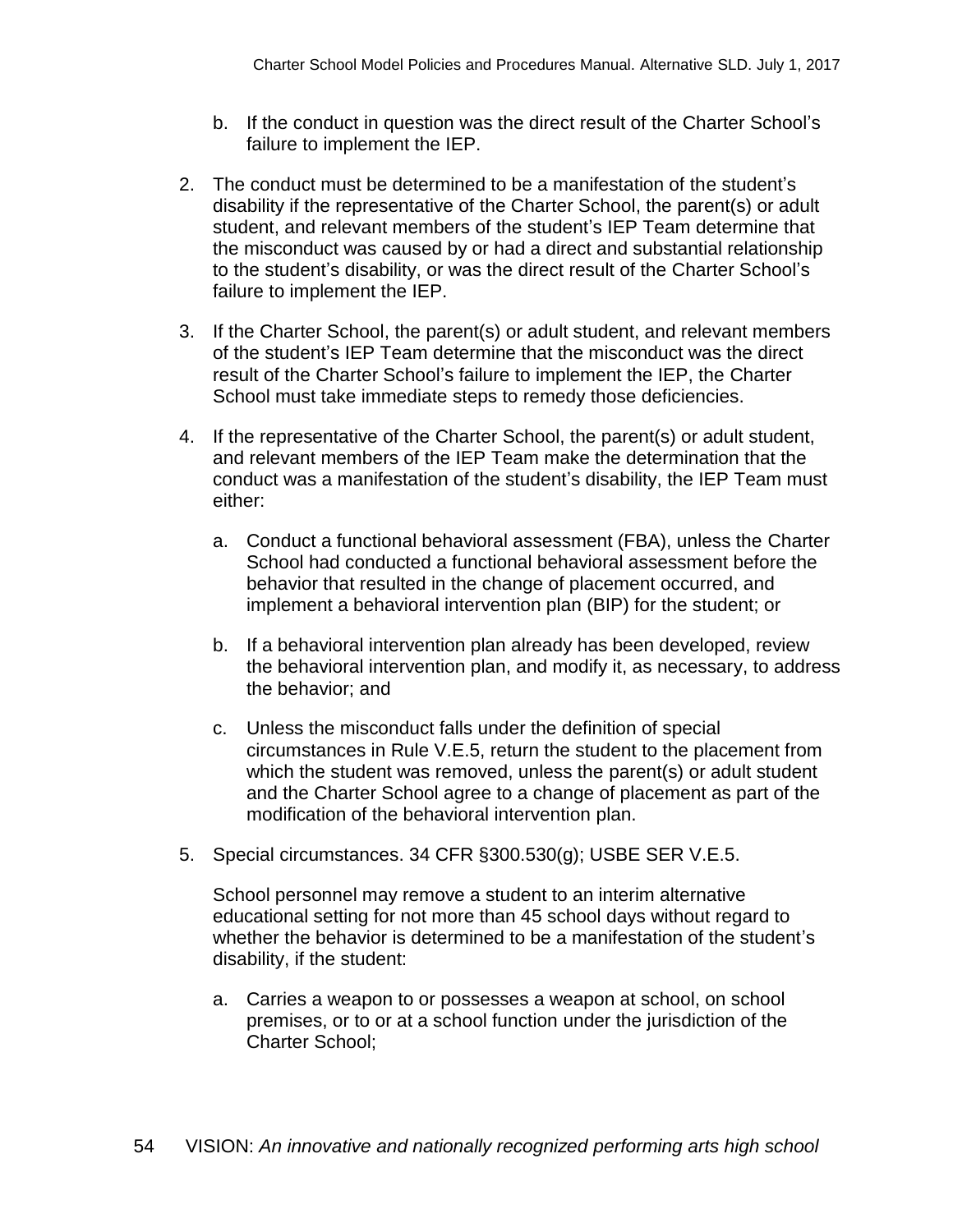- b. Knowingly possesses or uses illegal drugs, or sells or solicits the sale of a controlled substance, while at school, on school premises, or at a school function under the jurisdiction of the Charter School, or
- c. Has inflicted serious bodily injury upon another person while at school, on school premises, or at a school function under the jurisdiction of the Charter School.
- d. Definitions.

For purposes of this section, the following definitions apply:

- (1) *Controlled substance* means a drug or other substance that cannot be distributed without a prescription, identified under schedules I, II, III, IV, or V in section 202(c) of the Controlled Substances Act (21 USC 812(c)).
- (2) Illegal drug means a controlled substance but does not include a drug controlled, possessed, or used under the supervision of a licensed health-care professional or one legally possessed or used under the Controlled Substances Act or under any other provision of Federal law (21 USC 812).
- (3) Serious bodily injury means bodily injury that involves a substantial risk of death, extreme physical pain, protracted and obvious disfigurement, or protracted loss or impairment of the function of a bodily member, organ, or mental faculty (18 USC 1365). Serious bodily injury does not include a cut, abrasion, bruise, burn, disfigurement, physical pain, illness, or impairment of the function of a bodily member, organ or mental faculty that is temporary (20 USC 1365).
- (4) Weapon means a weapon, device, instrument, material, or substance, animate or inanimate, that is used for or is readily capable of, causing death or serious bodily injury, except that such term does not include a pocket knife with a blade of less than 2.5 inches (18 USC 930).

#### **F. PROCEDURAL SAFEGUARDS NOTICE. 34 CFR §300.530(h); USBE SER V.F.**

On the date on which the decision is made to make a removal that constitutes a change of placement of a student with a disability because of a violation of a code of student conduct, the LEA must notify the parent(s) or adult student of that decision, and provide the parent(s) or adult student the Procedural Safeguards notice.

# **G. DETERMINATION OF SETTING. 34 CFR §300.531; USBE SER V.G.**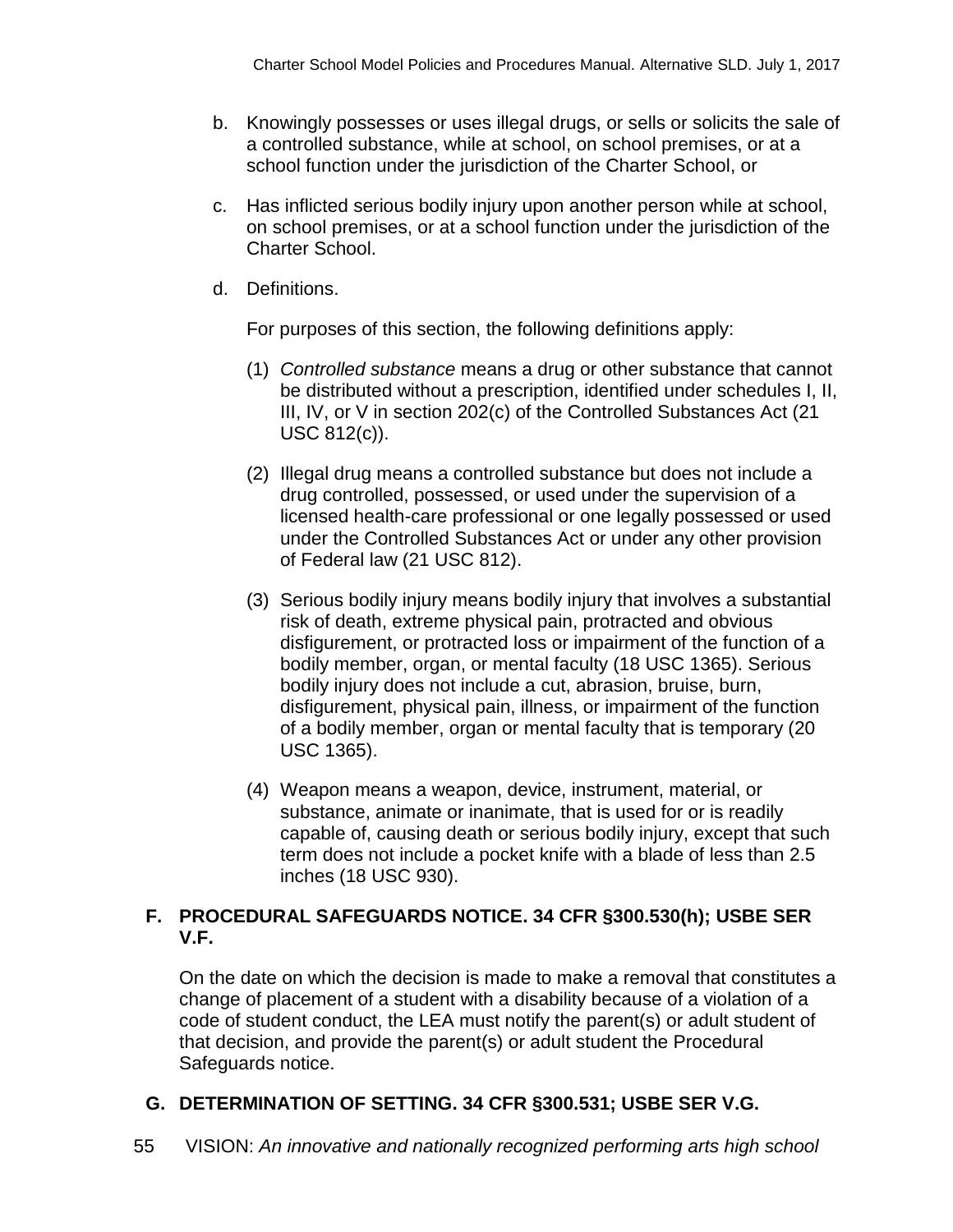The student's IEP Team determines the interim alternative educational setting (IAES) for services if the behavior that gives rise to the removal is not a manifestation of the student's disability, the removal constitutes a change of placement, or the behavior falls under the special circumstances in Rule V.E.5.

# **H. APPEALS BY PARENT(S) OR ADULT STUDENT OR LEA. 34 CFR §300.532; USBE SER V.H.**

- 1. The parent(s) of a student with a disability or adult student who disagrees with any decision regarding placement or the manifestation determination, or an LEA that believes that maintaining the current placement of the student is substantially likely to result in injury to the student or others, may appeal the decision by filing a due process hearing complaint.
- 2. Authority of hearing officer.
	- a. A due process hearing officer hears, and makes a determination regarding an appeal.
	- b. In making the determination, the hearing officer may:
		- (1) Return the student with a disability to the placement from which the student was removed if the hearing officer determines that the removal was a violation of the discipline procedures under Part B of the IDEA or these Rules or that the student's behavior was a manifestation of the student's disability; or
		- (2) Order a change of placement of the student with a disability to an appropriate interim alternative educational setting (IAES) for not more than 45 school days if the hearing officer determines that maintaining the current placement of the student is substantially likely to result in injury to the student or to others.
	- c. The appeal procedures may be repeated if the Charter School believes that returning the student to the original placement is substantially likely to result in injury to the student or to others.
- 3. Expedited due process hearing.
	- a. Whenever a hearing is requested, the parent(s) or adult student or the Charter School involved in the dispute must have an opportunity for an impartial due process hearing.
	- b. The Charter School is responsible for arranging the expedited due process hearing with the State Director of Special Education, which must occur within 20 school days of the date the complaint requesting the hearing is filed. The hearing officer must make a determination within ten school days after the hearing.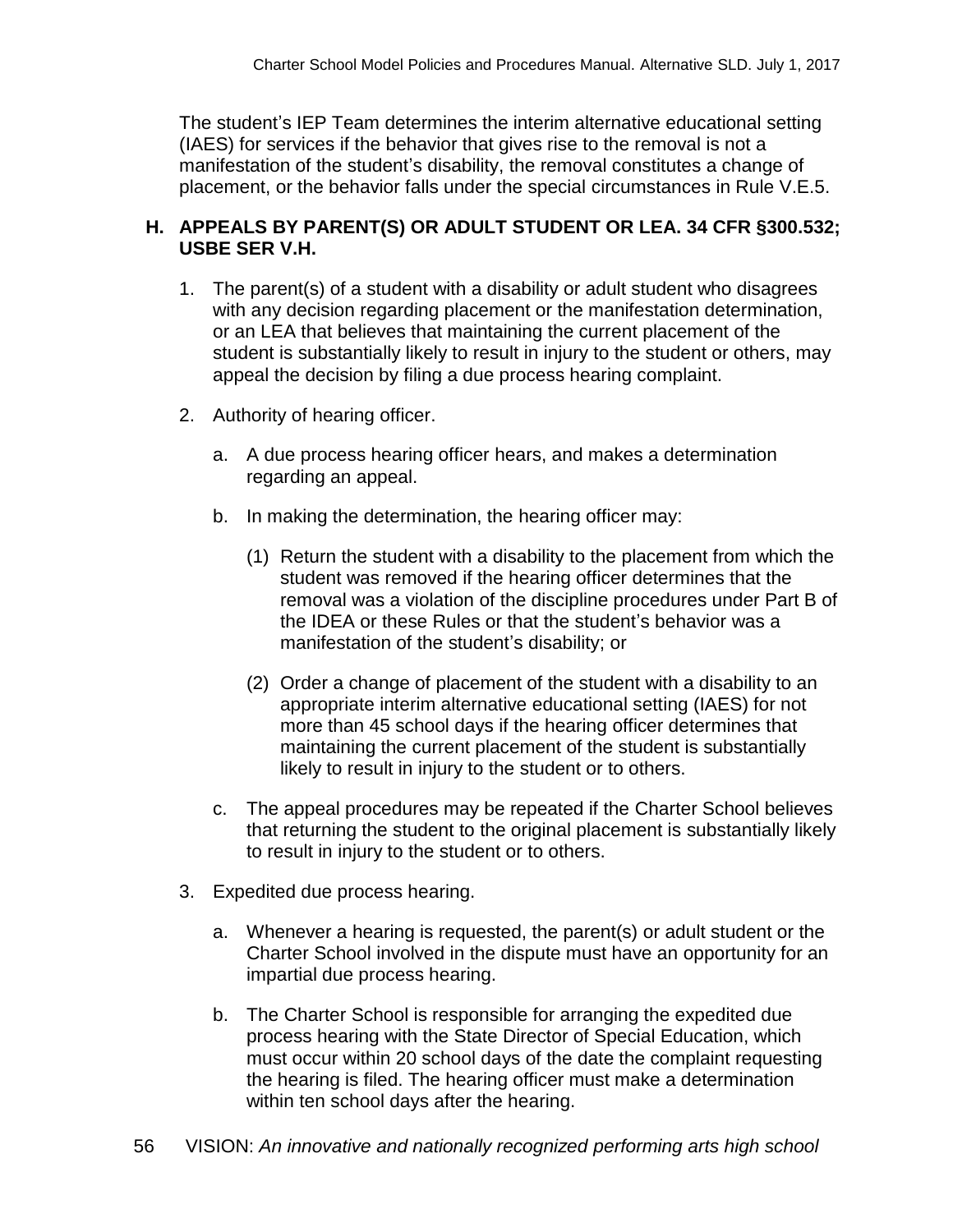- c. Unless the parent(s) or adult student and the Charter School agree in writing to waive the resolution meeting, or agree to use mediation:
	- (1) A resolution meeting must occur within seven calendar days of receiving notice of the due process complaint; and
	- (2) The due process hearing may proceed unless the matter has been resolved to the satisfaction of both parties within 15 calendar days of the receipt of the due process complaint.
- d. The decisions on expedited due process hearings are appealable.

# **I. PLACEMENT DURING APPEALS. 34 CFR §300.533; USBE SER V.I.**

When an appeal through a due process complaint has been made by either the parent(s) or adult student or the LEA, the student must remain in the interim alternative educational setting pending the decision of the hearing officer or until the expiration of the time period specified, whichever occurs first, unless the parent(s) or adult student and the SEA or LEA agree otherwise.

#### **J. PROTECTIONS FOR STUDENTS NOT DETERMINED ELIGIBLE FOR SPECIAL EDUCATION OR SPECIAL EDUCATION AND RELATED SERVICES. 34 CFR §300.534; USBE SER V.J.**

- 1. A student who has not been determined to be eligible for special education or special education and related services under Part B of the IDEA, and who has engaged in behavior that violated a code of student conduct, may assert any of the protections provided for in this part if the Charter School had knowledge that the student was a student with a disability before the behavior that precipitated the disciplinary action occurred.
- 2. A Charter School must be deemed to have knowledge that a student is a student with a disability if, before the behavior that precipitated the disciplinary action occurred:
	- a. The parent(s) of the student or adult student expressed concern in writing to supervisory or administrative personnel of the appropriate Charter School, or a teacher of the student, that the student is in need of special education or special education and related services;
	- b. The parent(s) of the student or adult student requested an evaluation of the student; or
	- c. The teacher of the student, or other personnel of the Charter School, expressed specific concerns about a pattern of behavior demonstrated by the student directly to the director of special education of the Charter School or to other supervisory personnel of the Charter School.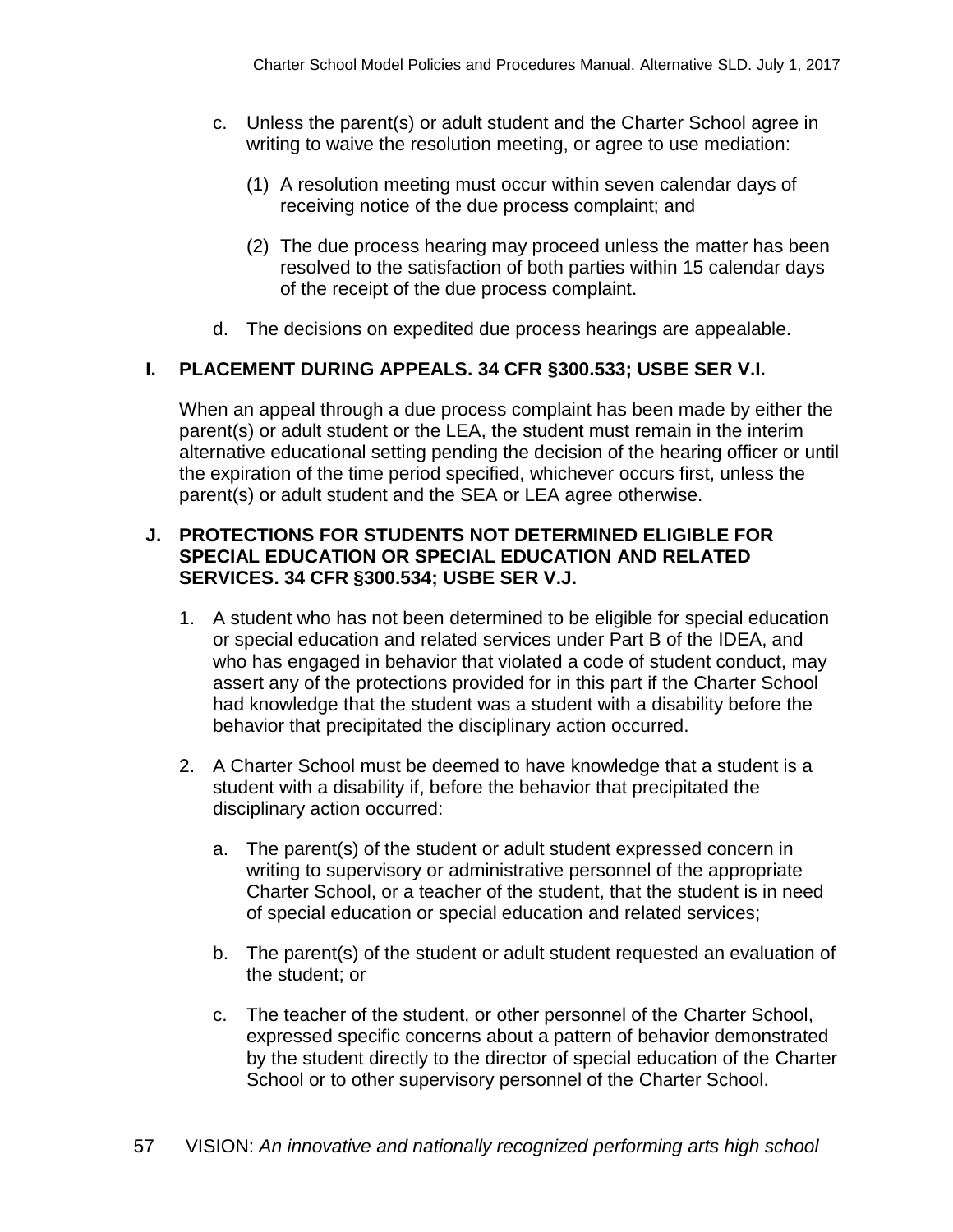- 3. A Charter School would not be deemed to have knowledge that a student is a student with a disability if:
	- a. The parent(s) of the student or adult student:
		- (1) Has not allowed an evaluation of the student; or
		- (2) Has refused services under this part; or
	- b. The student has been evaluated in accordance with and determined to not be a student with a disability under Part B of the IDEA.
- 4. If a Charter School does not have knowledge that a student is a student with a disability prior to taking disciplinary measures against the student, the student may be subjected to the disciplinary measures applied to students without disabilities who engage in comparable behaviors.
	- a. If a request is made for an evaluation of a student during the time period in which the student is subjected to disciplinary measures, the evaluation must be conducted in an expedited manner.
		- (1) Until the evaluation is completed, the student remains in the educational placement determined by school authorities, which can include suspension or expulsion without educational services.
		- (2) If the student is determined to be a student with a disability, taking into consideration information from the evaluation conducted by the Charter School and information provided by the parent(s) or adult student, the Charter School must provide special education or special education and related services.

#### **K. REFERRAL TO AND ACTION BY LAW ENFORCEMENT AND JUDICIAL AUTHORITIES. 34 CFR §300.535; USBE SER V.K.**

- 1. Nothing in Part B of the IDEA prohibits a Charter School from reporting a crime committed by a student with a disability to appropriate authorities or prevents State law enforcement and judicial authorities from exercising their responsibilities with regard to the application of Federal and State law to crimes committed by a student with a disability.
- 2. Transmittal of records.
	- a. A Charter School reporting a crime committed by a student with a disability must ensure that copies of the special education and disciplinary records of the student are transmitted for consideration by the appropriate authorities to whom the LEA reports the crime.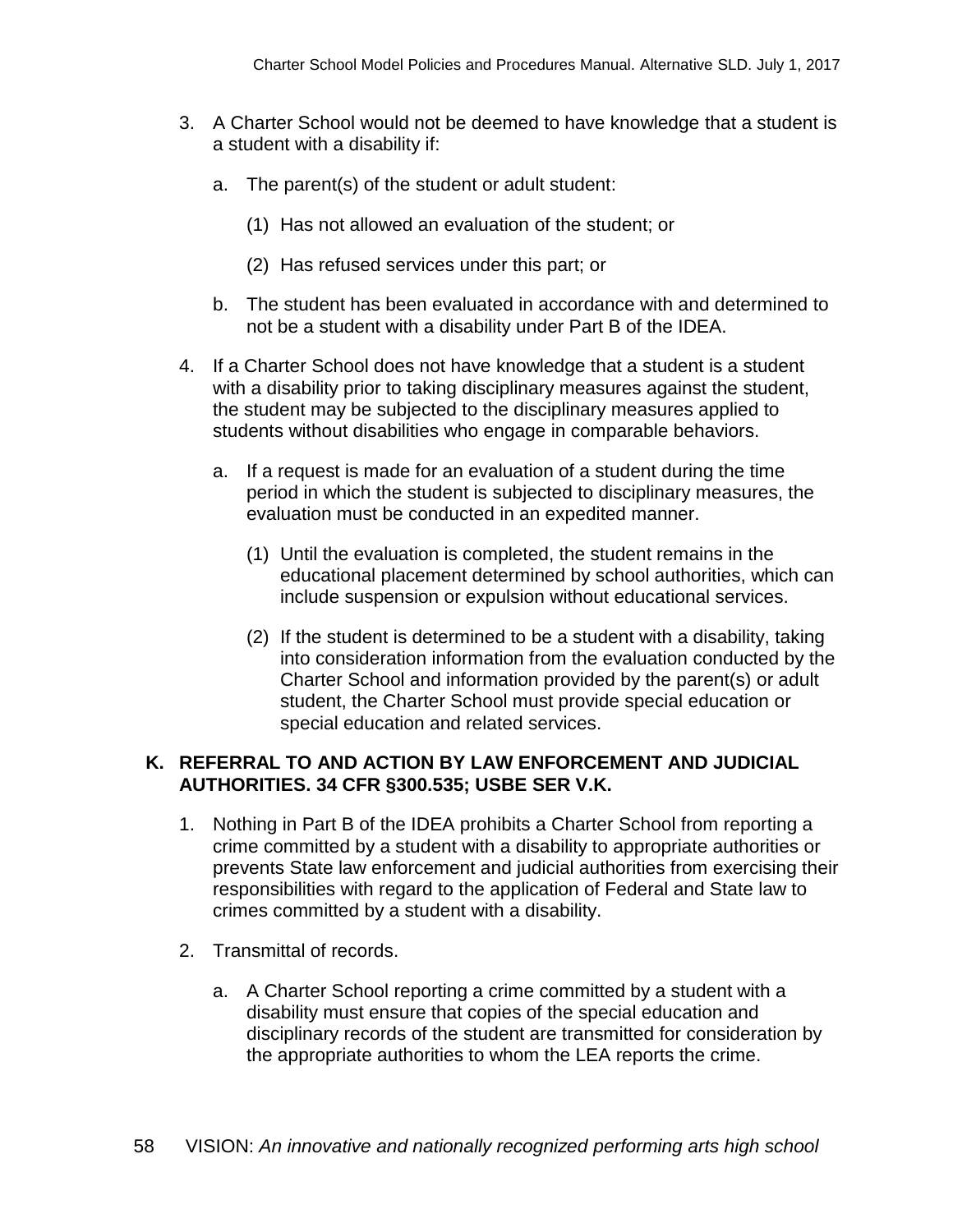b. A Charter School reporting a crime under this section may transmit copies of the student's special education and disciplinary records only to the extent that the transmission is permitted by the Family Educational Rights and Privacy Act.

# **VI. STUDENTS WITH DISABILITIES IN OTHER SETTINGS.**

# **A. PRIVATE SCHOOL PLACEMENTS BY LEAs. 34 CFR §300.325; USBE SER VI.A.**

- 1. Developing IEPs.
	- a. Before Tuacahn High School for the Performing Arts places a student with a disability in, or refers a student to, a private school or facility, Tuacahn High School for the Performing Arts must initiate and conduct a meeting to develop an IEP for the student in accordance with Part B of the IDEA and these Rules.
	- b. Tuacahn High School for the Performing Arts ensures that a representative of the private school or facility attends the meeting. If the representative cannot attend, Tuacahn High School for the Performing Arts uses other methods to ensure participation by the private school or facility, including individual or conference telephone calls.
- 2. Reviewing and revising IEPs.
	- a. After a student with a disability is placed in a private school or facility, any meetings to review and revise the student's IEP may be initiated and conducted by the private school or facility at the discretion of the Charter School.
	- b. If the private school or facility initiates and conducts these meetings, the Charter School must ensure that the parent(s) or adult student and a Charter School representative:
		- (1) Are involved in any decisions about the student's IEP; and
		- (2) Agree to any proposed changes in the IEP before those changes are implemented.
- 3. Even if a private school or facility implements a student's IEP, responsibility for compliance with this part remains with the Charter School and the USBE.
- 4. Residential placement. 34 CFR §300.104; USBE SER VI.A.4.

If placement in a public or private residential program is necessary to provide special education and related services to a student with a disability,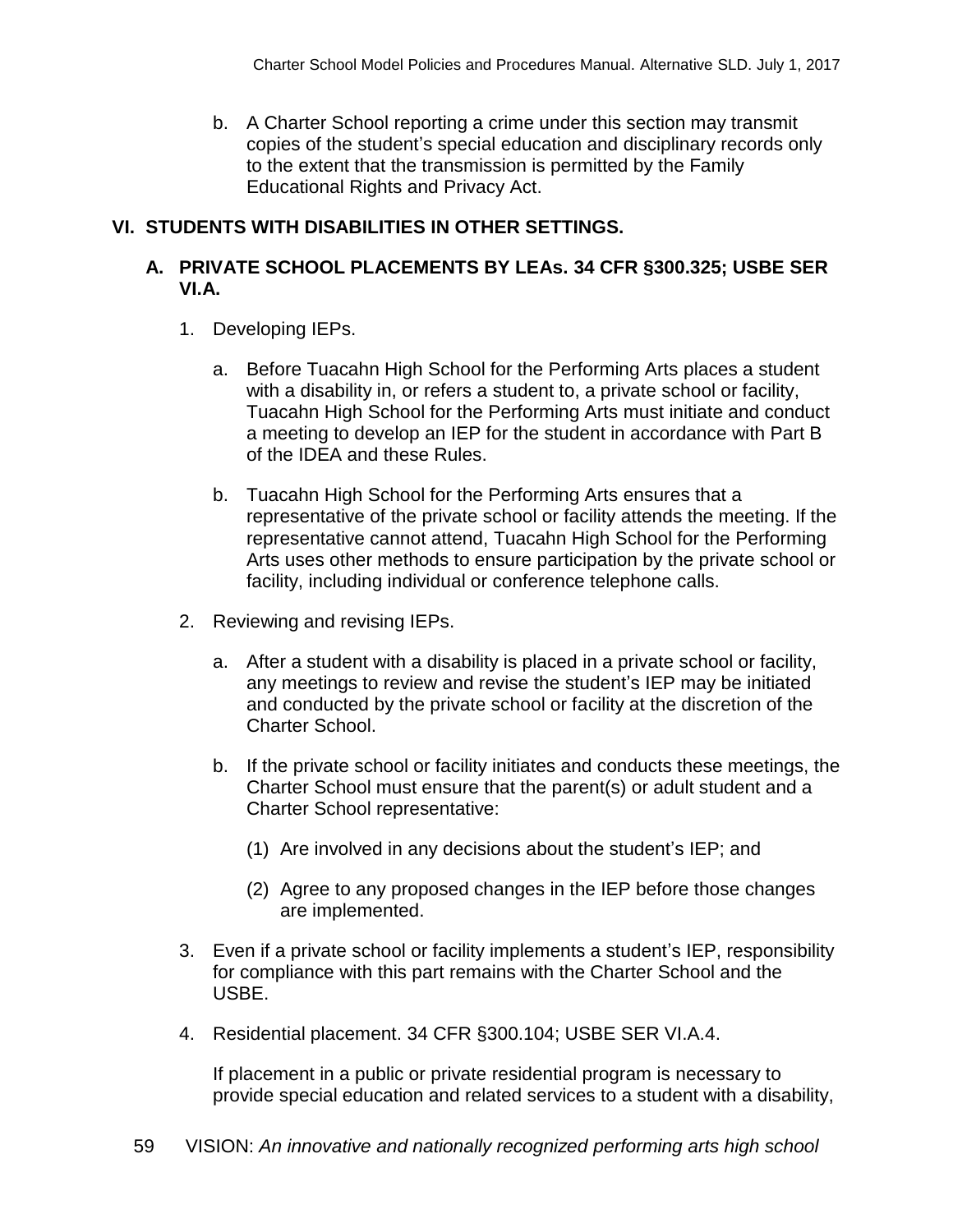the program, including non-medical care and room and board, must be at no cost to the parent(s) of the student or adult student.

#### **B. STUDENTS WITH DISABILITIES ENROLLED BY THEIR PARENT(S) IN PRIVATE SCHOOLS WHEN FAPE IS AT ISSUE. 34 CFR §300.148; USBE SER VI.C.**

- 1. A Charter School is not required to pay for the cost of education, including special education or special education and related services, of a student with a disability at a private school or facility if that Charter School made a FAPE available to the student and the parent(s) elected to place the student in a private school or facility.
- 2. Disagreements between the parent(s) and the Charter School regarding the availability of a program appropriate for the student, and the question of financial reimbursement, are subject to the State complaint and due process procedures in USBE SER IV.G-R.
- 3. If the parent(s) of a student with a disability, who previously received special education or special education and related services under the authority of a Charter School, enroll the student in a private elementary school or secondary school without the consent of or referral by the Charter School, a court or a hearing officer may require the Charter School to reimburse the parent(s) for the cost of that enrollment if the court or hearing officer finds that the Charter School had not made a FAPE available to the student in a timely manner prior to that enrollment and that the private placement is appropriate. A parental placement may be found to be appropriate by a hearing officer or a court even if it does not meet the State standards that apply to education provided by the USBE and Charter Schools.
- 4. The cost of reimbursement may be reduced or denied if:
	- a. At the most recent IEP Team meeting that the parent(s) attended prior to removal of the student from the public school, the parent(s) did not inform the IEP Team that they were rejecting the placement proposed by the Charter School to provide a FAPE to their student, including stating their concerns and their intent to enroll their student in a private school at public expense; or
	- b. At least ten business days (including any holidays that occur on a business day) prior to the removal of the student from the public school, the parent(s) did not give written notice to the Charter School of the information described in USBE SER VI.C.4.a;
	- c. Prior to the parent(s)' removal of the student from the public school, the Charter School informed the parent(s), through the written prior notice requirements of its intent to evaluate the student (including a statement
- 60 VISION: *An innovative and nationally recognized performing arts high school*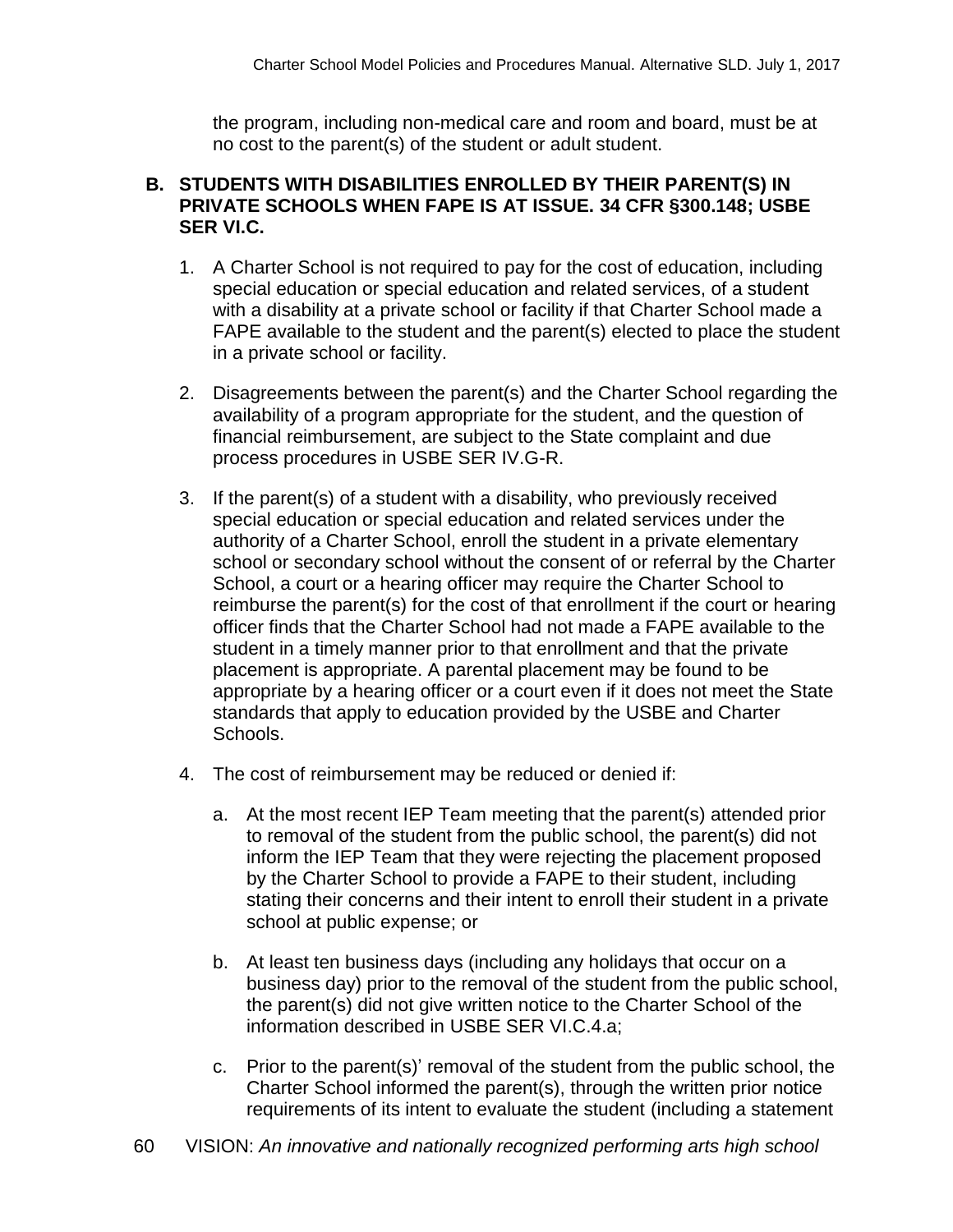of the purpose of the evaluation that was appropriate and reasonable), but the parent(s) did not make the student available for the evaluation; or

- d. Upon a judicial finding of unreasonableness with respect to actions taken by the parent(s).
- 5. Notwithstanding the requirements for parent(s) to provide notice to the Charter School prior to removal of the student, the cost of reimbursement:
	- a. Must not be reduced or denied for failure to provide the notice if:
		- (1) The school prevented the parent(s) from providing the notice;
		- (2) The parent(s) or adult student had not received written prior notice of the notice requirement in USBE SER VI.C.4.a–b; or
		- (3) Compliance with the notice requirements in USBE SER VI.C.4.a–c would likely result in physical harm to the student; and
	- b. May, in the discretion of the court or a hearing officer, not be reduced or denied for failure to provide this notice if:
		- (1) The parent(s) or adult student is not literate or cannot write in English; or
		- (2) Compliance with USBE SER VI.C.4.a–c would likely result in serious emotional harm to the student.

#### **VII. TRANSITIONS. 34 CFR §300.1; USBE SER VII.B.**

#### **A. TRANSITION SERVICES—SCHOOL TO POST-SCHOOL**

- 1. Purpose. 34 CFR §300.1; USBE SER VII.B.1.
	- a. To ensure that all students with disabilities have available to them a free appropriate public education that emphasizes special education or special education and related services designed to meet their unique needs and prepare them for further education, employment, and independent living.
- 2. Definition. 34 CFR §300.43; USBE SER VII.B.2.
	- a. Transition services means a coordinated set of activities for a student with a disability that:
		- (1) Is designed to be within a results-oriented process that is focused on improving the academic and functional achievement of the student with a disability, to facilitate the student's movement from
- 61 VISION: *An innovative and nationally recognized performing arts high school*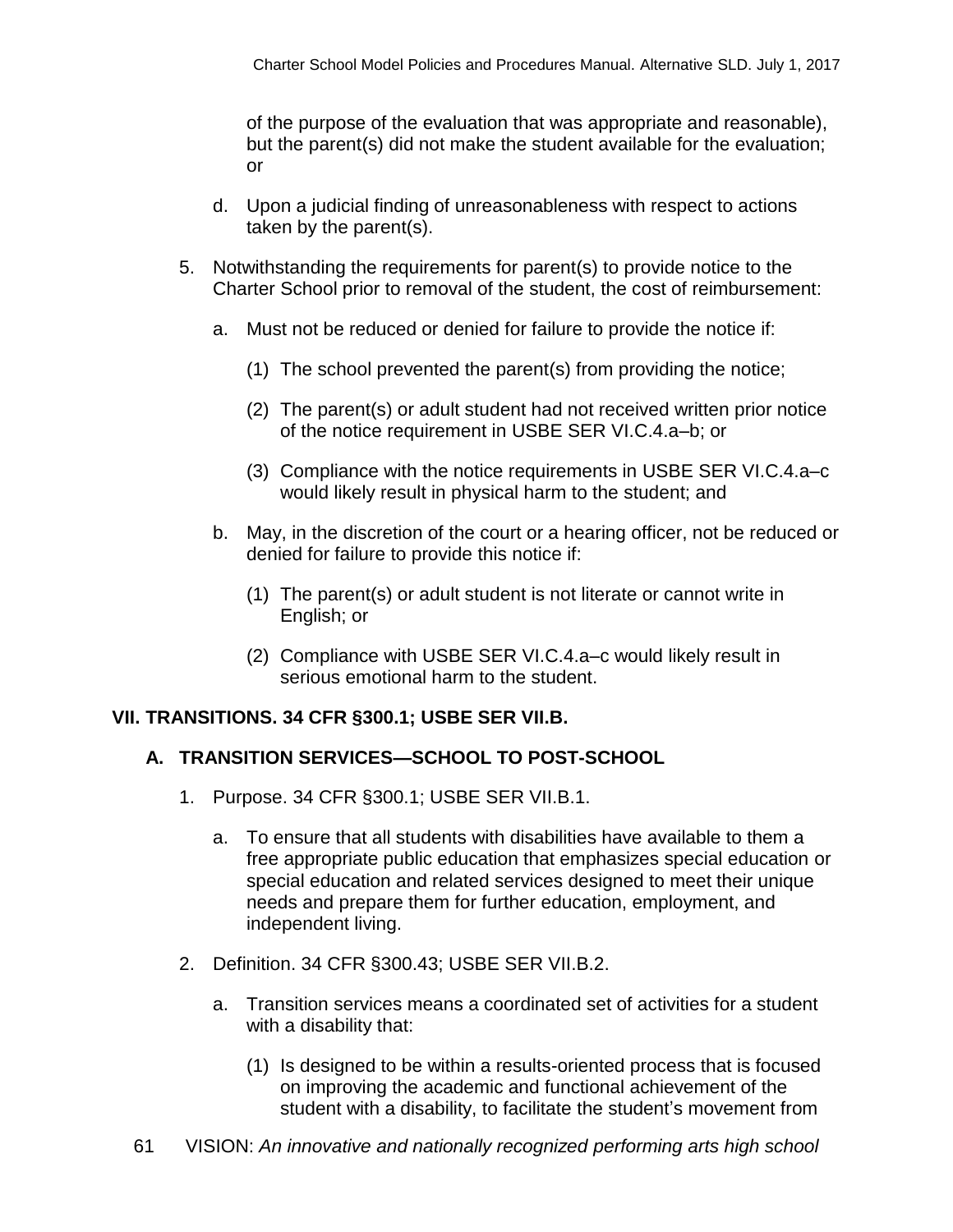school to post-school activities, including post-secondary education, vocational education, integrated employment (including supported employment), continuing and adult education, adult services, independent living, or community participation;

- (2) Is based on the individual student's needs, taking into account the student's strengths, preferences, and interests, and includes:
	- (a) Instruction,
	- (b) Related services,
	- (c) Community experiences,
	- (d) Post-school adult living objectives, and
	- (e) If appropriate, acquisition of daily living skills and provision of a functional vocational evaluation.
- b. Transition services for students with disabilities may be special education, if provided specially designed instruction, or a related service, if required to assist a student with a disability to benefit from special education.
- 3. Parent(s) or Adult Student Participation. 34 CFR §300.322; USBE SER  $VII.B.3.$ 
	- a. For a student with a disability beginning not later than the IEP developed when the student is 14 years old, or younger if determined appropriate by the IEP Team, the Notice of Meeting indicates that:
		- (1) A purpose of the meeting is the consideration of the postsecondary goals and transition services for the student,
		- (2) Tuacahn High School for the Performing Arts will invite the student, and
		- (3) Identifies any other agency that will be invited, with the consent of the parent(s) or adult student, to send a representative.
	- b. If the student does not attend the IEP meeting, Tuacahn High School for the Performing Arts takes other steps to ensure that the student's preferences and interests are considered.
- 4. Definition of IEP. 34 CFR §300.320.b; USBE SER VII.B.5.
	- a. Transition services. Beginning not later than the first IEP developed when the student is 14 years of age, or younger if determined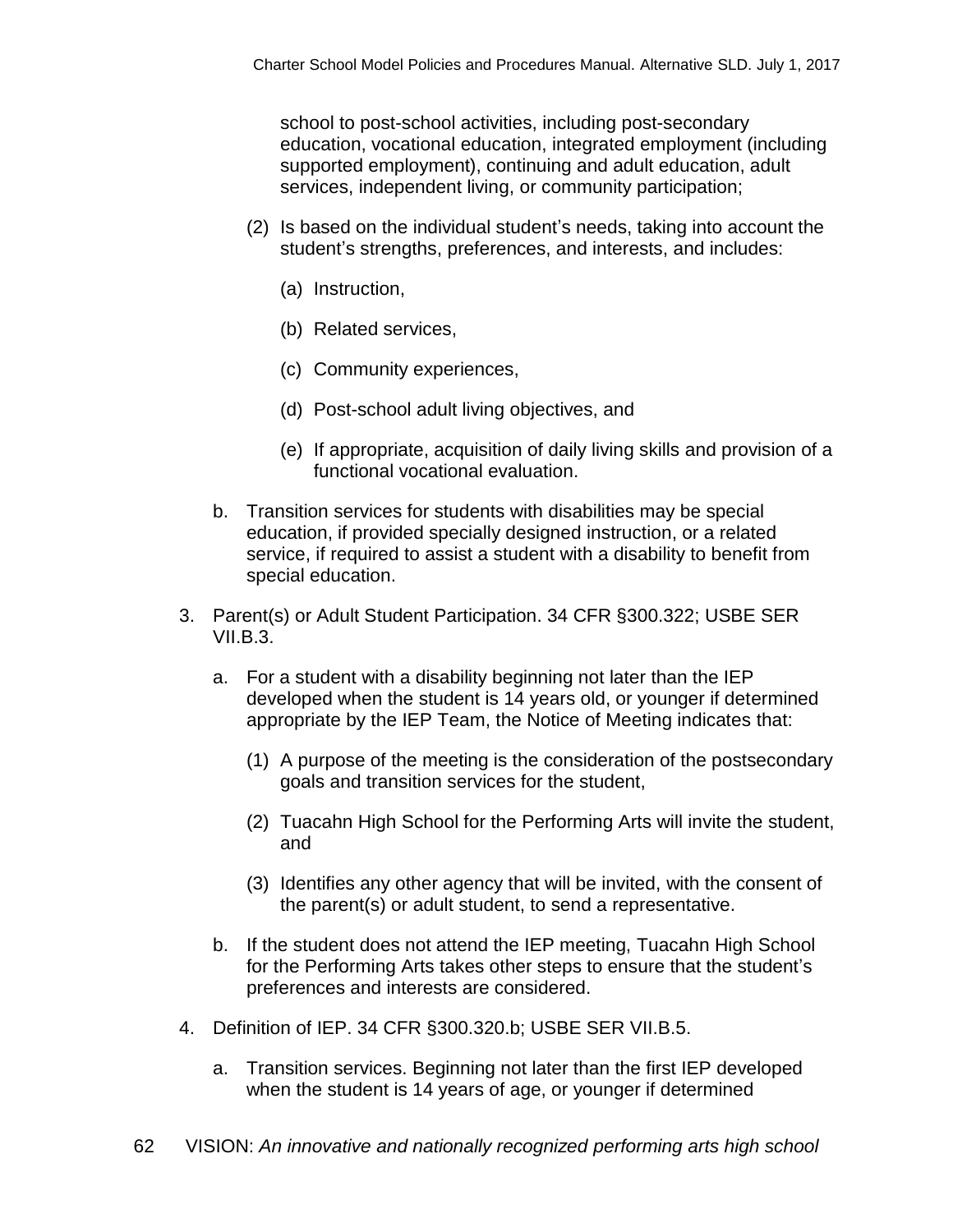appropriate by the IEP Team, and updated annually thereafter, the IEP includes:

- (1) Present levels of academic achievement and functional performance based on age-appropriate transition assessment(s);
- (2) Realistic and reasonable measurable postsecondary goals, including academic and functional goals, based upon ageappropriate transition assessments related to training or education, employment, and, where appropriate, independent living skills;
- (3) The transition services, including courses of study, needed to assist the student in reaching the student's post-secondary goals;
- (4) Evidence that the student was invited to the IEP Team meeting where transition services are to be discussed; and
- (5) Any modifications to graduation requirements, as permitted under R277-700.
- b. Students with disabilities must have access to school counselors for the purpose of planning and must be actively invited and included (when appropriate) in school activities which address course planning (including online courses), graduation, and post-secondary education and employment (i.e., college week, scholarship opportunities, ACT, and concurrent enrollment).
- 5. Transfer of rights at age of majority. 34 CFR §§300.320(c), 520; USBE SER  $VII.B.6.$ 
	- a. Beginning not later than the student's  $17<sup>th</sup>$  birthday, the IEP must include a dated statement, signed by the student, parent(s), and a Charter School Representative, that the student and the student's parent(s) have been informed of the parent(s)' rights under Part B of the IDEA that will transfer to the student on reaching the age of majority (i.e., age 18), except for a student with a disability who has been determined to be incompetent by a court. These rights include:
		- (1) An adult student has the right to approve the student's own educational placement and participate in development of the Individualized Education Program (IEP) without help from parent(s), family, or special advocates.
		- (2) An adult student has the right to allow parent(s), family, or special advocates to help if the student so desires.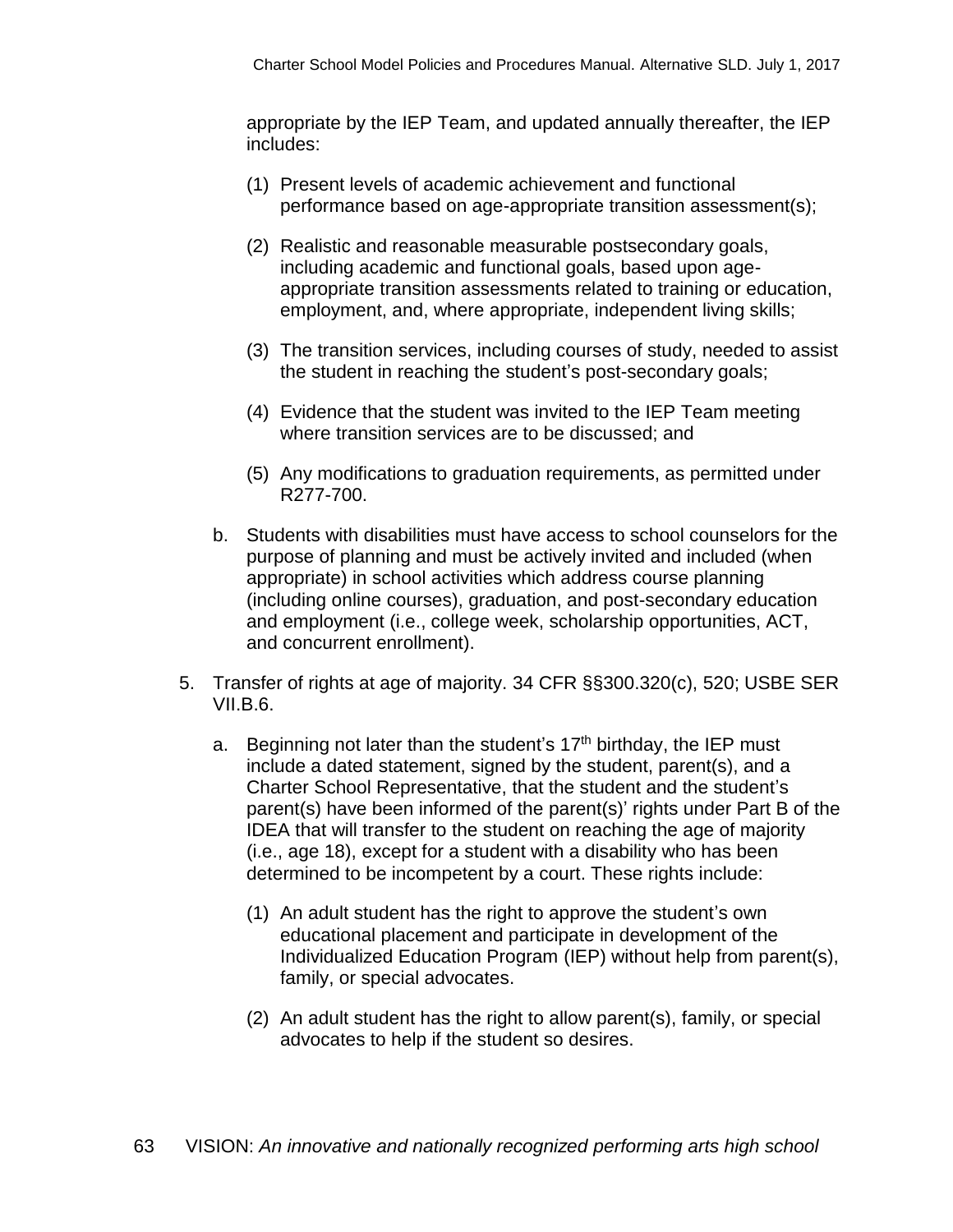- b. Tuacahn High School for the Performing Arts provides any notice required by Part B of the IDEA and these Rules to both the student and the parent(s).
- c. All rights accorded to parent(s) under Part B of the IDEA transfer to the student.
- d. All rights accorded to parent(s) under Part B of the IDEA transfer to students who are incarcerated in an adult or juvenile, State or local correctional institution.
- 6. Termination of eligibility as a change of placement. 34 CFR §300.305; USBE SER VII.B.7.
	- a. An evaluation is not required before the termination of a student's eligibility due to graduation from secondary school with a regular high school diploma, or due to exceeding the age of eligibility for FAPE under Utah law.
	- b. For a student whose eligibility terminates due to graduation from secondary school with a regular diploma, or due to exceeding the age of eligibility for FAPE under Utah law, the Charter School provides the student with a summary of the student's academic achievement and functional performance, including recommendations on how to assist the student in meeting the student's postsecondary goals.
	- c. Receipt of a general educational development credential (GED) does not end eligibility for FAPE.
- 7. Failure to meet transition objectives. 34 CFR §300.324; USBE SER VII.B.8.
	- a. If a participating agency other than the Charter School fails to provide the transition services described in the IEP, Tuacahn High School for the Performing Arts must reconvene the IEP Team to identify alternative strategies to meet the transition objectives for the student set out in the IEP.
	- b. Nothing relieves any participating agency, including a State vocational rehabilitation agency, of the responsibility to provide or pay for any transition service that the agency would otherwise provide to students with disabilities who meet the eligibility criteria of that LEA.
	- c. If any public agency other than an educational agency is otherwise obligated under Federal or State law, or assigned responsibility under State policy or an interagency agreement, to provide or pay for any services that are also considered special education or related services such as, but not limited to, services relating to assistive technology devices, assistive technology services, related services, supplementary
- 64 VISION: *An innovative and nationally recognized performing arts high school*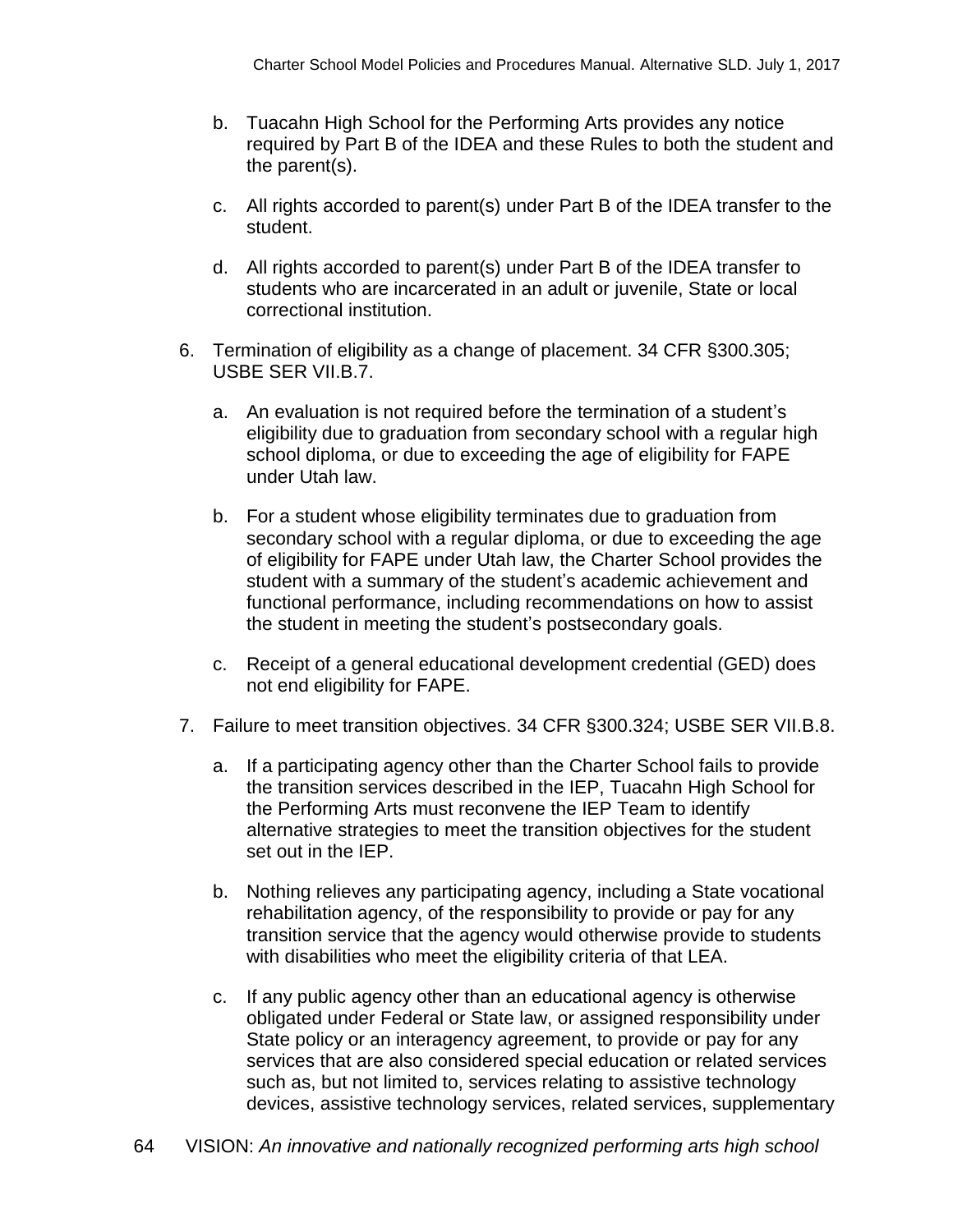aids and services, and transition services, that are necessary for ensuring a FAPE to students with disabilities within the State, the public agency must fulfill that obligation or responsibility either directly or through contract or other arrangement or as provided in an interagency agreement.

- d. If a public agency other than an educational agency fails to provide or pay for the special education or special education and related services, the LEA must provide or pay for these services to the student in a timely manner. The LEA is authorized to claim reimbursement for the services from the noneducational public agency that failed to provide or pay for these services and that agency must reimburse the LEA in accordance with the terms of the interagency agreement. 34 CFR §300.154.
- 8. Students with disabilities in adult prisons. 34 CFR §300.324; USBE SER  $VILB.9.$ 
	- a. The requirements relating to transition planning and transition services do not apply with respect to those students whose eligibility under Part B of the IDEA will end, because of their age, before they will be eligible to be released from prison based on consideration of their sentence and eligibility for early release.
	- b. The obligation to make FAPE available to all students with disabilities does not apply with respect to student ages 18 through 21 to the extent that State law does not require that special education or special education and related services under Part B of the IDEA be provided to students with disabilities who, in their last education placement prior to their incarceration in an adult correctional facility:
		- (1) Were not actually identified as being a student with a disability and
		- (2) Did not have an IEP under Part B of the IDEA. 34 CFR §300.102.
- 9. The exception does not apply to students with disabilities ages 18 through 21 who:
	- (1) Had been identified as a student with a disability and had received services in accordance with an IEP, but who left school prior to their incarceration; or
	- (2) Did not have an IEP in their last educational setting, but who had actually been identified as a student with a disability.

# **B. GRADUATION. 34 CFR §300.102; USBE SER VII.C; R277-705.**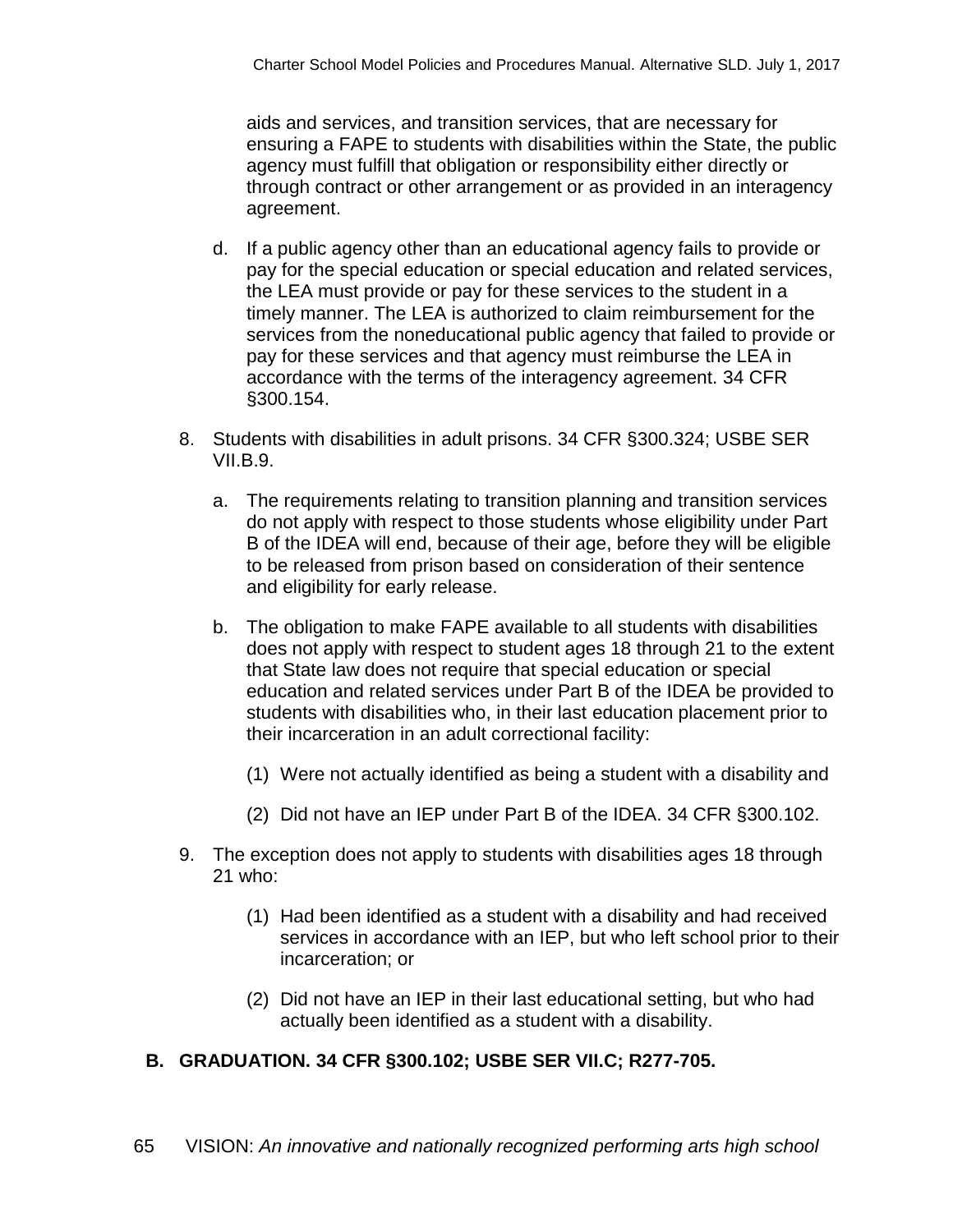- 1. Tuacahn High School for the Performing Arts is not obligated to make FAPE available to all students with disabilities who have graduated from high school with a regular high school diploma.
	- a. The exception above does not apply to students who have graduated from high school but have not been awarded a regular high school diploma, even if they have received an alternative degree that is not fully aligned with the State's academic standards, such as a certificate of completion or a general educational development credential (GED).
	- b. Graduation from high school with a regular high school diploma is a change in placement that requires Written Prior Notice, contains all the requirements of USBE SER IV.D., and is given a reasonable time before the Charter School proposes to terminate the student's eligibility under the IDEA by issuing the student a diploma.
- 2. A student with a disability served by a special education program shall satisfy high school completion or graduation criteria, consistent with State and federal law and the student's IEP. The IEP Team may amend graduation requirements as permitted under R277-700 and must document in the IEP the nature and extent of any modifications, substitutions, and/or exemptions made to accommodate the needs of a student with disabilities. Tuacahn High School for the Performing Arts may award a student a certificate of completion consistent with State and Federal law and the student's IEP.
- 3. The IEP Teams at Tuacahn High School for the Performing Arts refer to the *USBE Special Education Graduation Guidelines* for additional information regarding modification of graduation requirements and IEP substitutions.

# **C. TERMINATION OF SERVICES UPON REACHING AGE 22. UCA 53A-15-301.**

- 1. If a student with a disability turns 22 during the school year, Tuacahn High School for the Performing Arts continues to provide FAPE until the:
	- a. Beginning of the school's winter holiday for those who turn 22 on or after the beginning of the school year and before December 31; and
	- b. End of the school year for those who turn 22 after December 31 and before the end of the school year.

# **VIII.RESPONSIBILITIES OF THE UTAH STATE OFFICE OF EDUCATION.**

Tuacahn High School for the Performing Arts provides data as required for State and Federal reports and other State functions.

#### **IX. LEA ELIGIBILITY AND RESPONSIBILITIES.**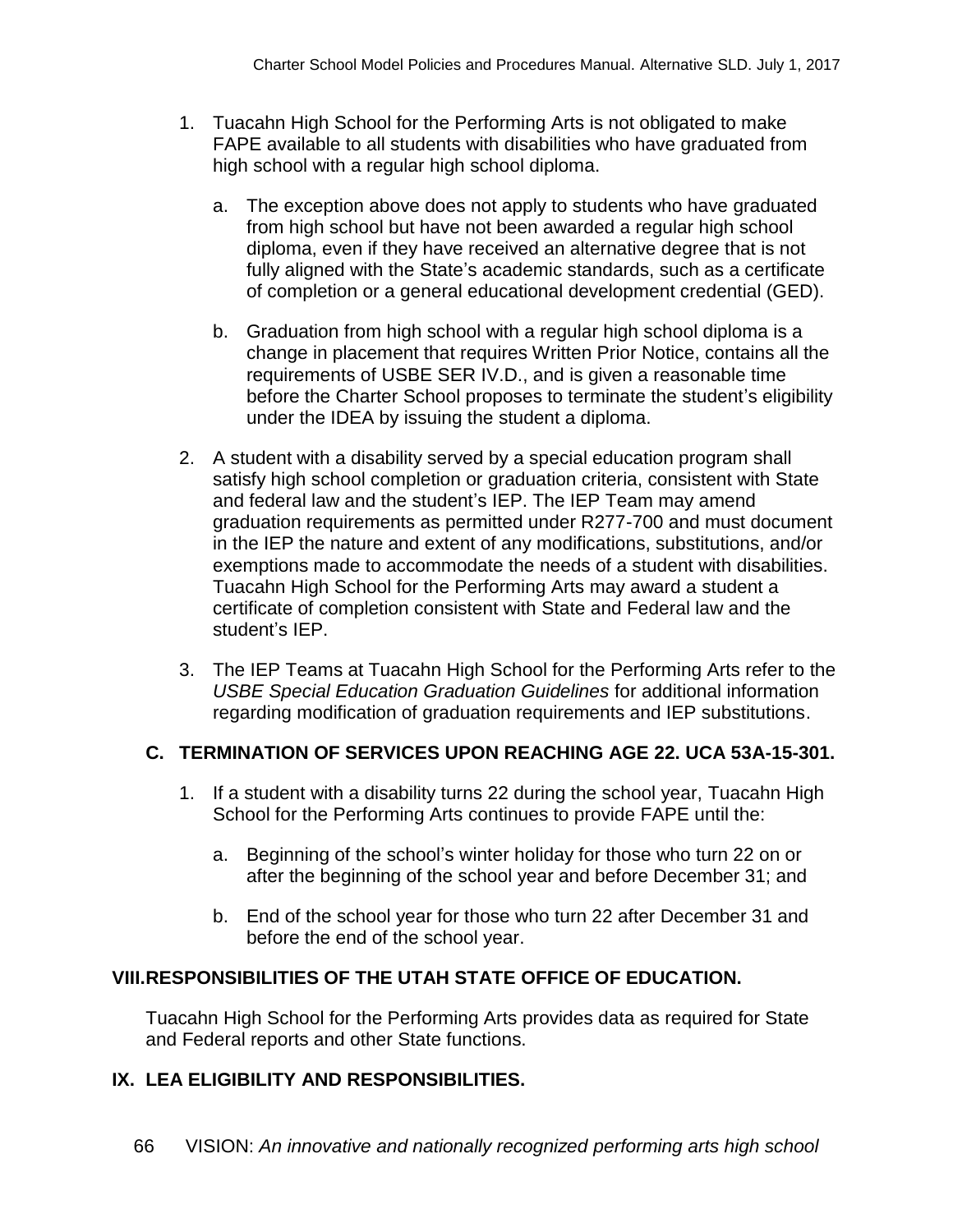#### **A. PARTICIPATION IN STATEWIDE ASSESSMENTS AND REPORTING OF ASSESSMENT RESULTS. USBE SER IX.A.2.**

All students enrolled in Tuacahn High School for the Performing Arts, including students with disabilities, participate in the statewide testing program and the school-wide testing program. Participation requirements in the USBE Assessment Participation and Accommodation Policy are followed. The IEP Team determines how a student with disabilities will participate and accommodations needed, if any. Results of statewide assessments are posted on the USBE website annually.

# **B. PUBLIC PARTICIPATION IN POLICIES AND PROCEDURES DEVELOPMENT.**

This Policy and Procedures Manual, as well as any future changes to the contents, are presented to Tuacahn High School for the Performing Arts Board in a public meeting for review and input. The agenda for Tuacahn High School for the Performing Arts board meetings is posted at least 24 hours prior to each meeting as required by State law.

# **C. PUBLIC POSTING OF USBE MONITORING RESULTS. USBE SER IX.A.2.d.(2)l.**

Results of monitoring from the Utah Program Improvement Planning System (UPIPS) are posted on the USBE website annually.

# **D. METHODS OF ENSURING SERVICES. USBE SER IX.A.2.d.(2)l.**

Tuacahn High School for the Performing Arts ensures that each eligible student with disabilities enrolled in the school receives the services included in the IEP through a systematic process of review of IEPs and monitoring of service delivery by Charter School personnel and contracted service providers.

# **E. SUPERVISION. USBE SER IX.A.2.d.(2)n.**

All personnel of Tuacahn High School for the Performing Arts are supervised by appropriately qualified staff as determined by the local Charter School Board.

# **F. USE OF PART B FUNDS.**

Tuacahn High School for the Performing Arts follows the requirements of USBE SER IX.B in ensuring the appropriate use of funds under Part B of the IDEA. This includes following the requirements for students with disabilities who are covered by public benefits or insurance as written. Tuacahn High School for the Performing Arts participates in the single audit process required by State law that includes an audit of Part B funds.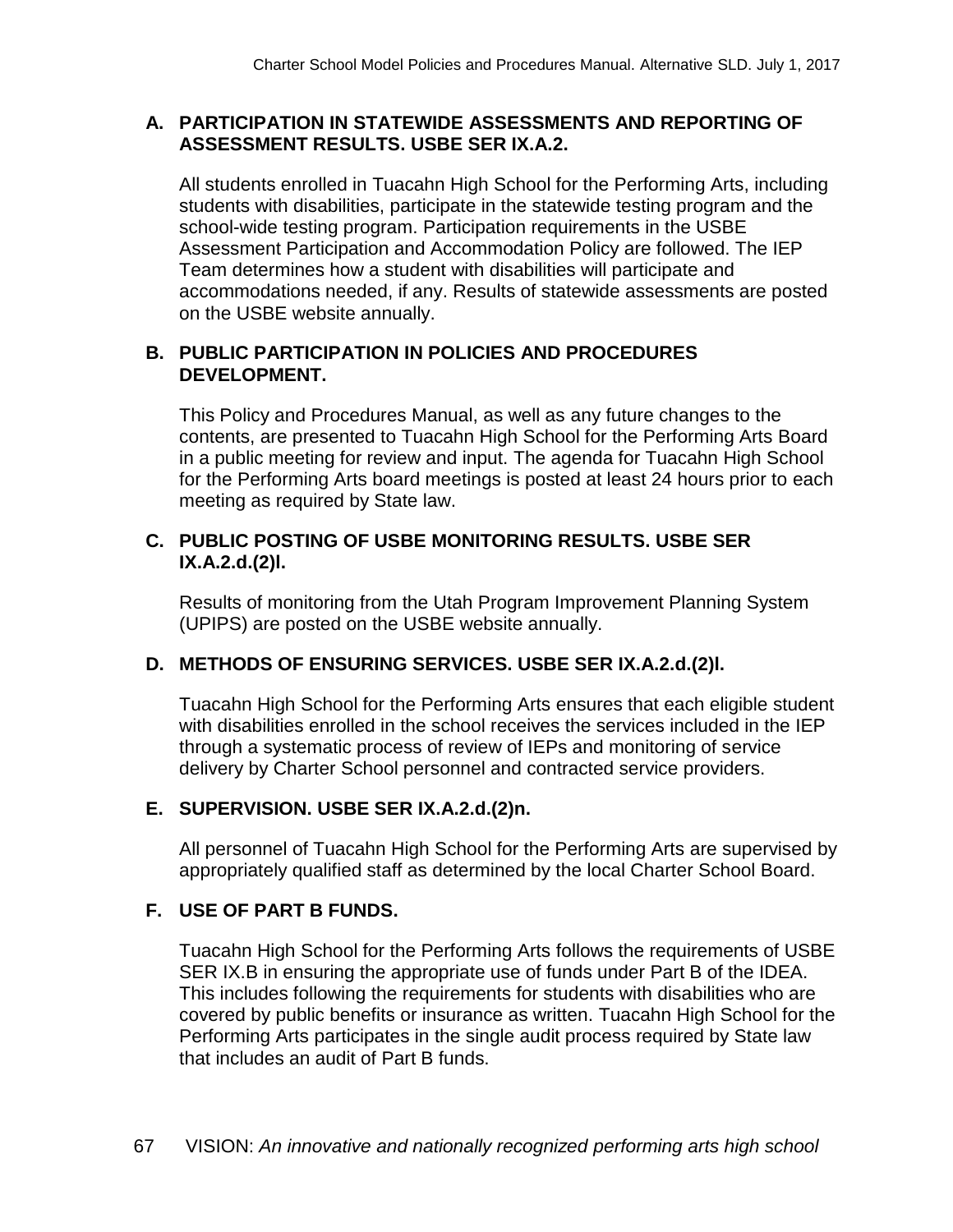#### **G. PERSONNEL DEVELOPMENT. 34 CFR §300.156; R277-504, 506, 510, 520, and 524.**

- 1. Tuacahn High School for the Performing Arts ensures that all personnel necessary to carry out Part B of the IDEA are appropriately and adequately prepared, subject to the requirements related to personnel qualifications in the State Board Administrative Rules cited above.
- 2. Paraeducators, when used to carry out Part B of the IDEA, are appropriately trained and supervised and utilized in accordance with the USBE Paraeducator Standards.

# **H. EDUCATOR LICENSE REQUIREMENTS. R277-504, 506, and 520.**

- 1. Professionals providing services to students with disabilities must hold a Utah Professional Educator License or Endorsement in the area in which they provide services. This includes special education teachers, speech language pathologists, school psychologists, school social workers, and other professionals. Occupational therapists and physical therapists must hold appropriate Utah licensure. The Charter School administration is responsible for the evaluation of the appropriateness of licenses and endorsements when assigning staff members. The Charter School refers to the USBE Teaching, Leadership, and Paraeducator Standards.
- 2. Special Education (K–12) License means the license required for teaching students with disabilities in Kindergarten through grade 12. Special education areas of concentration carry endorsements in at least one of the following areas:
	- a. Mild/Moderate Disabilities,
	- b. Severe Disabilities,
	- c. Deaf and Hard of Hearing,
	- d. Blind and Visually Impaired, and
	- e. Deafblind. R277-504-O.
- 3. Teachers providing services to the single category of Speech Language Impairment must hold the appropriate license, endorsement, or area of concentration in the category of Speech Language Impairment. R277-506.
- 4. Teachers assigned to teach academic subjects in elementary and secondary special education programs must, in addition to their special education license, meet the standards for personnel under the USBE Board Administrative Rules.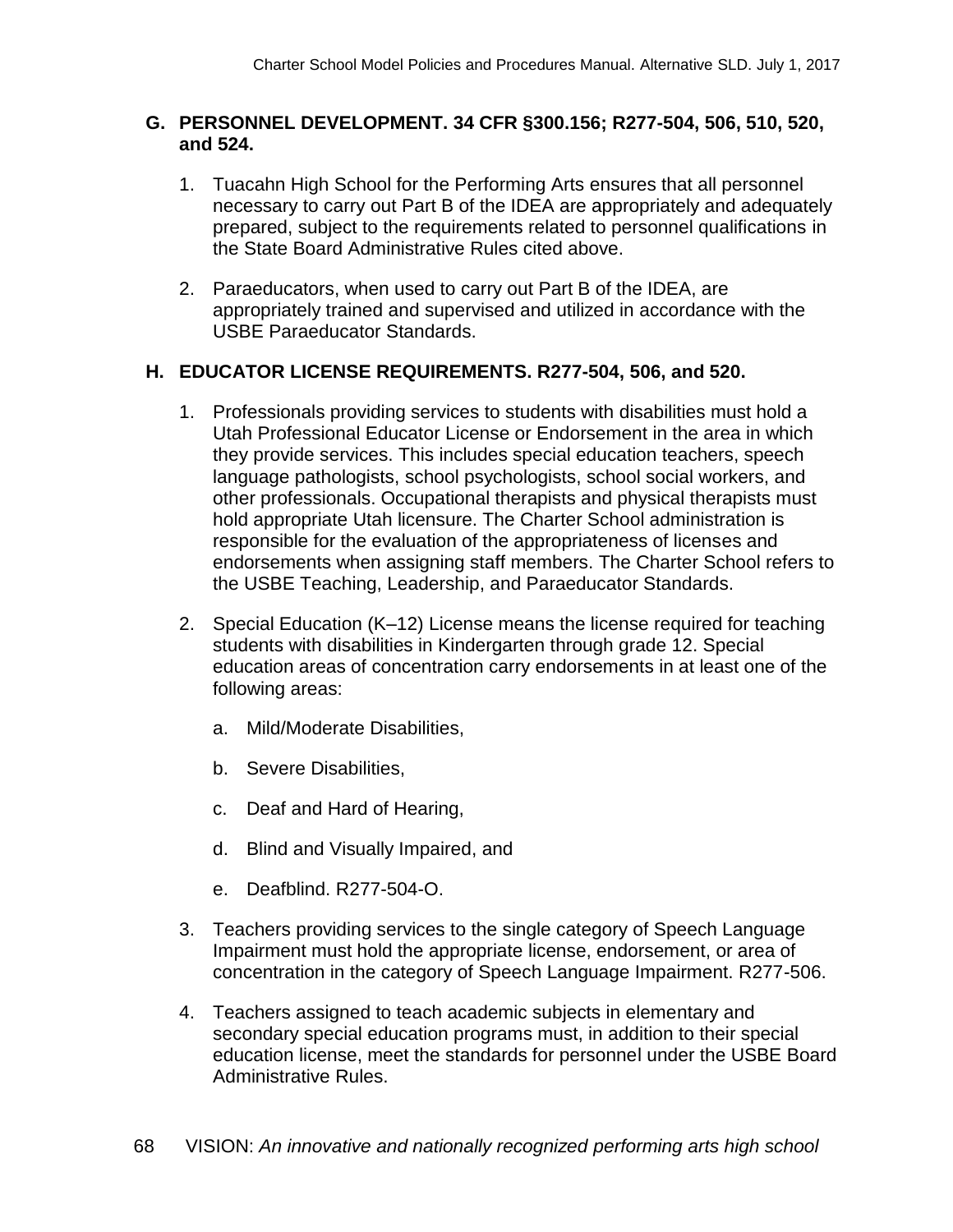- 5. School social workers and school psychologists providing services to student with disabilities must be licensed by the State Board of Education as school social workers or school psychologists. R277-506.
- 6. Individuals providing psychological evaluation services for students with disabilities must hold a Utah education license for school psychologists or State licensure and meet the assessment publisher's criteria for administration of specific assessments. R277-506.

#### **I. PERFORMANCE GOALS AND INDICATORS IN THE STATE PERFORMANCE PLAN. USBE SER X.A.2.**

Tuacahn High School for the Performing Arts collects and provides additional information which the USBE may require in order to meet Federal reporting requirements, including suspension and expulsion rates, LRE environments, disproportionality data, personnel information, and others.

#### **J. COORDINATED EARLY INTERVENING SERVICES. 34 CFR §300.226; USBE SER IX.C.**

- 1. Tuacahn High School for the Performing Arts may use not more than 15 percent of the amount it receives under Part B of the IDEA for any fiscal year, less any amount reduced by the Charter pursuant to maintenance of effort (if any), in combination with other amounts to develop and implement coordinated early intervening services (CEIS) for students who are not currently identified as needing special education or special education and related services, but who need additional academic and behavioral support to succeed in a general education environment.
- 2. These funds are used to carry out activities including professional development that enables school personnel to deliver scientifically based academic and behavioral interventions, as well as educational and behavioral evaluations, services, and supports.
- 3. Tuacahn High School for the Performing Arts provides any and all required data on its Early Intervening Services to the USBE annually.

# **K. PROVISION OF FAPE AND CASELOAD GUIDELINES. 34 CFR §300.101; USBE SER IX.F.**

1. Tuacahn High School for the Performing Arts oversees the caseload of each special educator (including psychologists, social workers, speech language pathologists, occupational therapists, physical therapists, adapted P.E. specialists, and any other related servers) to ensure that a free appropriate public education is available to all eligible students with disabilities.